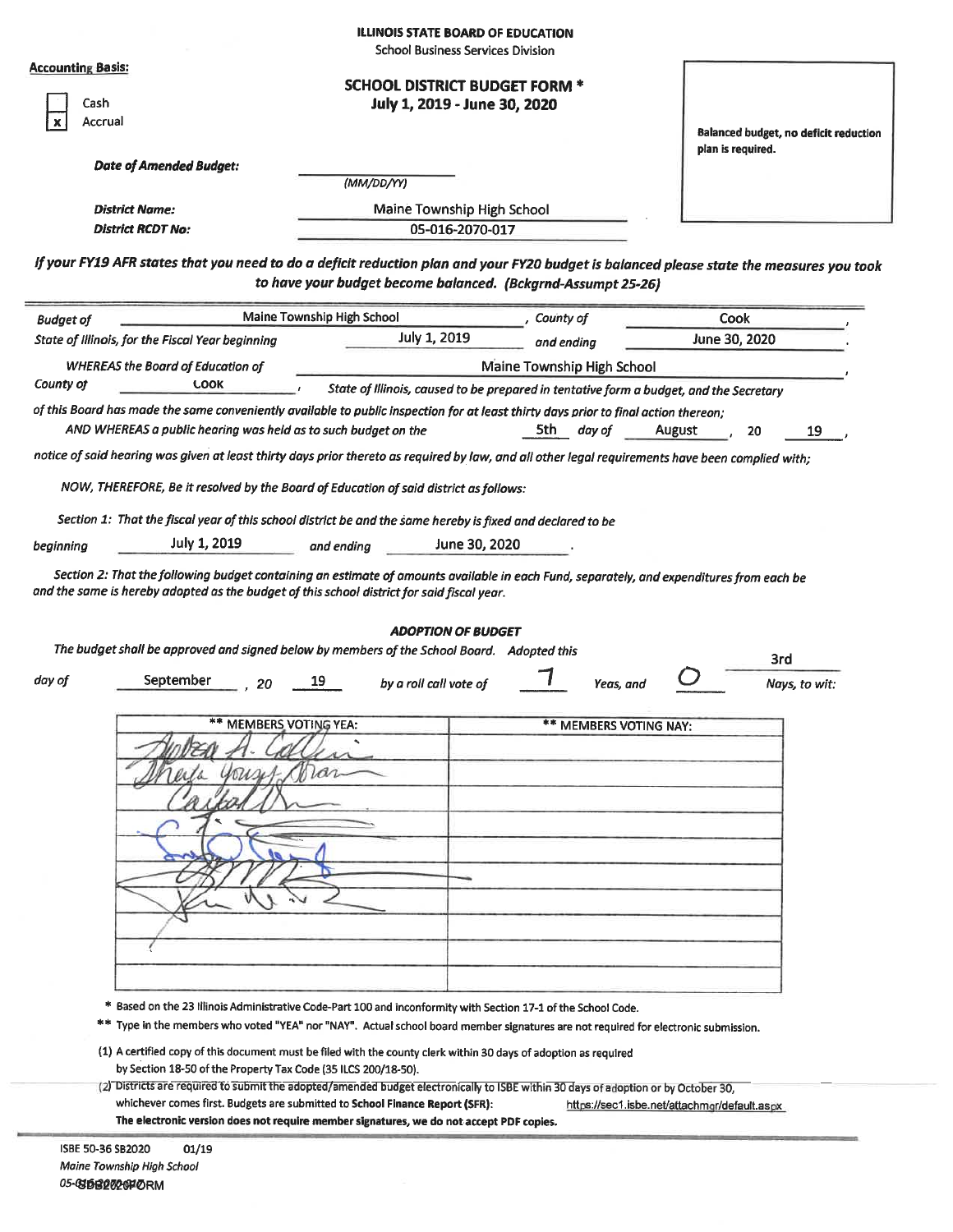|                 | A                                                                                                             | B     | C              | D                       | Ε                   | F              | G                                           | н                       |                     |                | Κ                            |  |
|-----------------|---------------------------------------------------------------------------------------------------------------|-------|----------------|-------------------------|---------------------|----------------|---------------------------------------------|-------------------------|---------------------|----------------|------------------------------|--|
| $\overline{1}$  | Begin entering data on EstRev 5-10 and EstExp 11-17 tabs.                                                     |       | (10)           | (20)                    | (30)                | (40)           | (50)                                        | (60)                    | (70)                | (80)           | (90)                         |  |
|                 |                                                                                                               | Acct# | Educational    | <b>Operations &amp;</b> | <b>Debt Service</b> | Transportation | Municipal                                   | <b>Capital Projects</b> | <b>Working Cash</b> | Tort           | <b>Fire Prevention &amp;</b> |  |
|                 | <b>Description: Enter Whole Numbers Only</b>                                                                  |       |                | Maintenance             |                     |                | <b>Retirement/Social</b><br><b>Security</b> |                         |                     |                | Safety                       |  |
| 3               | ESTIMATED BEGINNING FUND BALANCE July 1, 2019 <sup>1</sup>                                                    |       | 83,173,000     | 13,520,000              | $\mathbf{0}$        | 2,560,000      | 4,380,000                                   | 5,230,000               | 27,150,000          | 950,000        | 3,470,000                    |  |
|                 | <b>RECEIPTS/REVENUES</b>                                                                                      |       |                |                         |                     |                |                                             |                         |                     |                |                              |  |
| $5\phantom{.0}$ | <b>LOCAL SOURCES</b>                                                                                          | 1000  | 104,635,528    | 18,385,700              | 1,186,200           | 1,297,090      | 4,104,430                                   | 100,000                 | 540,000             | 1,075,900      | 1,192,200                    |  |
|                 | FLOW-THROUGH RECEIPTS/REVENUES FROM ONE                                                                       | 2000  |                |                         |                     |                |                                             |                         |                     |                |                              |  |
| 6               | <b>DISTRICT TO ANOTHER DISTRICT</b>                                                                           |       |                | $\overline{0}$          |                     | $\Omega$       | $\mathbf{0}$                                |                         |                     |                |                              |  |
| $\overline{7}$  | <b>STATE SOURCES</b>                                                                                          | 3000  | 6,796,740      | $\mathbf{0}$            | $\mathbf{0}$        | 1,603,600      | $\mathbf{0}$                                | $\mathbf{0}$            | $\mathbf{0}$        | $\mathbf{0}$   | $\Omega$                     |  |
| 8               | <b>FEDERAL SOURCES</b>                                                                                        | 4000  | 3,907,252      | $\overline{0}$          | $\mathbf{0}$        |                | $\mathbf{0}$                                | $\mathbf 0$             | $\mathbf{0}$        | $\overline{0}$ |                              |  |
| 9               | <b>Total Direct Receipts/Revenues</b> <sup>8</sup>                                                            |       | 115,339,520    | 18,385,700              | 1,186,200           | 2,900,690      | 4,104,430                                   | 100,000                 | 540,000             | 1,075,900      | 1,192,200                    |  |
| 10              | Receipts/Revenues for "On Behalf" Payments                                                                    | 3998  | 48,000,000     |                         |                     |                |                                             |                         |                     |                |                              |  |
| 11              | <b>Total Receipts/Revenues</b>                                                                                |       | 163,339,520    | 18,385,700              | 1,186,200           | 2,900,690      | 4,104,430                                   | 100,000                 | 540,000             | 1,075,900      | 1,192,200                    |  |
|                 | 12 DISBURSEMENTS/EXPENDITURES                                                                                 |       |                |                         |                     |                |                                             |                         |                     |                |                              |  |
|                 | <b>13 INSTRUCTION</b>                                                                                         | 1000  | 82,500,063     |                         |                     |                | 1,804,270                                   |                         |                     |                |                              |  |
|                 | 14 SUPPORT SERVICES                                                                                           | 2000  | 29,686,580     | 16,365,045              |                     | 3,037,100      | 2,098,700                                   | 20,000,000              |                     | 1,318,000      | 1,255,500                    |  |
|                 | 15 COMMUNITY SERVICES                                                                                         | 3000  | 487,520        | $\Omega$                |                     | $\mathbf{0}$   | 5,630                                       |                         |                     |                |                              |  |
|                 | 16 PAYMENTS TO OTHER DISTRICTS & GOVT UNITS                                                                   | 4000  | 2,208,600      | $\mathbf 0$             | $\mathbf{0}$        | $\mathbf 0$    | $\mathbf{0}$                                | $\pmb{0}$               |                     | $\mathbf 0$    | $\mathbf{0}$                 |  |
|                 | 17 DEBT SERVICES                                                                                              | 5000  | $\mathbf{0}$   | $\mathbf{0}$            | 1,177,000           | $\mathbf{0}$   | $\mathbf{0}$                                |                         |                     | $\mathbf{0}$   | $\mathbf{0}$                 |  |
|                 | <b>18 PROVISION FOR CONTINGENCIES</b>                                                                         | 6000  | 500,000        | 50,000                  | $\mathbf{0}$        | 10,000         | $\mathbf{0}$                                | $\mathbf 0$             |                     | $\mathbf{0}$   | $\mathbf 0$                  |  |
| 19              | Total Direct Disbursements/Expenditures                                                                       |       | 115,382,763    | 16,415,045              | 1,177,000           | 3,047,100      | 3,908,600                                   | 20,000,000              |                     | 1,318,000      | 1,255,500                    |  |
| 20              | Disbursements/Expenditures for "On Behalf" Payments                                                           | 4180  | 48,000,000     | $\mathbf{0}$            | $\mathbf{0}$        | $\Omega$       | $\mathbf{0}$                                | $\Omega$                |                     | $\Omega$       |                              |  |
| 21              | <b>Total Disbursements/Expenditures</b>                                                                       |       | 163,382,763    | 16,415,045              | 1,177,000           | 3,047,100      | 3,908,600                                   | 20,000,000              |                     | 1,318,000      | 1,255,500                    |  |
|                 | <b>Excess of Direct Receipts/Revenues Over (Under) Direct</b>                                                 |       |                |                         |                     |                |                                             |                         |                     |                |                              |  |
| 22              | <b>Disbursements/Expenditures</b>                                                                             |       | (43, 243)      | 1,970,655               | 9,200               | (146, 410)     | 195,830                                     | (19,900,000)            | 540,000             | (242, 100)     | (63, 300)                    |  |
|                 | 23 OTHER SOURCES/USES OF FUNDS                                                                                |       |                |                         |                     |                |                                             |                         |                     |                |                              |  |
|                 | 24 OTHER SOURCES OF FUNDS (7000)                                                                              |       |                |                         |                     |                |                                             |                         |                     |                |                              |  |
| 25              | PERMANENT TRANSFER FROM VARIOUS FUNDS                                                                         |       |                |                         |                     |                |                                             |                         |                     |                |                              |  |
| 26              | Abolishment the Working Cash Fund 16                                                                          | 7110  |                |                         |                     |                |                                             |                         |                     |                |                              |  |
| $\overline{27}$ | Abatement of the Working Cash Fund 16                                                                         | 7110  |                |                         |                     |                |                                             | 27,000,000              |                     |                |                              |  |
| 28              | Transfer of Working Cash Fund Interest                                                                        | 7120  |                | 540,000                 |                     |                |                                             |                         |                     |                |                              |  |
| 29              | <b>Transfer Among Funds</b>                                                                                   | 7130  | 0 <sup>1</sup> | $\mathbf 0$             |                     |                |                                             |                         |                     |                |                              |  |
| 30              | Transfer of Interest                                                                                          | 7140  |                |                         |                     |                |                                             |                         |                     |                |                              |  |
| 31              | Transfer from Capital Projects Fund to O&M Fund                                                               | 7150  |                | $\mathbf{0}$            |                     |                |                                             |                         |                     |                |                              |  |
| 32              | Transfer of Excess Fire Prev & Safety Tax & Interest <sup>3</sup> Proceeds to O&M Fund                        | 7160  |                | $\Omega$                |                     |                |                                             |                         |                     |                |                              |  |
| 33              | Transfer of Excess Accumulated Fire Prev & Safety Bond and Int <sup>3a</sup> Proceeds to<br>Debt Service Fund | 7170  |                |                         | $\Omega$            |                |                                             |                         |                     |                |                              |  |
| 34              | SALE OF BONDS (7200)                                                                                          |       |                |                         |                     |                |                                             |                         |                     |                |                              |  |
| $35\,$          | Principal on Bonds Sold                                                                                       | 7210  |                |                         |                     |                |                                             | 130,000,000             |                     |                |                              |  |
| 36              | Premium on Bonds Sold                                                                                         | 7220  |                |                         |                     |                |                                             |                         |                     |                |                              |  |
| 37              | Accrued Interest on Bonds Sold                                                                                | 7230  |                |                         |                     |                |                                             |                         |                     |                |                              |  |
| 38              | Sale or Compensation for Fixed Assets <sup>5</sup>                                                            | 7300  |                |                         |                     |                |                                             |                         |                     |                |                              |  |
| 39              | Transfer to Debt Service to Pay Principal on Capital Leases                                                   | 7400  |                |                         | $\mathbf{0}$        |                |                                             |                         |                     |                |                              |  |
| 40              | Transfer to Debt Service Fund to Pay Interest on Capital Leases                                               | 7500  |                |                         | $\mathbf{0}$        |                |                                             |                         |                     |                |                              |  |
| 41              | Transfer to Debt Service Fund to Pay Principal on Revenue Bonds                                               | 7600  |                |                         | $\mathbf{0}$        |                |                                             |                         |                     |                |                              |  |
| 42              | Transfer to Debt Service Fund to Pay Interest on Revenue Bonds                                                | 7700  |                |                         | $\Omega$            |                |                                             |                         |                     |                |                              |  |
| 43              | Transfer to Capital Projects Fund                                                                             | 7800  |                |                         |                     |                |                                             | 8,000,000               |                     |                |                              |  |
| 44              | <b>ISBE Loan Proceeds</b>                                                                                     | 7900  |                |                         |                     |                |                                             |                         |                     |                |                              |  |
| 45              | Other Sources Not Classified Elsewhere                                                                        | 7990  |                |                         |                     |                |                                             | $\mathbf 0$             |                     |                |                              |  |
| 46              | <b>Total Other Sources of Funds<sup>8</sup></b>                                                               |       | $\mathbf{0}$   | 540.000                 | $\mathbf{0}$        | $\mathbf{0}$   | $\overline{0}$                              | 165,000,000             | $\overline{0}$      | $\mathbf{0}$   | $\mathbf{0}$                 |  |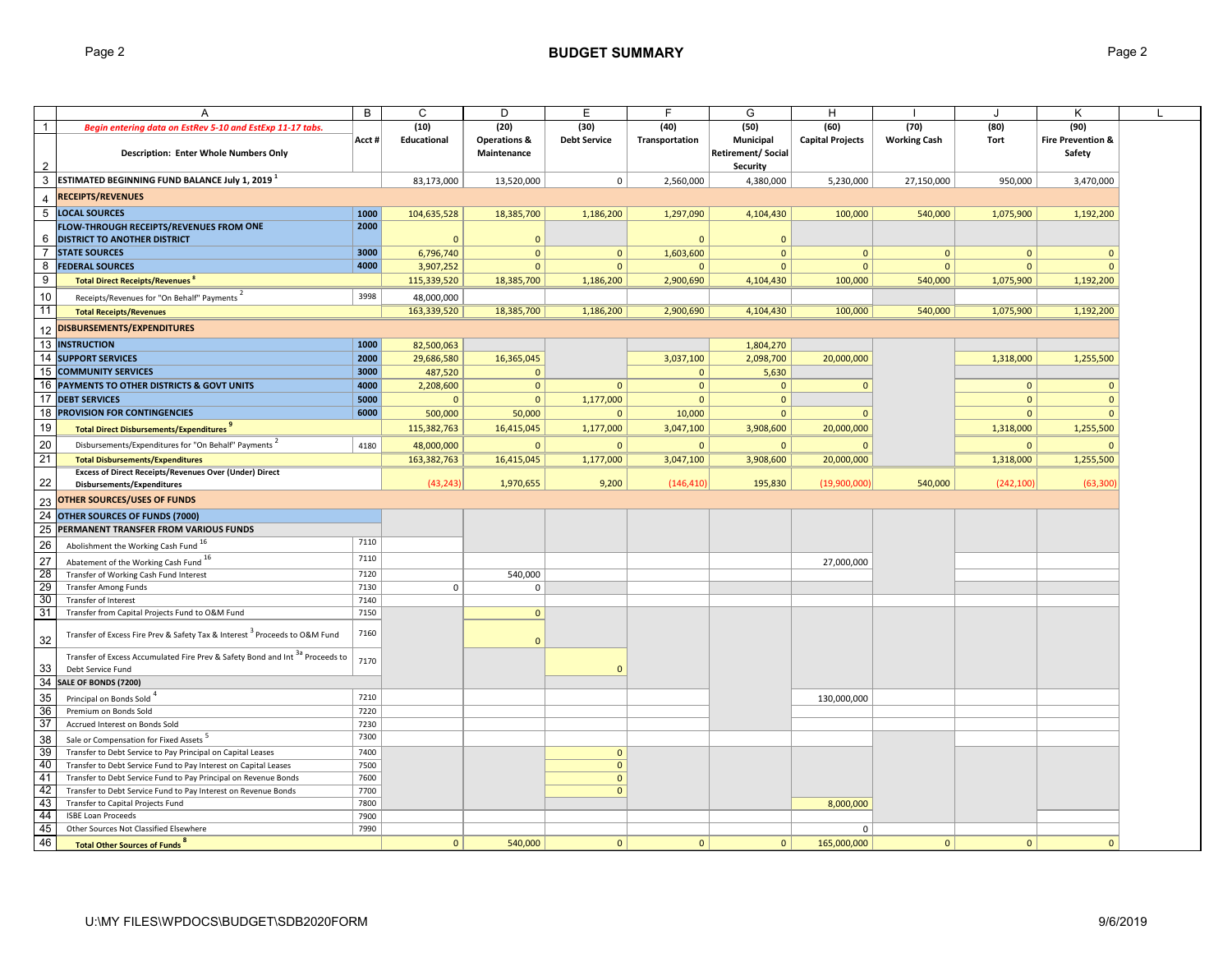|                                                                                                                                       | A                                                                                                                          | B            | C            | D                                      | Е                                                | F              | G                                          | H                       |                       | $\cdot$      | K                                      |                        |
|---------------------------------------------------------------------------------------------------------------------------------------|----------------------------------------------------------------------------------------------------------------------------|--------------|--------------|----------------------------------------|--------------------------------------------------|----------------|--------------------------------------------|-------------------------|-----------------------|--------------|----------------------------------------|------------------------|
| $\overline{1}$                                                                                                                        | Begin entering data on EstRev 5-10 and EstExp 11-17 tabs.                                                                  |              | (10)         | (20)                                   | (30)                                             | (40)           | (50)                                       | (60)                    | (70)                  | (80)         | (90)                                   |                        |
| 2                                                                                                                                     | Description: Enter Whole Numbers Only                                                                                      | Acct#        | Educational  | <b>Operations &amp;</b><br>Maintenance | <b>Debt Service</b>                              | Transportation | Municipal<br>Retirement/Social<br>Security | <b>Capital Projects</b> | <b>Working Cash</b>   | Tort         | <b>Fire Prevention &amp;</b><br>Safety |                        |
|                                                                                                                                       | 47 OTHER USES OF FUNDS (8000)                                                                                              |              |              |                                        |                                                  |                |                                            |                         |                       |              |                                        |                        |
|                                                                                                                                       | 49 TRANSFER TO VARIOUS OTHER FUNDS (8100)                                                                                  |              |              |                                        |                                                  |                |                                            |                         |                       |              |                                        |                        |
| 50                                                                                                                                    |                                                                                                                            | 8110         |              |                                        |                                                  |                |                                            |                         |                       |              |                                        |                        |
|                                                                                                                                       | Abolishment or Abatement of the Working Cash Fund 1b<br>Transfer of Working Cash Fund Interest                             | 8120         |              |                                        |                                                  |                |                                            |                         | 27,000,000<br>540,000 |              |                                        |                        |
| $\frac{51}{52}$                                                                                                                       | <b>Transfer Among Funds</b>                                                                                                | 8130         | $\mathsf 0$  | $\mathbf 0$                            |                                                  |                |                                            |                         |                       |              |                                        |                        |
|                                                                                                                                       |                                                                                                                            |              |              |                                        |                                                  |                |                                            |                         |                       |              |                                        |                        |
| 53                                                                                                                                    | Transfer of Interest <sup>o</sup>                                                                                          | 8140         |              |                                        |                                                  |                |                                            |                         |                       |              |                                        |                        |
| 54                                                                                                                                    | Transfer from Capital Projects Fund to O&M Fund                                                                            | 8150         |              |                                        |                                                  |                |                                            |                         |                       |              |                                        |                        |
| 55                                                                                                                                    | Transfer of Excess Fire Prev & Safety Tax & Interest <sup>3</sup> Proceeds to O&M Fund                                     | 8160         |              |                                        |                                                  |                |                                            |                         |                       |              |                                        |                        |
|                                                                                                                                       | Transfer of Excess Accumulated Fire Prev & Safety Bond 3a                                                                  | 8170         |              |                                        |                                                  |                |                                            |                         |                       |              |                                        |                        |
| 56                                                                                                                                    | and Int Proceeds to Debt Service Fund                                                                                      |              |              |                                        |                                                  |                |                                            |                         |                       |              |                                        |                        |
| 57                                                                                                                                    | Taxes Pledged to Pay Principal on Capital Leases                                                                           | 8410         |              |                                        |                                                  |                |                                            |                         |                       |              |                                        |                        |
| $\begin{array}{r}\n 58 \\  \hline\n 59 \\  \hline\n 60 \\  \hline\n 61 \\  \hline\n 62 \\  \hline\n 63 \\  \hline\n 64\n \end{array}$ | Grants/Reimbursements Pledged to Pay Principal on Capital Leases                                                           | 8420         |              |                                        |                                                  |                |                                            |                         |                       |              |                                        |                        |
|                                                                                                                                       | Other Revenues Pledged to Pay Principal on Capital Leases                                                                  | 8430         |              |                                        |                                                  |                |                                            |                         |                       |              |                                        |                        |
|                                                                                                                                       | Fund Balance Transfers Pledged to Pay Principal on Capital Leases                                                          | 8440         |              |                                        |                                                  |                |                                            |                         |                       |              |                                        |                        |
|                                                                                                                                       | Taxes Pledged to Pay Interest on Capital Leases                                                                            | 8510         |              |                                        |                                                  |                |                                            |                         |                       |              |                                        |                        |
|                                                                                                                                       | Grants/Reimbursements Pledged to Pay Interest on Capital Leases                                                            | 8520         |              |                                        |                                                  |                |                                            |                         |                       |              |                                        |                        |
|                                                                                                                                       | Other Revenues Pledged to Pay Interest on Capital Leases                                                                   | 8530         |              |                                        |                                                  |                |                                            |                         |                       |              |                                        |                        |
|                                                                                                                                       | Fund Balance Transfers Pledged to Pay Interest on Capital Leases                                                           | 8540         |              |                                        |                                                  |                |                                            |                         |                       |              |                                        |                        |
| 65                                                                                                                                    | Taxes Pledged to Pay Principal on Revenue Bonds                                                                            | 8610         |              |                                        |                                                  |                |                                            |                         |                       |              |                                        |                        |
| $\begin{array}{r}\n\overline{66} \\ \overline{67} \\ \overline{68}\n\end{array}$                                                      | Grants/Reimbursements Pledged to Pay Principal on Revenue Bonds                                                            | 8620         |              |                                        |                                                  |                |                                            |                         |                       |              |                                        |                        |
|                                                                                                                                       | Other Revenues Pledged to Pay Principal on Revenue Bonds                                                                   | 8630         |              |                                        |                                                  |                |                                            |                         |                       |              |                                        |                        |
|                                                                                                                                       | Fund Balance Transfers Pledged to Pay Principal on Revenue Bonds                                                           | 8640         |              |                                        |                                                  |                |                                            |                         |                       |              |                                        |                        |
| 69<br>70                                                                                                                              | Taxes Pledged to Pay Interest on Revenue Bonds                                                                             | 8710         |              |                                        |                                                  |                |                                            |                         |                       |              |                                        |                        |
|                                                                                                                                       | Grants/Reimbursements Pledged to Pay Interest on Revenue Bonds                                                             | 8720         |              |                                        |                                                  |                |                                            |                         |                       |              |                                        |                        |
| $\frac{71}{72}$                                                                                                                       | Other Revenues Pledged to Pay Interest on Revenue Bonds                                                                    | 8730         |              |                                        |                                                  |                |                                            |                         |                       |              |                                        |                        |
|                                                                                                                                       | Fund Balance Transfers Pledged to Pay Interest on Revenue Bonds                                                            | 8740         |              |                                        |                                                  |                |                                            |                         |                       |              |                                        |                        |
| 73<br>74                                                                                                                              | Taxes Transferred to Pay for Capital Projects                                                                              | 8810         |              |                                        |                                                  |                |                                            |                         |                       |              |                                        |                        |
| 75                                                                                                                                    | Grants/Reimbursements Pledged to Pay for Capital Projects                                                                  | 8820         |              |                                        |                                                  |                |                                            |                         |                       |              |                                        |                        |
| 76                                                                                                                                    | Other Revenues Pledged to Pay for Capital Projects                                                                         | 8830<br>8840 |              |                                        |                                                  |                |                                            |                         |                       |              |                                        |                        |
| 77                                                                                                                                    | Fund Balance Transfers Pledged to Pay for Capital Projects<br>Transfer to Debt Service Fund to Pay Principal on ISBE Loans | 8910         | 5,000,000    | 3,000,000<br>$\mathbf 0$               |                                                  |                |                                            |                         |                       |              |                                        |                        |
| 78                                                                                                                                    | Other Uses Not Classified Elsewhere                                                                                        | 8990         | $\mathbf 0$  | $\mathbf 0$                            |                                                  |                |                                            |                         |                       |              |                                        |                        |
|                                                                                                                                       |                                                                                                                            |              |              |                                        |                                                  |                |                                            |                         |                       |              |                                        |                        |
| 79                                                                                                                                    | Total Other Uses of Funds                                                                                                  |              | 5,000,000    | 3,000,000                              | $\overline{0}$                                   | $\mathbf{0}$   | $\overline{0}$                             | $\mathbf{0}$            | 27,540,000            | $\mathbf{0}$ | $\mathbf{0}$                           |                        |
| 80                                                                                                                                    | <b>Total Other Sources/Uses of Fund</b>                                                                                    |              | (5,000,000)  | (2,460,000)                            | $\mathbf{0}$                                     | $\mathbf{0}$   | 0                                          | 165,000,000             | (27,540,000)          | $\mathbf{0}$ | $\mathbf{0}$                           |                        |
|                                                                                                                                       | 81 ESTIMATED ENDING FUND BALANCE June 30, 2020                                                                             |              | 78,129,757   | 13,030,655                             | 9,200                                            | 2,413,590      | 4,575,830                                  | 150,330,000             | 150,000               | 707,900      | 3,406,700                              |                        |
| 82<br>83                                                                                                                              |                                                                                                                            |              |              |                                        | <b>SUMMARY OF EXPENDITURES (by Major Object)</b> |                |                                            |                         |                       |              |                                        |                        |
| 84                                                                                                                                    |                                                                                                                            |              | (10)         | (20)                                   | (30)                                             | (40)           | (50)                                       | (60)                    | (70)                  | (80)         | (90)                                   |                        |
|                                                                                                                                       | <b>Description</b>                                                                                                         | Acct         | Educational  | <b>Operations &amp;</b>                | <b>Debt Service</b>                              | Transportation | Municipal                                  | <b>Capital Projects</b> | <b>Working Cash</b>   | Tort         | <b>Fire Prevention &amp;</b>           | <b>Total By Object</b> |
|                                                                                                                                       |                                                                                                                            | #            |              | Maintenance                            |                                                  |                | <b>Retirement/Social</b>                   |                         |                       |              | Safety                                 |                        |
| 85                                                                                                                                    |                                                                                                                            |              |              |                                        |                                                  |                | Security                                   |                         |                       |              |                                        |                        |
| 86                                                                                                                                    | <b>Object Name</b>                                                                                                         |              |              |                                        |                                                  |                |                                            |                         |                       |              |                                        |                        |
| 87                                                                                                                                    | <b>Salaries</b>                                                                                                            | 100          | 82,259,967   | 7,003,586                              |                                                  | $\mathbf{0}$   |                                            | $\mathbf 0$             |                       | $\Omega$     | $\mathbf{0}$                           | 89,263,553             |
| 88                                                                                                                                    | <b>Employee Benefits</b>                                                                                                   | 200          | 13,158,173   | 1,630,750                              |                                                  | $\Omega$       | 3,908,600                                  | $\mathbf{0}$            |                       | 380,000      | $\mathbf{0}$                           | 19,077,523             |
| $\frac{89}{9}$                                                                                                                        | <b>Purchased Services</b>                                                                                                  | 300          | 3,441,224    | 2,160,000                              | $\mathbf{0}$                                     | 2,846,600      |                                            | $\mathbf 0$             |                       | 938,000      | $\mathbf{0}$                           | 9,385,824              |
| $\frac{90}{91}$                                                                                                                       | <b>Supplies &amp; Materials</b>                                                                                            | 400          | 5,785,398    | 2,686,500                              |                                                  | 25,500         |                                            | $\mathbf{0}$            |                       | $\mathbf 0$  | $\Omega$                               | 8,497,398              |
|                                                                                                                                       | <b>Capital Outlay</b>                                                                                                      | 500          | 272,741      | 2,866,209                              |                                                  | 165,000        |                                            | 20,000,000              |                       | $\mathbf 0$  | 1,255,500                              | 24,559,450             |
| $\frac{92}{93}$                                                                                                                       | <b>Other Objects</b>                                                                                                       | 600          | 10,433,110   | 68,000                                 | 1,177,000                                        | 10,000         | $\overline{0}$                             | $\Omega$                |                       | $\mathbf{0}$ | $\mathbf{0}$                           | 11,688,110             |
|                                                                                                                                       | Non-Capitalized Equipment                                                                                                  | 700          | 32,150       | $\mathbf{0}$                           |                                                  | $\Omega$       |                                            | $\Omega$                |                       | $\mathbf{0}$ | $\mathbf{0}$                           | 32,150                 |
|                                                                                                                                       | <b>Termination Benefits</b>                                                                                                | 800          | $\mathbf{0}$ | $\mathbf{0}$                           |                                                  | $\mathbf{0}$   |                                            |                         |                       |              |                                        | $\mathbf{C}$           |
| 95                                                                                                                                    | <b>Total Expenditures</b>                                                                                                  |              | 115,382,763  | 16,415,045                             | 1,177,000                                        | 3,047,100      | 3,908,600                                  | 20.000.000              |                       | 1,318,000    | 1,255,500                              | 162,504,008            |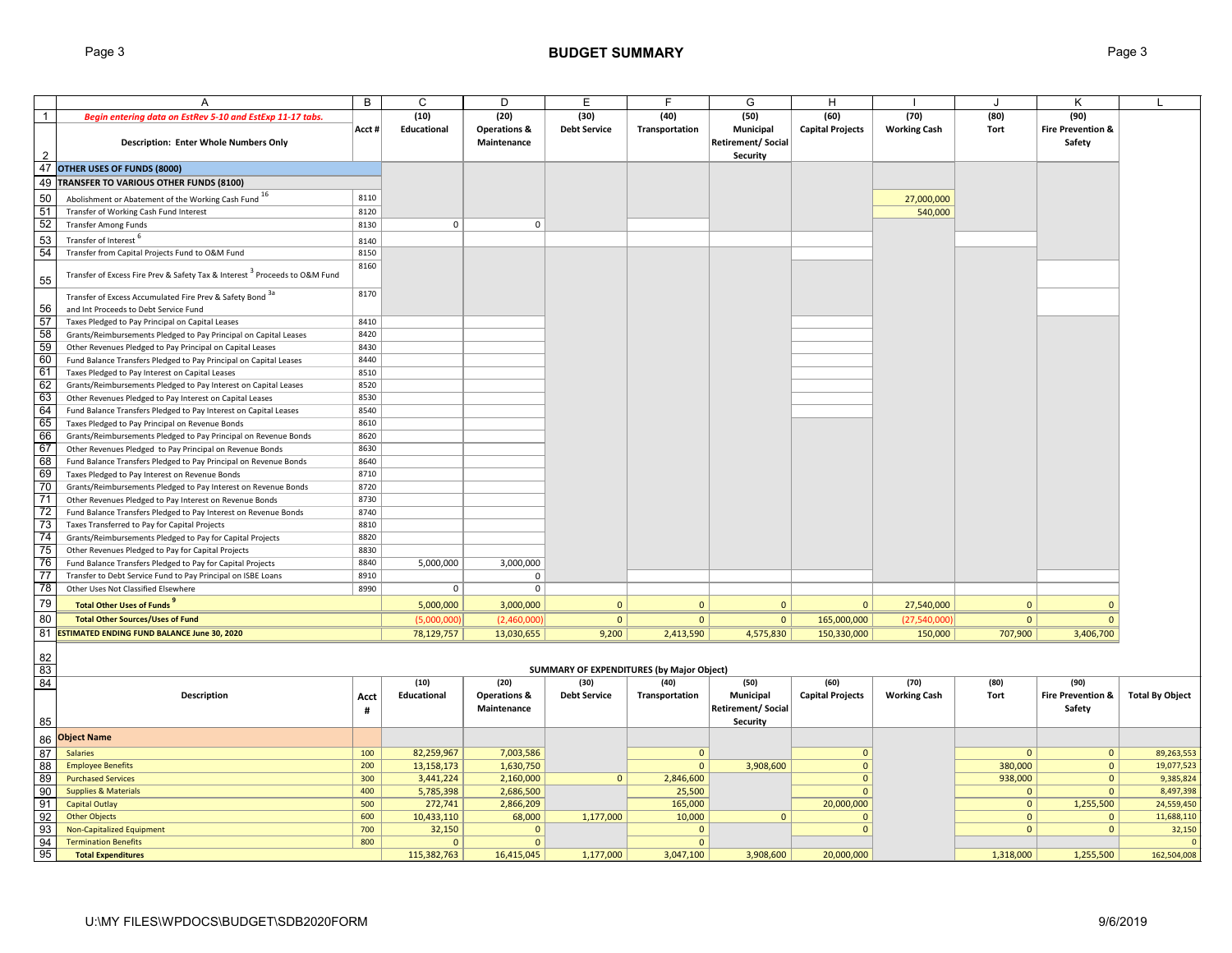#### Page 4 **SUMMARY OF CASH TRANSACTIONS**

|    | Α                                                                        | B      | C            | D                                      | E                   |                | G                                                 | н                       |                     |             | n.                                     |
|----|--------------------------------------------------------------------------|--------|--------------|----------------------------------------|---------------------|----------------|---------------------------------------------------|-------------------------|---------------------|-------------|----------------------------------------|
|    |                                                                          |        | (10)         | (20)                                   | (30)                | (40)           | (50)                                              | (60)                    | (70)                | (80)        | (90)                                   |
| 2  | <b>Description: Enter Whole Numbers Only</b>                             | Acct # | Educational  | <b>Operations &amp;</b><br>Maintenance | <b>Debt Service</b> | Transportation | Municipal<br><b>Retirement/Social</b><br>Security | <b>Capital Projects</b> | <b>Working Cash</b> | <b>Tort</b> | <b>Fire Prevention &amp;</b><br>Safety |
| 3  | BEGINNING CASH BALANCE ON HAND July 1, 2019 <sup>7</sup>                 |        | 83,173,000   | 13,520,000                             | $\mathbf{0}$        | 2,560,000      | 4,380,000                                         | 5,230,000               | 27,150,000          | 950,000     | 3,470,000                              |
| 4  | Total Direct Receipts & Other Sources                                    |        | 115,339,520  | 18,925,700                             | 1,186,200           | 2,900,690      | 4,104,430                                         | 165,100,000             | 540,000             | 1,075,900   | 1,192,200                              |
| 5  | <b>OTHER RECEIPTS</b>                                                    |        |              |                                        |                     |                |                                                   |                         |                     |             |                                        |
| 6  | Interfund Loans Payable (Loans from Other Funds)                         | 411    |              |                                        |                     |                |                                                   |                         |                     |             |                                        |
|    | Interfund Loans Receivable (Repayment of Loans)                          | 141    |              |                                        |                     |                |                                                   |                         |                     |             |                                        |
| 8  | Notes and Warrants Payable                                               | 433    |              |                                        |                     |                |                                                   |                         |                     |             |                                        |
| 9  | <b>Other Current Assets</b>                                              | 199    |              |                                        |                     |                |                                                   |                         |                     |             |                                        |
| 10 | <b>Total Other Receipts</b>                                              |        | $\mathbf{0}$ | $\Omega$                               | $\mathbf{0}$        | $\mathbf{0}$   | $\mathbf{0}$                                      | $\mathbf{0}$            | $\Omega$            | $\Omega$    | $\mathbf{0}$                           |
| 11 | <b>Total Direct Receipts, Other Sources, &amp; Other Receipts</b>        |        | 115,339,520  | 18,925,700                             | 1,186,200           | 2,900,690      | 4,104,430                                         | 165,100,000             | 540,000             | 1,075,900   | 1,192,200                              |
| 12 | <b>Total Amount Available</b>                                            |        | 198,512,520  | 32,445,700                             | 1,186,200           | 5,460,690      | 8,484,430                                         | 170,330,000             | 27,690,000          | 2,025,900   | 4,662,200                              |
| 13 | <b>Total Direct Disbursements &amp; Other Uses</b>                       |        | 120,382,763  | 19,415,045                             | 1,177,000           | 3,047,100      | 3,908,600                                         | 20,000,000              | 27,540,000          | 1,318,000   | 1,255,500                              |
| 14 | <b>OTHER DISBURSEMENTS</b>                                               |        |              |                                        |                     |                |                                                   |                         |                     |             |                                        |
| 15 | Interfund Loans Receivable (Loans to Other Funds) 10                     | 141    |              |                                        |                     |                |                                                   |                         |                     |             |                                        |
| 16 | Interfund Loans Payable (Repayment of Loans)                             | 411    |              |                                        |                     |                |                                                   |                         |                     |             |                                        |
| 17 | Notes and Warrants Payable                                               | 433    |              |                                        |                     |                |                                                   |                         |                     |             |                                        |
| 18 | <b>Other Current Liabilities</b>                                         | 499    |              |                                        |                     |                |                                                   |                         |                     |             |                                        |
| 19 | <b>Total Other Disbursements</b>                                         |        | $\Omega$     |                                        | - 0                 |                | $\Omega$                                          | $\mathbf{0}$            |                     | $\Omega$    |                                        |
| 20 | <b>Total Direct Disbursements, Other Uses, &amp; Other Disbursements</b> |        | 120,382,763  | 19,415,045                             | 1,177,000           | 3,047,100      | 3,908,600                                         | 20,000,000              | 27,540,000          | 1,318,000   | 1,255,500                              |
| 21 | <b>ENDING CASH BALANCE ON HAND June 30, 2020</b>                         |        | 78,129,757   | 13,030,655                             | 9,200               | 2,413,590      | 4,575,830                                         | 150,330,000             | 150,000             | 707,900     | 3,406,700                              |

U:\MY FILES\WPDOCS\BUDGET\SDB2020FORM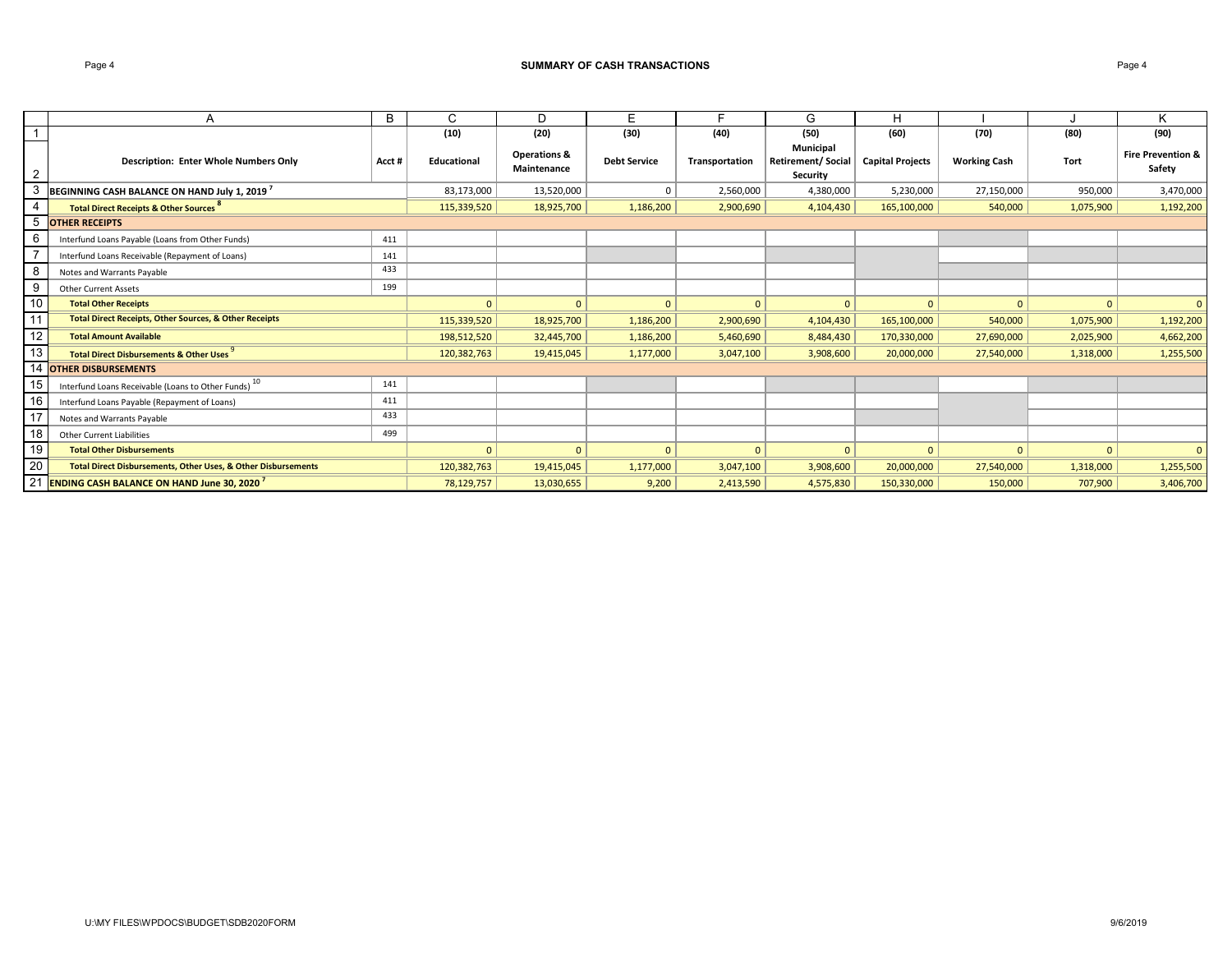#### Page 5 **ESTIMATED RECEIPTS/REVENUES** Page 5

|                 | Α                                                                       | B            | C           | D                       | Е                   | F              | G                        | Н                       |                     |              | Κ                            |
|-----------------|-------------------------------------------------------------------------|--------------|-------------|-------------------------|---------------------|----------------|--------------------------|-------------------------|---------------------|--------------|------------------------------|
| $\overline{1}$  |                                                                         |              | (10)        | (20)                    | (30)                | (40)           | (50)                     | (60)                    | (70)                | (80)         | (90)                         |
|                 |                                                                         | Acct         | Educational | <b>Operations &amp;</b> | <b>Debt Service</b> | Transportation | Municipal                | <b>Capital Projects</b> | <b>Working Cash</b> | Tort         | <b>Fire Prevention &amp;</b> |
|                 | Description: Enter Whole Numbers Only                                   | #            |             | Maintenance             |                     |                | <b>Retirement/Social</b> |                         |                     |              | Safety                       |
| $\overline{2}$  |                                                                         |              |             |                         |                     |                | Security                 |                         |                     |              |                              |
| 3               | <b>RECEIPTS/REVENUES FROM LOCAL SOURCES (1000)</b>                      |              |             |                         |                     |                |                          |                         |                     |              |                              |
| 4               | AD VALOREM TAXES LEVIED BY LOCAL EDUCATION AGENCY                       | 1100         |             |                         |                     |                |                          |                         |                     |              |                              |
| 5               | Designated Purposes Levies 11 (1110-1120)                               | $\sim$       | 89,132,000  | 18,185,700              | 1,177,200           | 1,254,090      | 721,100                  |                         |                     | 1,061,900    | 1,132,200                    |
| $\,6\,$         | Leasing Purposes Levy <sup>12</sup>                                     | 1130         |             |                         |                     |                |                          |                         |                     |              |                              |
| 7               | Special Education Purposes Levy                                         | 1140         | 1,574,500   |                         |                     |                | 2,983,330                |                         |                     |              |                              |
| 8               | FICA and Medicare Only Levies                                           | 1150         |             |                         |                     |                |                          |                         |                     |              |                              |
| 9               | Area Vocational Construction Purposes Levy                              | 1160         |             |                         |                     |                |                          |                         |                     |              |                              |
| 10              | Summer School Purposes Levy                                             | 1170         |             |                         |                     |                |                          |                         |                     |              |                              |
| 11              | Other Tax Levies (Describe & Itemize)                                   | 1190         |             |                         |                     |                |                          |                         |                     |              |                              |
| $\overline{12}$ | <b>Total Ad Valorem Taxes Levied by District</b>                        |              | 90,706,500  | 18,185,700              | 1,177,200           | 1,254,090      | 3,704,430                | $\mathbf{0}$            | 0                   | 1,061,900    | 1,132,200                    |
| 13              | PAYMENTS IN LIEU OF TAXES                                               | 1200         |             |                         |                     |                |                          |                         |                     |              |                              |
| $\overline{14}$ | Mobile Home Privilege Tax                                               | 1210         |             |                         |                     |                |                          |                         |                     |              |                              |
| 15              | Payments from Local Housing Authority                                   | 1220         |             |                         |                     |                |                          |                         |                     |              |                              |
| 16              | Corporate Personal Property Replacement Taxes <sup>13</sup>             |              |             |                         |                     |                |                          |                         |                     |              |                              |
| $\overline{17}$ | Other Payments in Lieu of Taxes (Describe & Itemize)                    | 1230<br>1290 | 5,430,000   |                         |                     |                | 346,000                  |                         |                     |              |                              |
| $\overline{18}$ | <b>Total Payments in Lieu of Taxes</b>                                  |              | 5,430,000   | $\mathbf{0}$            | $\mathbf{0}$        | 0              | 346,000                  | $\mathbf{0}$            | $\mathbf{0}$        | $\mathbf{0}$ |                              |
| 19              | <b>TUITION</b>                                                          | 1300         |             |                         |                     |                |                          |                         |                     |              |                              |
| 20              | Regular Tuition from Pupils or Parents (In State)                       | 1311         | 18,000      |                         |                     |                |                          |                         |                     |              |                              |
| 21              | Regular Tuition from Other Districts (In State)                         | 1312         |             |                         |                     |                |                          |                         |                     |              |                              |
| 22              | Regular Tuition from Other Sources (In State)                           | 1313         |             |                         |                     |                |                          |                         |                     |              |                              |
| 23              | Regular Tuition from Other Sources (Out of State)                       | 1314         |             |                         |                     |                |                          |                         |                     |              |                              |
| 24              | Summer School Tuition from Pupils or Parents (In State)                 | 1321         | 725,400     |                         |                     |                |                          |                         |                     |              |                              |
| 25              | Summer School Tuition from Other Districts (In State)                   | 1322         |             |                         |                     |                |                          |                         |                     |              |                              |
| 26              | Summer School Tuition from Other Sources (In State)                     | 1323         |             |                         |                     |                |                          |                         |                     |              |                              |
| 27              | Summer School Tuition from Other Sources (Out of State)                 | 1324         |             |                         |                     |                |                          |                         |                     |              |                              |
| 28              | CTE Tuition from Pupils or Parents (In State)                           | 1331         |             |                         |                     |                |                          |                         |                     |              |                              |
| 29              | CTE Tuition from Other Districts (In State)                             | 1332         |             |                         |                     |                |                          |                         |                     |              |                              |
| 30              | CTE Tuition from Other Sources (In State)                               | 1333         |             |                         |                     |                |                          |                         |                     |              |                              |
| 31              | CTE Tuition from Other Sources (Out of State)                           | 1334         |             |                         |                     |                |                          |                         |                     |              |                              |
| 32              | Special Education Tuition from Pupils or Parents (In State)             | 1341         |             |                         |                     |                |                          |                         |                     |              |                              |
| 33              | Special Education Tuition from Other Districts (In State)               | 1342         |             |                         |                     |                |                          |                         |                     |              |                              |
| 34              | Special Education Tuition from Other Sources (In State)                 | 1343         |             |                         |                     |                |                          |                         |                     |              |                              |
| 35              | Special Education Tuition from Other Sources (Out of State)             | 1344         |             |                         |                     |                |                          |                         |                     |              |                              |
| 36              | Adult Tuition from Pupils or Parents (In State)                         | 1351         |             |                         |                     |                |                          |                         |                     |              |                              |
| 37              | Adult Tuition from Other Districts (In State)                           | 1352         |             |                         |                     |                |                          |                         |                     |              |                              |
| 38              | Adult Tuition from Other Sources (In State)                             | 1353         |             |                         |                     |                |                          |                         |                     |              |                              |
| 39              | Adult Tuition from Other Sources (Out of State)                         | 1354         |             |                         |                     |                |                          |                         |                     |              |                              |
| 40              | <b>Total Tuition</b>                                                    |              | 743,400     |                         |                     |                |                          |                         |                     |              |                              |
| 41              | <b>TRANSPORTATION FEES</b>                                              | 1400         |             |                         |                     |                |                          |                         |                     |              |                              |
| 42              | Regular Transportation Fees from Pupils or Parents (In State)           | 1411         |             |                         |                     |                |                          |                         |                     |              |                              |
| 43              | Regular Transportation Fees from Other Districts (In State)             | 1412         |             |                         |                     |                |                          |                         |                     |              |                              |
| 44              | Regular Transportation Fees from Other Sources (In State)               | 1413         |             |                         |                     |                |                          |                         |                     |              |                              |
| 45              | Regular Transportation Fees from Co-curricular Activities (In State)    | 1415         |             |                         |                     |                |                          |                         |                     |              |                              |
| 46              | Regular Transportation Fees from Other Sources (Out of State)           | 1416         |             |                         |                     |                |                          |                         |                     |              |                              |
| 47              | Summer School Transportation Fees from Pupils or Parents (In State)     | 1421         |             |                         |                     |                |                          |                         |                     |              |                              |
| 48              | Summer School Transportation Fees from Other Districts (In State)       | 1422         |             |                         |                     |                |                          |                         |                     |              |                              |
| 49              | Summer School Transportation Fees from Other Sources (In State)         | 1423         |             |                         |                     |                |                          |                         |                     |              |                              |
| 50              | Summer School Transportation Fees from Other Sources (Out of State)     | 1424         |             |                         |                     |                |                          |                         |                     |              |                              |
| 51              | CTE Transportation Fees from Pupils or Parents (In State)               | 1431         |             |                         |                     |                |                          |                         |                     |              |                              |
| 52              | CTE Transportation Fees from Other Districts (In State)                 | 1432         |             |                         |                     |                |                          |                         |                     |              |                              |
| 53              | CTE Transportation Fees from Other Sources (In State)                   | 1433         |             |                         |                     |                |                          |                         |                     |              |                              |
| 54              | CTE Transportation Fees from Other Sources (Out of State)               | 1434         |             |                         |                     |                |                          |                         |                     |              |                              |
| 55              | Special Education Transportation Fees from Pupils or Parents (In State) | 1441         |             |                         |                     |                |                          |                         |                     |              |                              |
| 56              | Special Education Transportation Fees from Other Districts (In State)   | 1442         |             |                         |                     |                |                          |                         |                     |              |                              |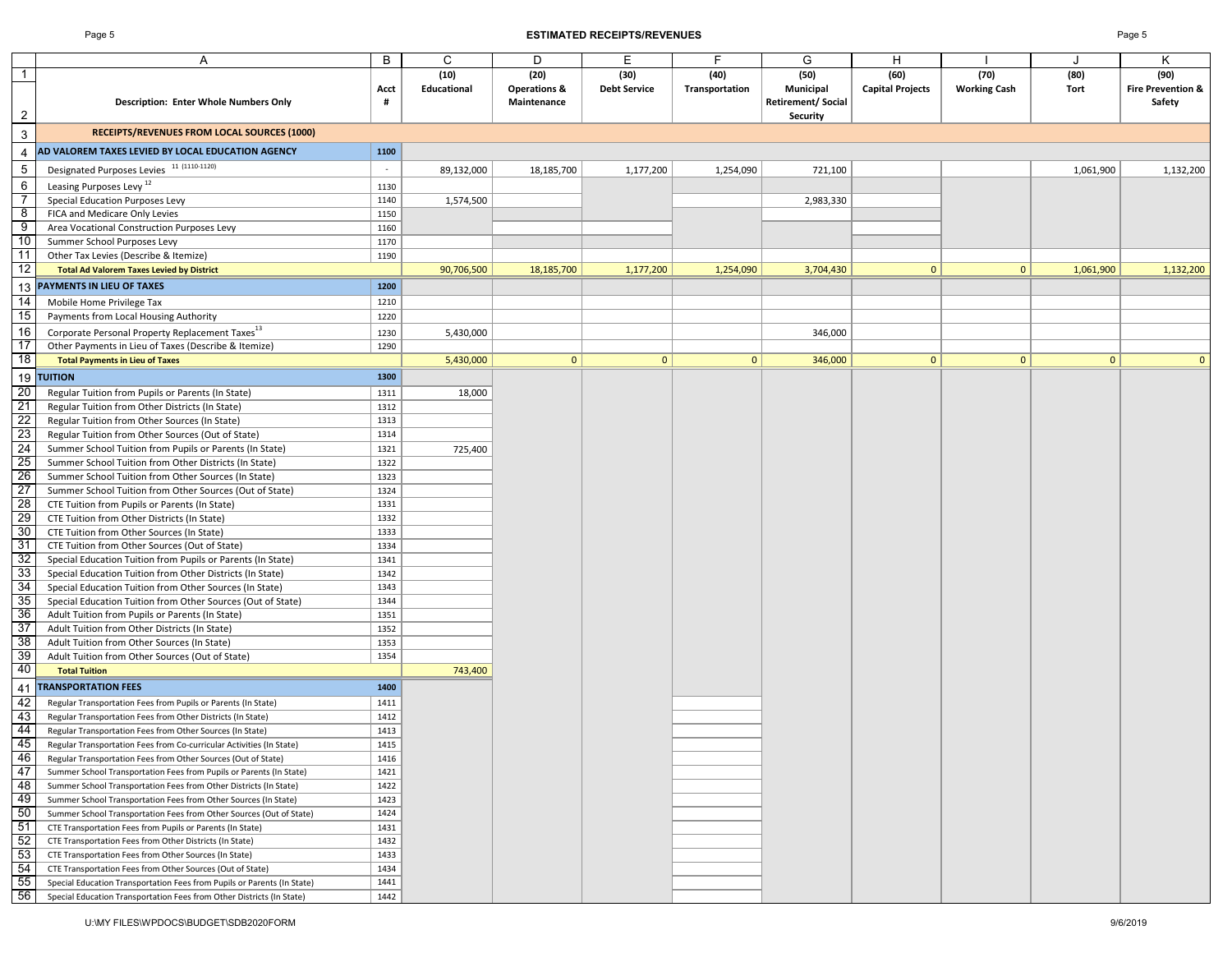|                                | Α                                                                       | B         | C                   | D                                              | Е                           | F                      | G                                                                | H                               |                             |              | Κ                                              |
|--------------------------------|-------------------------------------------------------------------------|-----------|---------------------|------------------------------------------------|-----------------------------|------------------------|------------------------------------------------------------------|---------------------------------|-----------------------------|--------------|------------------------------------------------|
| $\mathbf{1}$<br>$\overline{2}$ | Description: Enter Whole Numbers Only                                   | Acct<br># | (10)<br>Educational | (20)<br><b>Operations &amp;</b><br>Maintenance | (30)<br><b>Debt Service</b> | (40)<br>Transportation | (50)<br>Municipal<br><b>Retirement/Social</b><br><b>Security</b> | (60)<br><b>Capital Projects</b> | (70)<br><b>Working Cash</b> | (80)<br>Tort | (90)<br><b>Fire Prevention &amp;</b><br>Safety |
| 57                             | Special Education Transportation Fees from Other Sources (In State)     | 1443      |                     |                                                |                             |                        |                                                                  |                                 |                             |              |                                                |
| 58                             | Special Education Transportation Fees from Other Sources (Out of State) | 1444      |                     |                                                |                             |                        |                                                                  |                                 |                             |              |                                                |
| 59                             | Adult Transportation Fees from Pupils or Parents (In State)             | 1451      |                     |                                                |                             |                        |                                                                  |                                 |                             |              |                                                |
| 60                             | Adult Transportation Fees from Other Districts (In State)               | 1452      |                     |                                                |                             |                        |                                                                  |                                 |                             |              |                                                |
| 61                             | Adult Transportation Fees from Other Sources (In State)                 | 1453      |                     |                                                |                             |                        |                                                                  |                                 |                             |              |                                                |
| 62                             | Adult Transportation Fees from Other Sources (Out of State)             | 1454      |                     |                                                |                             |                        |                                                                  |                                 |                             |              |                                                |
| 63                             | <b>Total Transportation Fees</b>                                        |           |                     |                                                |                             | $\mathbf{0}$           |                                                                  |                                 |                             |              |                                                |
|                                | <b>EARNINGS ON INVESTMENTS</b>                                          | 1500      |                     |                                                |                             |                        |                                                                  |                                 |                             |              |                                                |
| 64<br>65                       |                                                                         |           |                     |                                                |                             |                        |                                                                  |                                 |                             |              |                                                |
|                                | Interest on Investments                                                 | 1510      | 1,400,000           | 180,000                                        | 9,000                       | 43,000                 | 54,000                                                           | 100,000                         | 540,000                     | 14,000       | 60,000                                         |
| 66<br>67                       | Gain or Loss on Sale of Investments                                     | 1520      |                     |                                                |                             |                        |                                                                  |                                 |                             |              |                                                |
|                                | <b>Total Earnings on Investments</b>                                    |           | 1,400,000           | 180,000                                        | 9,000                       | 43,000                 | 54,000                                                           | 100,000                         | 540,000                     | 14,000       | 60,000                                         |
| 68                             | <b>FOOD SERVICE</b>                                                     | 1600      |                     |                                                |                             |                        |                                                                  |                                 |                             |              |                                                |
| 69                             | Sales to Pupils - Lunch                                                 | 1611      | 90,000              |                                                |                             |                        |                                                                  |                                 |                             |              |                                                |
| 70                             | Sales to Pupils - Breakfast                                             | 1612      |                     |                                                |                             |                        |                                                                  |                                 |                             |              |                                                |
| 71                             | Sales to Pupils - A la Carte                                            | 1613      |                     |                                                |                             |                        |                                                                  |                                 |                             |              |                                                |
| 72                             | Sales to Pupils - Other (Describe & Itemize)                            | 1614      |                     |                                                |                             |                        |                                                                  |                                 |                             |              |                                                |
| 73                             | Sales to Adults                                                         | 1620      |                     |                                                |                             |                        |                                                                  |                                 |                             |              |                                                |
| 74                             | Other Food Service (Describe & Itemize)                                 | 1690      |                     |                                                |                             |                        |                                                                  |                                 |                             |              |                                                |
| 75                             | <b>Total Food Service</b>                                               |           | 90,000              |                                                |                             |                        |                                                                  |                                 |                             |              |                                                |
| 76                             | DISTRICT/SCHOOL ACTIVITY INCOME                                         | 1700      |                     |                                                |                             |                        |                                                                  |                                 |                             |              |                                                |
| 77                             | Admissions - Athletic                                                   | 1711      | 92,600              |                                                |                             |                        |                                                                  |                                 |                             |              |                                                |
| 78                             | Admissions - Other                                                      | 1719      |                     |                                                |                             |                        |                                                                  |                                 |                             |              |                                                |
| 79                             | Fees                                                                    | 1720      | 6,100               |                                                |                             |                        |                                                                  |                                 |                             |              |                                                |
| 80                             | <b>Book Store Sales</b>                                                 | 1730      | 1,696,453           |                                                |                             |                        |                                                                  |                                 |                             |              |                                                |
| 81                             | Other District/School Activity Revenue (Describe & Itemize)             | 1790      | 3,957,805           |                                                |                             |                        |                                                                  |                                 |                             |              |                                                |
| 82                             | <b>Total District/School Activity Income</b>                            |           | 5,752,958           | $\mathbf{0}$                                   |                             |                        |                                                                  |                                 |                             |              |                                                |
| 83                             | <b>TEXTBOOK INCOME</b>                                                  | 1800      |                     |                                                |                             |                        |                                                                  |                                 |                             |              |                                                |
| 84                             | Rentals - Regular Textbooks                                             | 1811      |                     |                                                |                             |                        |                                                                  |                                 |                             |              |                                                |
| 85                             | Rentals - Summer School Textbooks                                       | 1812      |                     |                                                |                             |                        |                                                                  |                                 |                             |              |                                                |
| 86                             | Rentals - Adult/Continuing Education Textbooks                          | 1813      |                     |                                                |                             |                        |                                                                  |                                 |                             |              |                                                |
| 87                             | Rentals - Other (Describe)                                              | 1819      |                     |                                                |                             |                        |                                                                  |                                 |                             |              |                                                |
| 88                             | Sales - Regular Textbooks                                               | 1821      |                     |                                                |                             |                        |                                                                  |                                 |                             |              |                                                |
| 89                             | Sales - Summer School Textbooks                                         | 1822      |                     |                                                |                             |                        |                                                                  |                                 |                             |              |                                                |
| 90                             | Sales - Adult/Continuing Education Textbooks                            | 1823      |                     |                                                |                             |                        |                                                                  |                                 |                             |              |                                                |
| 91                             | Sales - Other (Describe & Itemize)                                      | 1829      |                     |                                                |                             |                        |                                                                  |                                 |                             |              |                                                |
| 92                             | Other (Describe & Itemize)                                              | 1890      |                     |                                                |                             |                        |                                                                  |                                 |                             |              |                                                |
| 93                             | <b>Total Textbooks</b>                                                  |           | $\mathbf{0}$        |                                                |                             |                        |                                                                  |                                 |                             |              |                                                |
| 94                             | OTHER REVENUE FROM LOCAL SOURCES                                        | 1900      |                     |                                                |                             |                        |                                                                  |                                 |                             |              |                                                |
| 95                             | Rentals                                                                 | 1910      | 61,800              | 20,000                                         |                             |                        |                                                                  |                                 |                             |              |                                                |
| 96                             | Contributions and Donations from Private Sources                        | 1920      | 40,000              |                                                |                             |                        |                                                                  |                                 |                             |              |                                                |
| 97                             | Impact Fees from Municipal or County Governments                        | 1930      | 12,550              |                                                |                             |                        |                                                                  |                                 |                             |              |                                                |
| 98                             | Services Provided Other Districts                                       | 1940      | 1,820               |                                                |                             |                        |                                                                  |                                 |                             |              |                                                |
| 99                             | Refund of Prior Years' Expenditures                                     | 1950      | 5,000               |                                                |                             |                        |                                                                  |                                 |                             |              |                                                |
| 100                            | Payments of Surplus Moneys from TIF Districts                           | 1960      | 180,000             |                                                |                             |                        |                                                                  |                                 |                             |              |                                                |
| 101                            | <b>Drivers' Education Fees</b>                                          | 1970      | 55,000              |                                                |                             |                        |                                                                  |                                 |                             |              |                                                |
| 1021                           | Proceeds from Vendors' Contracts                                        | 1980      |                     |                                                |                             |                        |                                                                  |                                 |                             |              |                                                |
| 103                            | School Facility Occupation Tax Proceeds                                 | 1983      |                     |                                                |                             |                        |                                                                  |                                 |                             |              |                                                |
| 104                            | Payment from Other Districts                                            | 1991      |                     |                                                |                             |                        |                                                                  |                                 |                             |              |                                                |
| 105                            | Sale of Vocational Projects                                             | 1992      |                     |                                                |                             |                        |                                                                  |                                 |                             |              |                                                |
|                                |                                                                         |           |                     |                                                |                             |                        |                                                                  |                                 |                             |              |                                                |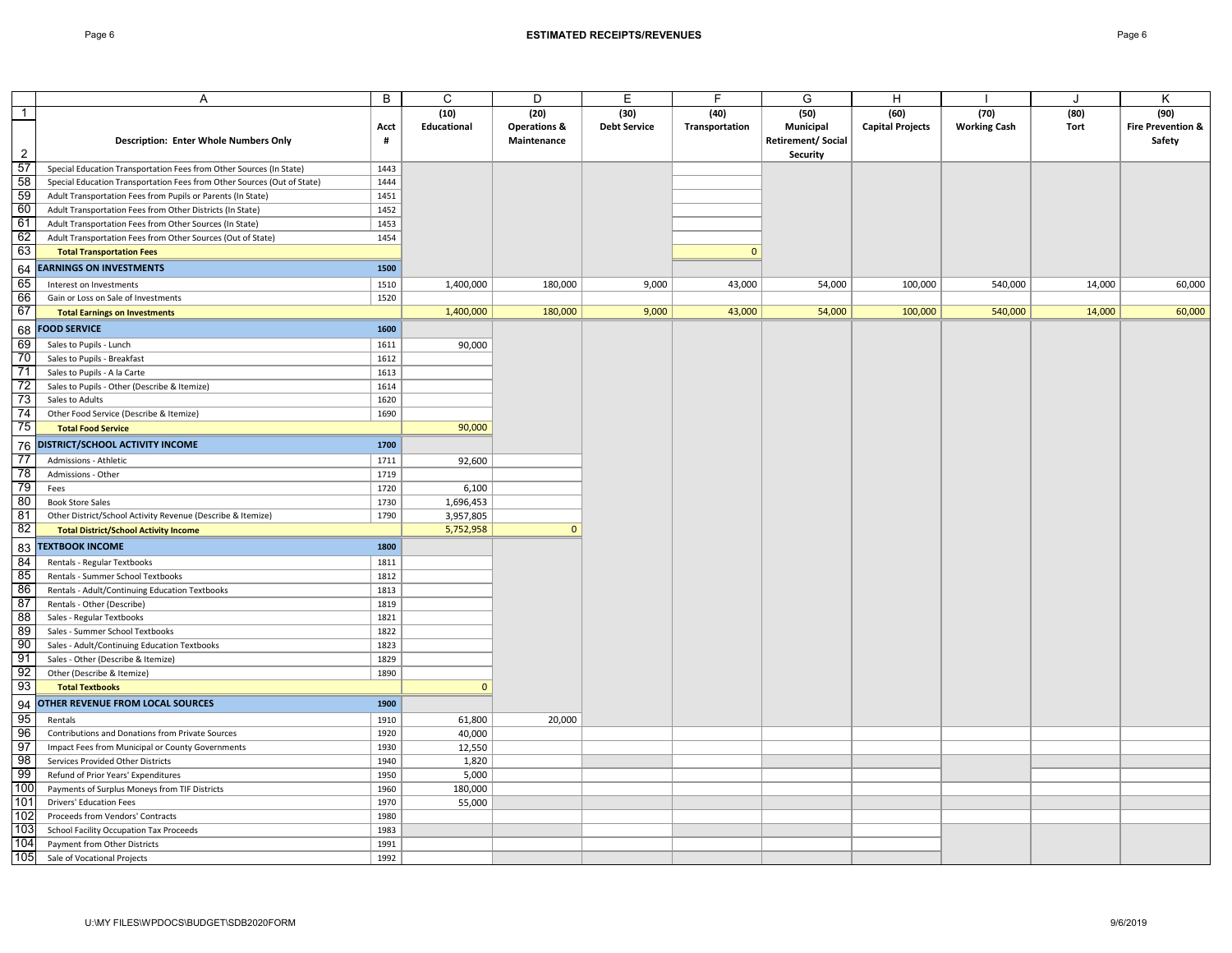#### Page 7 **ESTIMATED RECEIPTS/REVENUES** Page 7

|--|--|

|                | Α                                                                                              | B    | C            | D                       | Ε                   | F              | G                        | H                       |                     | J         | Κ                            |
|----------------|------------------------------------------------------------------------------------------------|------|--------------|-------------------------|---------------------|----------------|--------------------------|-------------------------|---------------------|-----------|------------------------------|
| $\mathbf{1}$   |                                                                                                |      | (10)         | (20)                    | (30)                | (40)           | (50)                     | (60)                    | (70)                | (80)      | (90)                         |
|                |                                                                                                | Acct | Educational  | <b>Operations &amp;</b> | <b>Debt Service</b> | Transportation | Municipal                | <b>Capital Projects</b> | <b>Working Cash</b> | Tort      | <b>Fire Prevention &amp;</b> |
|                | <b>Description: Enter Whole Numbers Only</b>                                                   | #    |              | Maintenance             |                     |                | <b>Retirement/Social</b> |                         |                     |           | Safety                       |
| $\overline{2}$ |                                                                                                |      |              |                         |                     |                | Security                 |                         |                     |           |                              |
| 106            | Other Local Fees (Describe & Itemize)                                                          | 1993 | 76,500       |                         |                     |                |                          |                         |                     |           |                              |
| 107            | Other Local Revenues (Describe & Itemize)                                                      | 1999 | 80,000       |                         |                     |                |                          |                         |                     |           |                              |
| 108            | <b>Total Other Revenue from Local Sources</b>                                                  |      | 512,670      | 20,000                  | $\mathbf{0}$        | $\mathbf{0}$   | $\mathbf{0}$             | $\mathbf{0}$            | 0                   | 0         | $\mathbf{0}$                 |
| 109            | <b>Total Receipts/Revenues from Local Sources</b>                                              | 1000 | 104,635,528  | 18,385,700              | 1,186,200           | 1,297,090      | 4,104,430                | 100,000                 | 540,000             | 1,075,900 | 1,192,200                    |
|                |                                                                                                |      |              |                         |                     |                |                          |                         |                     |           |                              |
|                | FLOW-THROUGH RECEIPTS/REVENUES FROM ONE                                                        |      |              |                         |                     |                |                          |                         |                     |           |                              |
|                | 110 DISTRICT TO ANOTHER DISTRICT (2000)                                                        |      |              |                         |                     |                |                          |                         |                     |           |                              |
| 111<br>112     | Flow-Through Revenue from State Sources                                                        | 2100 |              |                         |                     |                |                          |                         |                     |           |                              |
|                | Flow-Through Revenue from Federal Sources                                                      | 2200 |              |                         |                     |                |                          |                         |                     |           |                              |
| 113            | Other Flow-Through Revenue (Describe & Itemize)                                                | 2300 |              |                         |                     |                |                          |                         |                     |           |                              |
| 114            | <b>Total Flow-Through Receipts/Revenues From</b><br>One<br><b>District to Another District</b> | 2000 | $\mathbf{0}$ | $\mathbf{0}$            |                     | $\mathbf{0}$   | $\mathbf{0}$             |                         |                     |           |                              |
|                |                                                                                                |      |              |                         |                     |                |                          |                         |                     |           |                              |
|                | 115 RECEIPTS/REVENUES FROM STATE SOURCES (3000)                                                |      |              |                         |                     |                |                          |                         |                     |           |                              |
|                | 116 <mark>UNRESTRICTED GRANTS-IN-AID (3001-3099)</mark>                                        |      |              |                         |                     |                |                          |                         |                     |           |                              |
| 117            | Evidence Based Funding Formula (Section 18-8.15)                                               | 3001 | 5,600,000    |                         |                     |                |                          |                         |                     |           |                              |
| 118            | Reorganization Incentives (Accounts 3005-3021)                                                 | 3005 |              |                         |                     |                |                          |                         |                     |           |                              |
| 119            | Fast Growth District Grants                                                                    | 3030 |              |                         |                     |                |                          |                         |                     |           |                              |
|                |                                                                                                | 3099 |              |                         |                     |                |                          |                         |                     |           |                              |
| 120            | Other Unrestricted Grants-In-Aid From State Sources (Describe & Itemize)                       |      |              |                         |                     |                |                          |                         |                     |           |                              |
| 121            | <b>Total Unrestricted Grants-In-Aid</b>                                                        |      | 5,600,000    | 0                       | 0                   | $\mathbf{0}$   | $\mathbf{0}$             | $\mathbf{0}$            |                     | 0         | $\mathbf{0}$                 |
|                |                                                                                                |      |              |                         |                     |                |                          |                         |                     |           |                              |
|                | 122 RESTRICTED GRANTS-IN-AID (3100-3900)                                                       |      |              |                         |                     |                |                          |                         |                     |           |                              |
|                | <b>123 SPECIAL EDUCATION</b>                                                                   |      |              |                         |                     |                |                          |                         |                     |           |                              |
| 124            | Special Education - Private Facility Tuition                                                   | 3100 | 610,000      |                         |                     |                |                          |                         |                     |           |                              |
| 125            | Special Education - Funding for Children Requiring Sp Ed Services                              | 3105 |              |                         |                     |                |                          |                         |                     |           |                              |
| 126            | Special Education - Personnel                                                                  | 3110 |              |                         |                     |                |                          |                         |                     |           |                              |
| 127            | Special Education - Orphanage - Individual                                                     | 3120 | 110,000      |                         |                     |                |                          |                         |                     |           |                              |
| 128            | Special Education - Orphanage - Summer Individual                                              | 3130 |              |                         |                     |                |                          |                         |                     |           |                              |
| 129            | Special Education - Summer School                                                              | 3145 |              |                         |                     |                |                          |                         |                     |           |                              |
| 130            | Special Education - Other (Describe & Itemize)                                                 | 3199 |              |                         |                     |                |                          |                         |                     |           |                              |
| 131            | <b>Total Special Education</b>                                                                 |      | 720,000      | $\Omega$                |                     | $\mathbf{0}$   |                          |                         |                     |           |                              |
|                | 132 CAREER AND TECHNICAL EDUCATION (CTE)                                                       |      |              |                         |                     |                |                          |                         |                     |           |                              |
| 133            | CTE - Technical Education - Tech Prep                                                          | 3200 |              |                         |                     |                |                          |                         |                     |           |                              |
| 134            | CTE - Secondary Program Improvement (CTEI)                                                     | 3220 | 233,540      |                         |                     |                |                          |                         |                     |           |                              |
| 135            | CTE - WECEP                                                                                    | 3225 |              |                         |                     |                |                          |                         |                     |           |                              |
| 136            | CTE - Agriculture Education                                                                    | 3235 |              |                         |                     |                |                          |                         |                     |           |                              |
| 137            | CTE - Instructor Practicum                                                                     | 3240 |              |                         |                     |                |                          |                         |                     |           |                              |
| 138            | CTE - Student Organizations                                                                    | 3270 |              |                         |                     |                |                          |                         |                     |           |                              |
| 139            | CTE - Other (Describe & Itemize)                                                               | 3299 |              |                         |                     |                |                          |                         |                     |           |                              |
| 140            | <b>Total Career and Technical Education</b>                                                    |      | 233,540      | $\Omega$                |                     |                | $\Omega$                 |                         |                     |           |                              |
| 141            | <b>BILINGUAL EDUCATION</b>                                                                     |      |              |                         |                     |                |                          |                         |                     |           |                              |
| 142            | Bilingual Education - Downstate - TPI and TBE                                                  | 3305 |              |                         |                     |                |                          |                         |                     |           |                              |
| 143            | Bilingual Education - Downstate - Transitional Bilingual Education                             | 3310 |              |                         |                     |                |                          |                         |                     |           |                              |
| 144            | <b>Total Bilingual Education</b>                                                               |      | $\mathbf{0}$ |                         |                     |                | $\Omega$                 |                         |                     |           |                              |
| 145            | State Free Lunch & Breakfast                                                                   | 3360 |              |                         |                     |                |                          |                         |                     |           |                              |
|                |                                                                                                |      |              |                         |                     |                |                          |                         |                     |           |                              |
| 146            | School Breakfast Initiative                                                                    | 3365 |              |                         |                     |                |                          |                         |                     |           |                              |
| 147            | <b>Driver Education</b>                                                                        | 3370 | 120,000      |                         |                     |                |                          |                         |                     |           |                              |
| 148            | Adult Education (from ICCB)                                                                    | 3410 |              |                         |                     |                |                          |                         |                     |           |                              |
| 149            | Adult Education - Other (Describe & Itemize)                                                   | 3499 |              |                         |                     |                |                          |                         |                     |           |                              |
|                | 150 TRANSPORTATION                                                                             |      |              |                         |                     |                |                          |                         |                     |           |                              |
| 151            | Transportation - Regular and Vocational                                                        | 3500 |              |                         |                     | 3,600          |                          |                         |                     |           |                              |
| 152            | Transportation - Special Education                                                             | 3510 |              |                         |                     | 1,600,000      |                          |                         |                     |           |                              |
| 153            | Transportation - Other (Describe & Itemize)                                                    | 3599 |              |                         |                     |                |                          |                         |                     |           |                              |
| 154            | <b>Total Transportation</b>                                                                    |      | $\mathbf{0}$ | $\mathbf{0}$            |                     | 1,603,600      | $\mathbf{0}$             |                         |                     |           |                              |
| 155            | Learning Improvement - Change Grants                                                           | 3610 |              |                         |                     |                |                          |                         |                     |           |                              |
|                |                                                                                                |      |              |                         |                     |                |                          |                         |                     |           |                              |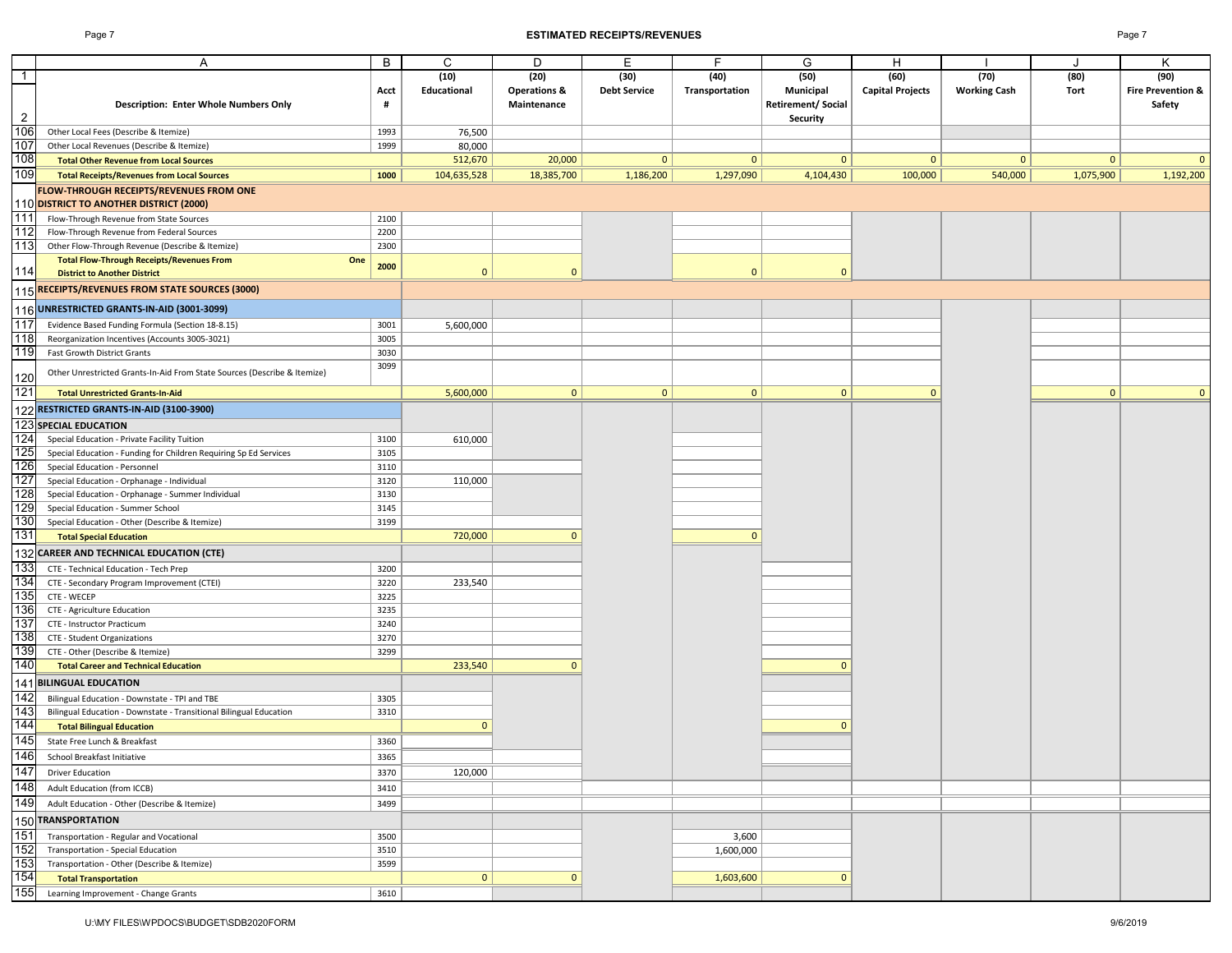|                  | Α                                                                                                                     | B            | C            | D                       | Е                   | F              | G                        | н                       |                     | J            | Κ                            |
|------------------|-----------------------------------------------------------------------------------------------------------------------|--------------|--------------|-------------------------|---------------------|----------------|--------------------------|-------------------------|---------------------|--------------|------------------------------|
| $\overline{1}$   |                                                                                                                       |              | (10)         | (20)                    | (30)                | (40)           | (50)                     | (60)                    | (70)                | (80)         | (90)                         |
|                  |                                                                                                                       | Acct         | Educational  | <b>Operations &amp;</b> | <b>Debt Service</b> | Transportation | Municipal                | <b>Capital Projects</b> | <b>Working Cash</b> | Tort         | <b>Fire Prevention &amp;</b> |
|                  | <b>Description: Enter Whole Numbers Only</b>                                                                          | #            |              | Maintenance             |                     |                | <b>Retirement/Social</b> |                         |                     |              | Safety                       |
| $\overline{2}$   |                                                                                                                       |              |              |                         |                     |                | Security                 |                         |                     |              |                              |
| 156              | Scientific Literacy                                                                                                   | 3660         |              |                         |                     |                |                          |                         |                     |              |                              |
| 157              | Truant Alternative/Optional Education                                                                                 | 3695         |              |                         |                     |                |                          |                         |                     |              |                              |
| 158              | Early Childhood - Block Grant                                                                                         | 3705         |              |                         |                     |                |                          |                         |                     |              |                              |
| 159              | Chicago General Education Block Grant                                                                                 | 3766         |              |                         |                     |                |                          |                         |                     |              |                              |
| 160              | Chicago Educational Services Block Grant                                                                              | 3767         |              |                         |                     |                |                          |                         |                     |              |                              |
| 161              | School Safety & Educational Improvement Block Grant                                                                   | 3775         |              |                         |                     |                |                          |                         |                     |              |                              |
| 162              | Technology - Technology for Success                                                                                   | 3780         |              |                         |                     |                |                          |                         |                     |              |                              |
| 163              | <b>State Charter Schools</b>                                                                                          | 3815         |              |                         |                     |                |                          |                         |                     |              |                              |
| 164              | Extended Learning Opportunities - Summer Bridges                                                                      | 3825         |              |                         |                     |                |                          |                         |                     |              |                              |
| 165              | Infrastructure Improvements - Planning/Construction                                                                   | 3920         |              |                         |                     |                |                          |                         |                     |              |                              |
| 166              | School Infrastructure - Maintenance Projects                                                                          | 3925         |              |                         |                     |                |                          |                         |                     |              |                              |
| 167              | Other Restricted Revenue from State Sources (Describe & Itemize)                                                      | 3999         | 123,200      |                         |                     |                |                          |                         |                     |              |                              |
| 168              | <b>Total Restricted Grants-In-Aid</b>                                                                                 |              | 1,196,740    | 0                       | 0                   | 1,603,600      | 0                        | 0                       | 0                   | 0            | $\Omega$                     |
| 169              | <b>Total Receipts/Revenues from State Sources</b>                                                                     | 3000         | 6,796,740    | 0                       | 0                   | 1,603,600      | 0                        | 0                       | 0                   | 0            | $\Omega$                     |
|                  | 170 <mark>RECEIPTS/REVENUES FROM FEDERAL SOURCES (4000)</mark>                                                        |              |              |                         |                     |                |                          |                         |                     |              |                              |
|                  |                                                                                                                       |              |              |                         |                     |                |                          |                         |                     |              |                              |
|                  | UNRESTRICTED GRANTS-IN-AID RECEIVED DIRECTLY FROM FEDERAL GOVT. (4001-<br>1714009)                                    |              |              |                         |                     |                |                          |                         |                     |              |                              |
| 172              | Federal Impact Aid                                                                                                    | 4001         |              |                         |                     |                |                          |                         |                     |              |                              |
|                  | Other Unrestricted Grants-In-Aid Received Directly from the Federal Govt. (Describe                                   | 4009         |              |                         |                     |                |                          |                         |                     |              |                              |
| 173              | & Itemize)                                                                                                            |              |              |                         |                     |                |                          |                         |                     |              |                              |
| 174              | Total Unrestricted Grants-In-Aid Received Directly from Fed Govt                                                      |              | $\mathbf{0}$ | $\mathbf{0}$            | $\mathbf{0}$        | $\mathbf{0}$   | $\mathbf{0}$             | $\mathbf{0}$            | $\mathbf{0}$        | $\mathbf{0}$ |                              |
|                  | RESTRICTED GRANTS-IN-AID RECEIVED DIRECTLY FROM FEDERAL GOVT                                                          |              |              |                         |                     |                |                          |                         |                     |              |                              |
|                  | 175 (4045-4090)                                                                                                       |              |              |                         |                     |                |                          |                         |                     |              |                              |
| 176              | <b>Head Start</b>                                                                                                     | 4045         |              |                         |                     |                |                          |                         |                     |              |                              |
| $\overline{177}$ | <b>Construction (Impact Aid)</b>                                                                                      | 4050         |              |                         |                     |                |                          |                         |                     |              |                              |
| 178              | MAGNET                                                                                                                | 4060         |              |                         |                     |                |                          |                         |                     |              |                              |
|                  | Other Restricted Grants-In-Aid Received Directly from Federal Govt.                                                   | 4090         |              |                         |                     |                |                          |                         |                     |              |                              |
| 179<br>180       | (Describe & Itemize)                                                                                                  |              | 0            | $\mathbf{0}$            |                     |                |                          | $\mathbf{0}$            |                     |              | $\Omega$                     |
|                  | Total Restricted Grants-In-Aid Received Directly from Federal Govt.<br>RESTRICTED GRANTS-IN-AID RECEIVED FROM FEDERAL |              |              |                         |                     | 0              | $\mathbf{0}$             |                         |                     |              |                              |
|                  | 181 GOVT. THRU THE STATE (4100-4999)                                                                                  |              |              |                         |                     |                |                          |                         |                     |              |                              |
|                  |                                                                                                                       |              |              |                         |                     |                |                          |                         |                     |              |                              |
|                  | 182 TITLE V                                                                                                           |              |              |                         |                     |                |                          |                         |                     |              |                              |
| 183<br>184       | Title V - Flexibility and Accountability<br>Title V - SEA Projects                                                    | 4100<br>4105 |              |                         |                     |                |                          |                         |                     |              |                              |
| 185              | Title V - Rural Education Initiative (REI)                                                                            | 4107         |              |                         |                     |                |                          |                         |                     |              |                              |
| 186              | Title V - Other (Describe & Itemize)                                                                                  | 4199         |              |                         |                     |                |                          |                         |                     |              |                              |
| 187              | <b>Total Title V</b>                                                                                                  |              | $\mathbf{0}$ | $\mathbf{0}$            |                     | $\mathbf{0}$   | $\mathbf{0}$             |                         |                     |              |                              |
| 188              | <b>FOOD SERVICE</b>                                                                                                   |              |              |                         |                     |                |                          |                         |                     |              |                              |
| 189              | Breakfast Start-Up Expansion                                                                                          | 4200         |              |                         |                     |                |                          |                         |                     |              |                              |
| 190              | National School Lunch Program                                                                                         | 4210         |              |                         |                     |                |                          |                         |                     |              |                              |
| 191              | Special Milk Program                                                                                                  | 4215         |              |                         |                     |                |                          |                         |                     |              |                              |
| 192              | School Breakfast Program                                                                                              | 4220         |              |                         |                     |                |                          |                         |                     |              |                              |
| 193              | Summer Food Service Admin/Program                                                                                     | 4225         |              |                         |                     |                |                          |                         |                     |              |                              |
| 194              | Child and Adult Care Food Program                                                                                     | 4226         |              |                         |                     |                |                          |                         |                     |              |                              |
| 195              | Fresh Fruit and Vegetables                                                                                            | 4240         |              |                         |                     |                |                          |                         |                     |              |                              |
| 196              | Food Service - Other (Describe & Itemize)                                                                             | 4299         |              |                         |                     |                |                          |                         |                     |              |                              |
| 197              | <b>Total Food Service</b>                                                                                             |              | $\mathbf{0}$ |                         |                     |                | $\mathbf{0}$             |                         |                     |              |                              |
|                  | 198 TITLE I                                                                                                           |              |              |                         |                     |                |                          |                         |                     |              |                              |
| 199              | Title I - Low Income                                                                                                  | 4300         | 909,635      |                         |                     |                |                          |                         |                     |              |                              |
| 200              | Title I - Low Income - Neglected, Private                                                                             | 4305         |              |                         |                     |                |                          |                         |                     |              |                              |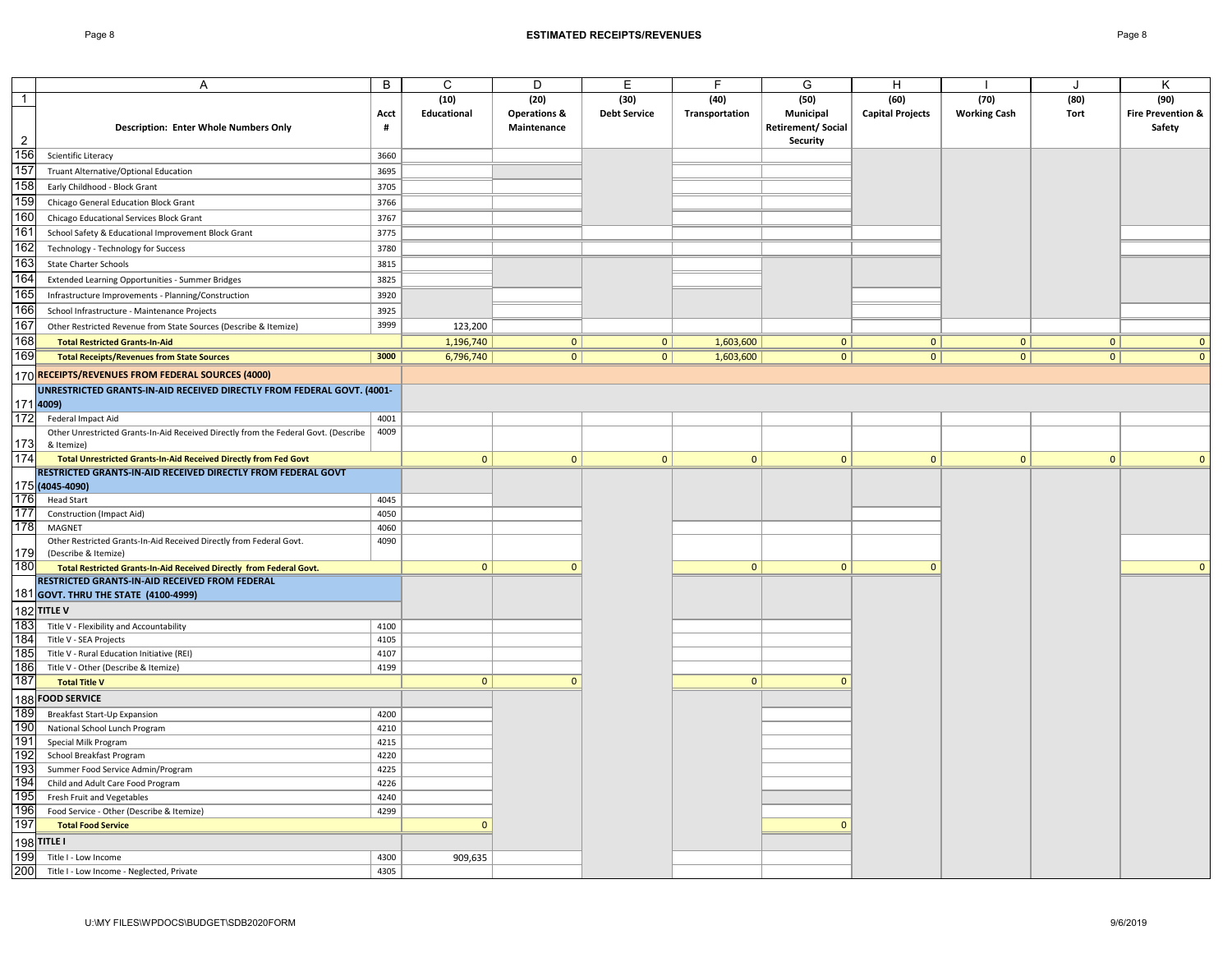|                | A                                                                                         | B            | C              | D                       | E                   | F              | G                        | H                       |                     | J           | Κ                            |
|----------------|-------------------------------------------------------------------------------------------|--------------|----------------|-------------------------|---------------------|----------------|--------------------------|-------------------------|---------------------|-------------|------------------------------|
| $\overline{1}$ |                                                                                           |              | (10)           | (20)                    | (30)                | (40)           | (50)                     | (60)                    | (70)                | (80)        | (90)                         |
|                |                                                                                           | Acct         | Educational    | <b>Operations &amp;</b> | <b>Debt Service</b> | Transportation | Municipal                | <b>Capital Projects</b> | <b>Working Cash</b> | <b>Tort</b> | <b>Fire Prevention &amp;</b> |
|                | <b>Description: Enter Whole Numbers Only</b>                                              | #            |                | Maintenance             |                     |                | <b>Retirement/Social</b> |                         |                     |             | Safety                       |
| 2              |                                                                                           |              |                |                         |                     |                | Security                 |                         |                     |             |                              |
| 201            | Title I - Migrant Education                                                               | 4340         |                |                         |                     |                |                          |                         |                     |             |                              |
| 202            | Title I - Other (Describe & Itemize)                                                      | 4399         |                |                         |                     |                |                          |                         |                     |             |                              |
| 203            | <b>Total Title I</b>                                                                      |              | 909,635        | $\mathbf{0}$            |                     | 0              | $\mathbf{0}$             |                         |                     |             |                              |
|                |                                                                                           |              |                |                         |                     |                |                          |                         |                     |             |                              |
|                | 204 TITLE IV                                                                              |              |                |                         |                     |                |                          |                         |                     |             |                              |
| 205            | Title IV - Student Support & Academic Enrichment Grant                                    | 4400         | 48,000         |                         |                     |                |                          |                         |                     |             |                              |
| 206            | Title IV - 21st Century                                                                   | 4421         |                |                         |                     |                |                          |                         |                     |             |                              |
| 207            | Title IV - Other (Describe & Itemize)                                                     | 4499         |                |                         |                     |                |                          |                         |                     |             |                              |
| 208            | <b>Total Title IV</b>                                                                     |              | 48,000         | $\Omega$                |                     | 0              | $\mathbf{0}$             |                         |                     |             |                              |
|                | 209 FEDERAL - SPECIAL EDUCATION                                                           |              |                |                         |                     |                |                          |                         |                     |             |                              |
| 210            | Federal Special Education - Preschool Flow-Through                                        | 4600         |                |                         |                     |                |                          |                         |                     |             |                              |
| 211            | Federal Special Education - Preschool Discretionary                                       | 4605         |                |                         |                     |                |                          |                         |                     |             |                              |
| 212            | Federal Special Education - IDEA Flow Through                                             | 4620         | 1,382,587      |                         |                     |                |                          |                         |                     |             |                              |
| 213            | Federal Special Education - IDEA Room & Board                                             | 4625         | 137,000        |                         |                     |                |                          |                         |                     |             |                              |
| 214            | Federal Special Education - IDEA Discretionary                                            | 4630         |                |                         |                     |                |                          |                         |                     |             |                              |
| 215            | Federal Special Education - IDEA - Other (Describe & Itemize)                             | 4699         |                |                         |                     |                |                          |                         |                     |             |                              |
| 216            | <b>Total Federal Special Education</b>                                                    |              | 1,519,587      | $\Omega$                |                     | $\overline{0}$ | $\mathbf{0}$             |                         |                     |             |                              |
|                | 217 CTE - PERKINS                                                                         |              |                |                         |                     |                |                          |                         |                     |             |                              |
| 218            |                                                                                           | 4770         |                |                         |                     |                |                          |                         |                     |             |                              |
| 219            | CTE - Perkins-Title IIIE Tech Prep                                                        | 4799         | 120,930        |                         |                     |                |                          |                         |                     |             |                              |
| 220            | CTE - Other (Describe & Itemize)                                                          |              |                | $\mathbf{0}$            |                     |                | $\mathbf{0}$             |                         |                     |             |                              |
|                | <b>Total CTE - Perkins</b>                                                                |              | 120,930        |                         |                     |                |                          |                         |                     |             |                              |
| 221            | Federal - Adult Education                                                                 | 4810         |                |                         |                     |                |                          |                         |                     |             |                              |
| 222            | ARRA - General State Aid - Education Stabilization                                        | 4850         |                |                         |                     |                |                          |                         |                     |             |                              |
| 223            | ARRA - Title I - Low Income                                                               | 4851         |                |                         |                     |                |                          |                         |                     |             |                              |
| 224            | ARRA - Title I - Neglected, Private                                                       | 4852         |                |                         |                     |                |                          |                         |                     |             |                              |
| 225            | ARRA - Title I - Delinquent, Private                                                      | 4853         |                |                         |                     |                |                          |                         |                     |             |                              |
| 226            | ARRA - Title I - School Improvement (Part A)                                              | 4854         |                |                         |                     |                |                          |                         |                     |             |                              |
| 227            | ARRA - Title I - School Improvement (Section 1003g)                                       | 4855         |                |                         |                     |                |                          |                         |                     |             |                              |
| 228            | ARRA - IDEA - Part B - Preschool                                                          | 4856         |                |                         |                     |                |                          |                         |                     |             |                              |
| 229            | ARRA - IDEA - Part B - Flow-Through                                                       | 4857         |                |                         |                     |                |                          |                         |                     |             |                              |
| 230<br>231     | ARRA - Title IID - Technology - Formula                                                   | 4860<br>4861 |                |                         |                     |                |                          |                         |                     |             |                              |
| 232            | ARRA - Title IID - Technology - Competitive                                               | 4862         |                |                         |                     |                |                          |                         |                     |             |                              |
| 233            | ARRA - McKinney - Vento Homeless Education<br>ARRA - Child Nutrition Equipment Assistance | 4863         |                |                         |                     |                |                          |                         |                     |             |                              |
| 234            | Impact Aid Formula Grants                                                                 | 4864         |                |                         |                     |                |                          |                         |                     |             |                              |
| 235            | <b>Impact Aid Competitive Grants</b>                                                      | 4865         |                |                         |                     |                |                          |                         |                     |             |                              |
| 236            | Qualified Zone Academy Bond Tax Credits                                                   | 4866         |                |                         |                     |                |                          |                         |                     |             |                              |
| 237            | Qualified School Construction Bond Credits                                                | 4867         |                |                         |                     |                |                          |                         |                     |             |                              |
| 238            | <b>Build America Bond Tax Credits</b>                                                     | 4868         |                |                         |                     |                |                          |                         |                     |             |                              |
| 239            | Build America Bond Interest Reimbursement                                                 | 4869         |                |                         |                     |                |                          |                         |                     |             |                              |
| 240            | ARRA - General State Aid - Other Government Services Stabilization                        | 4870         |                |                         |                     |                |                          |                         |                     |             |                              |
| 241            | Other ARRA Funds - II                                                                     | 4871         |                |                         |                     |                |                          |                         |                     |             |                              |
| 242            | Other ARRA Funds - III                                                                    | 4872         |                |                         |                     |                |                          |                         |                     |             |                              |
| 243            | Other ARRA Funds - IV                                                                     | 4873         |                |                         |                     |                |                          |                         |                     |             |                              |
| 244            | Other ARRA Funds - V                                                                      | 4874         |                |                         |                     |                |                          |                         |                     |             |                              |
| 245            | ARRA - Early Childhood                                                                    | 4875         |                |                         |                     |                |                          |                         |                     |             |                              |
| 246            | Other ARRA Funds - VII                                                                    | 4876         |                |                         |                     |                |                          |                         |                     |             |                              |
| 247            | Other ARRA Funds - VIII                                                                   | 4877         |                |                         |                     |                |                          |                         |                     |             |                              |
| 248            | Other ARRA Funds - IX                                                                     | 4878         |                |                         |                     |                |                          |                         |                     |             |                              |
| 249            | Other ARRA Funds - X                                                                      | 4879         |                |                         |                     |                |                          |                         |                     |             |                              |
| 250            | Other ARRA Funds - Ed Job Fund Program                                                    | 4880         |                |                         |                     |                |                          |                         |                     |             |                              |
| 251            | <b>Total Stimulus Programs</b>                                                            |              | $\overline{0}$ | $\mathbf{0}$            | $\mathbf{0}$        | $\overline{0}$ | $\overline{0}$           | $\mathbf{0}$            |                     | 0           | $\mathbf{0}$                 |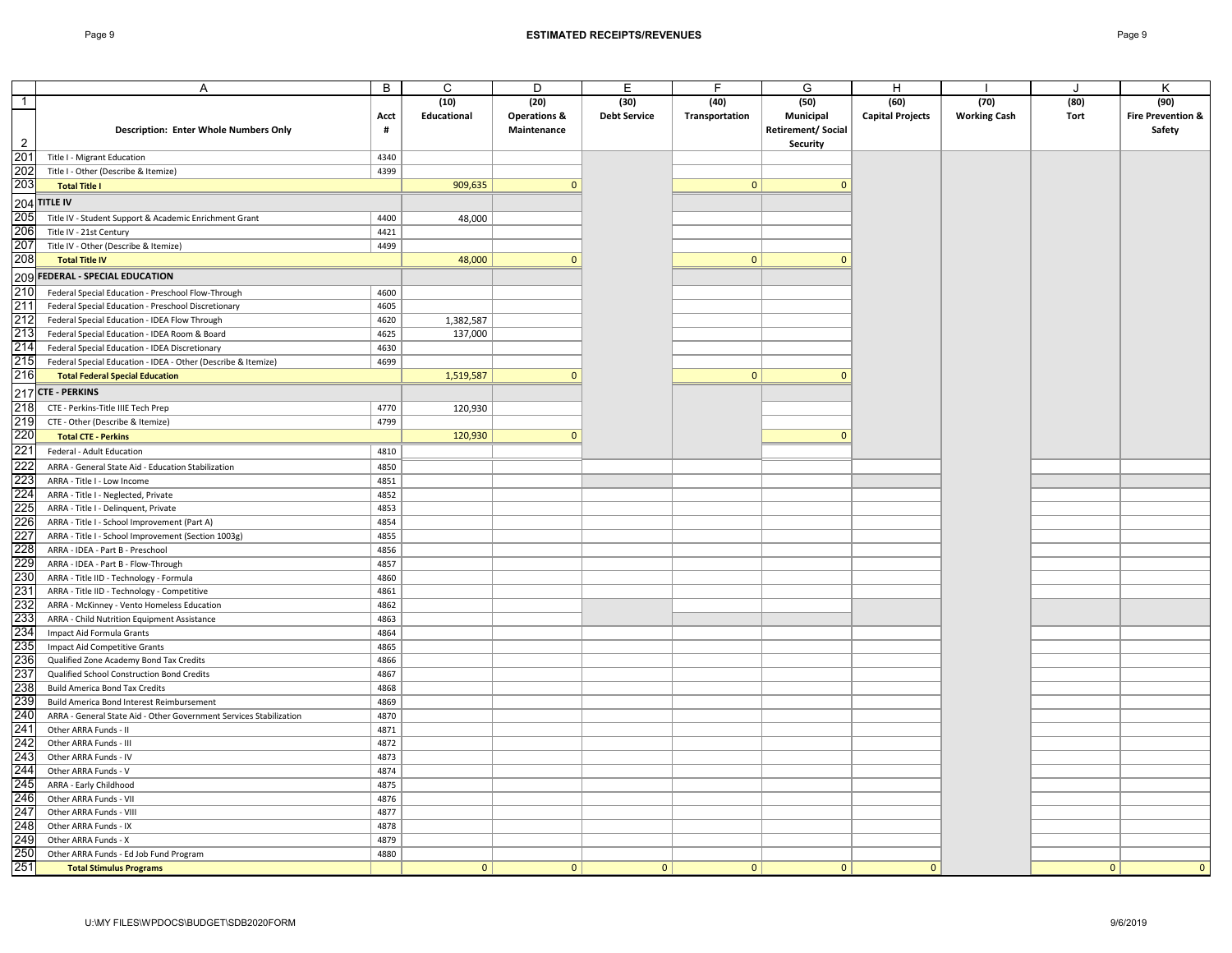|                |                                                                                  | B    | C                  | D.                      | E                   | Е              | G                 | H                       |                     |           | K                            |
|----------------|----------------------------------------------------------------------------------|------|--------------------|-------------------------|---------------------|----------------|-------------------|-------------------------|---------------------|-----------|------------------------------|
|                |                                                                                  |      | (10)               | (20)                    | (30)                | (40)           | (50)              | (60)                    | (70)                | (80)      | (90)                         |
|                |                                                                                  | Acct | <b>Educational</b> | <b>Operations &amp;</b> | <b>Debt Service</b> | Transportation | Municipal         | <b>Capital Projects</b> | <b>Working Cash</b> | Tort      | <b>Fire Prevention &amp;</b> |
|                | <b>Description: Enter Whole Numbers Only</b>                                     |      |                    | Maintenance             |                     |                | Retirement/Social |                         |                     |           | Safety                       |
| $\overline{2}$ |                                                                                  |      |                    |                         |                     |                | Security          |                         |                     |           |                              |
| 252            | Race to the Top Program                                                          | 4901 |                    |                         |                     |                |                   |                         |                     |           |                              |
| 253            | Race to the Top - Preschool Expansion Grant                                      | 4902 |                    |                         |                     |                |                   |                         |                     |           |                              |
| 254            | Title III - Instruction for English Learners & Immigrant Students                | 4905 |                    |                         |                     |                |                   |                         |                     |           |                              |
| 255            | Title III - English Language Acquistion                                          | 4909 | 68,200             |                         |                     |                |                   |                         |                     |           |                              |
| 256            | McKinney Education for Homeless Children                                         | 4920 |                    |                         |                     |                |                   |                         |                     |           |                              |
| 257            | Title II - Eisenhower - Professional Development Formula                         | 4930 |                    |                         |                     |                |                   |                         |                     |           |                              |
| 258            | Title II - Teacher Quality                                                       | 4932 | 170,100            |                         |                     |                |                   |                         |                     |           |                              |
| 259            | <b>Federal Charter Schools</b>                                                   | 4960 |                    |                         |                     |                |                   |                         |                     |           |                              |
| 260            | <b>State Assessment Grants</b>                                                   | 4981 |                    |                         |                     |                |                   |                         |                     |           |                              |
| 261            | Grant for State Assessments and Related Activities                               | 4982 |                    |                         |                     |                |                   |                         |                     |           |                              |
| 262            | Medicaid Matching Funds - Administrative Outreach                                | 4991 | 100,000            |                         |                     |                |                   |                         |                     |           |                              |
| 263            | Medicaid Matching Funds - Fee-For-Service Program                                | 4992 | 360,000            |                         |                     |                |                   |                         |                     |           |                              |
|                | Other Restricted Grants Received from Federal Government through State (Describe | 4999 |                    |                         |                     |                |                   |                         |                     |           |                              |
| 264            | & Itemize)                                                                       |      | 610,800            |                         |                     |                |                   |                         |                     |           |                              |
|                | Total Restricted Grants-In-Aid Received from Federal Govt. Thru the              |      |                    |                         |                     |                |                   |                         |                     |           |                              |
| 265            | State                                                                            |      | 3,907,252          |                         |                     | 0              | $\Omega$          |                         |                     |           | $\mathbf{0}$                 |
| 266            | TOTAL RECEIPTS/REVENUES FROM FEDERAL SOURCES                                     | 4000 | 3,907,252          | $\Omega$                | $\Omega$            | $\Omega$       | $\Omega$          |                         | $\Omega$            |           | $\Omega$                     |
| 267            | <b>TOTAL DIRECT RECEIPTS/REVENUES</b>                                            |      | 115,339,520        | 18,385,700              | 1,186,200           | 2,900,690      | 4,104,430         | 100,000                 | 540,000             | 1,075,900 | 1,192,200                    |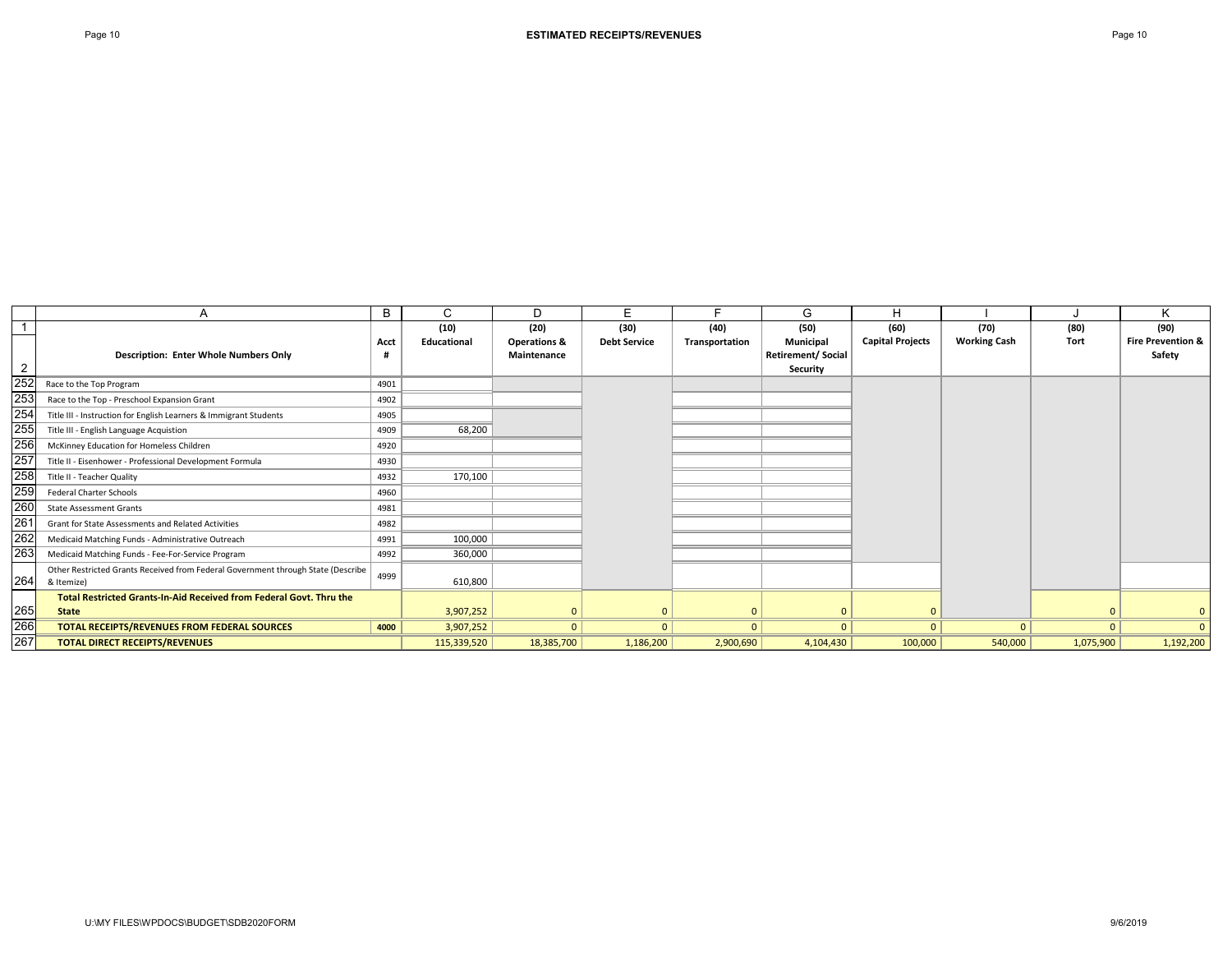|                 | Page 11                                                                                          |              |                        | <b>ESTIMATED DISBURSEMENTS/EXPENDITURES</b> |                   |                    |                   |                      |                 |                 | Page 11                      |
|-----------------|--------------------------------------------------------------------------------------------------|--------------|------------------------|---------------------------------------------|-------------------|--------------------|-------------------|----------------------|-----------------|-----------------|------------------------------|
|                 | A                                                                                                | В            | С                      | D                                           | Е                 | F                  | G                 | H                    |                 |                 | Κ                            |
| $\overline{1}$  |                                                                                                  |              | (100)                  | (200)                                       | (300)             | (400)              | (500)             | (600)                | (700)           | (800)           | (900)                        |
|                 | <b>Description: Enter Whole Numbers Only</b>                                                     | Funct #      | <b>Salaries</b>        | <b>Employee Benefits</b>                    | Purchased         | Supplies &         | Capital Outlay    | <b>Other Objects</b> | Non-Capitalized | Termination     | Total                        |
| $\overline{c}$  |                                                                                                  |              |                        |                                             | <b>Services</b>   | <b>Materials</b>   |                   |                      | Equipment       | <b>Benefits</b> |                              |
| 3               | <b>10 - EDUCATIONAL FUND (ED)</b>                                                                |              |                        |                                             |                   |                    |                   |                      |                 |                 |                              |
| $\overline{4}$  | <b>INSTRUCTION (ED)</b>                                                                          | 1000         |                        |                                             |                   |                    |                   |                      |                 |                 |                              |
| 5               | Regular Programs                                                                                 | 1100         | 41,225,759             | 5,927,780                                   | 914,870           | 4,326,550          |                   | 362,460              |                 |                 | 52,757,419                   |
| 6               | Tuition Payment to Charter Schools                                                               | 1115         |                        |                                             |                   |                    |                   |                      |                 |                 | $\mathbf 0$                  |
| 7               | Pre-K Programs                                                                                   | 1125         |                        |                                             |                   |                    |                   |                      |                 |                 | $\mathbf{0}$                 |
| 8               | Special Education Programs (Functions 1200 - 1220)                                               | 1200         | 10,376,966             | 1,815,317                                   | 207,200           | 216,284            | $\mathbf 0$       | 1,690                | 15,000          |                 | 12,632,457                   |
| 9               | Special Education Programs Pre-K                                                                 | 1225         | $\mathbf{0}$           | $\Omega$                                    | $\mathbf 0$       | 0                  | $\mathsf 0$       |                      |                 |                 | $\Omega$                     |
| 10              | Remedial and Supplemental Programs K-12                                                          | 1250         | 445,577                | 210,380                                     | 60,000            | 26,000             |                   |                      |                 |                 | 741,957                      |
| 11              | Remedial and Supplemental Programs Pre-K                                                         | 1275         |                        |                                             |                   |                    |                   |                      |                 |                 | $\mathbf{0}$                 |
| 12              | Adult/Continuing Education Programs                                                              | 1300         |                        |                                             |                   |                    |                   |                      |                 |                 | $\mathbf{0}$                 |
| 13<br>14        | <b>CTE Programs</b><br>Interscholastic Programs                                                  | 1400<br>1500 | 5,031,222<br>2,881,587 | 694,730<br>78,820                           | 55,807<br>436,965 | 236,342<br>202,247 | 67,941<br>101,800 | 22,210<br>43,160     | 17,150          |                 | 6,125,402<br>3,744,579       |
| 15              | Summer School Programs                                                                           | 1600         | 725,900                | 6,590                                       | 26,150            | 38,550             |                   |                      |                 |                 | 797,190                      |
| 16              | <b>Gifted Programs</b>                                                                           | 1650         |                        |                                             | 600               | 1,300              |                   | 90                   |                 |                 | 1,990                        |
| 17              | <b>Driver's Education Programs</b>                                                               | 1700         | 536,733                | 108,070                                     |                   | 3,060              |                   |                      |                 |                 | 647,863                      |
| 18              | <b>Bilingual Programs</b>                                                                        | 1800         | 1,462,056              | 233,000                                     | 12,000            | 6,000              |                   |                      |                 |                 | 1,713,056                    |
| 19              | Truant Alternative & Optional Programs                                                           | 1900         |                        |                                             |                   |                    |                   |                      |                 |                 | $\mathbf 0$                  |
| 20              | Pre-K Programs - Private Tuition                                                                 | 1910         |                        |                                             |                   |                    |                   |                      |                 |                 | $\mathbf 0$                  |
| 21              | Regular K-12 Programs Private Tuition                                                            | 1911         |                        |                                             |                   |                    |                   |                      |                 |                 | $\mathbf{0}$                 |
| 22              | Special Education Programs K-12 Private Tuition                                                  | 1912         |                        |                                             |                   |                    |                   | 3,338,150            |                 |                 | 3,338,150                    |
| 23              | Special Education Programs Pre-K Tuition                                                         | 1913         |                        |                                             |                   |                    |                   |                      |                 |                 | $\mathbf{0}$                 |
| $\overline{24}$ | Remedial/Supplemental Programs K-12 Private Tuition                                              | 1914         |                        |                                             |                   |                    |                   |                      |                 |                 | $\mathbf{0}$                 |
| 25              | Remedial/Supplemental Programs Pre-K Private Tuition                                             | 1915         |                        |                                             |                   |                    |                   |                      |                 |                 | $\mathbf{0}$                 |
| 26              | Adult/Continuing Education Programs Private Tuition                                              | 1916         |                        |                                             |                   |                    |                   |                      |                 |                 | $\mathbf{0}$                 |
| 27              | <b>CTE Programs Private Tuition</b>                                                              | 1917         |                        |                                             |                   |                    |                   |                      |                 |                 | $\mathbf{0}$                 |
| 28              | Interscholastic Programs Private Tuition                                                         | 1918         |                        |                                             |                   |                    |                   |                      |                 |                 | $\mathbf{0}$                 |
| 29              | Summer School Programs Private Tuition                                                           | 1919         |                        |                                             |                   |                    |                   |                      |                 |                 | $\mathbf{0}$                 |
| 30<br>31        | Gifted Programs Private Tuition                                                                  | 1920         |                        |                                             |                   |                    |                   |                      |                 |                 | $\mathbf{0}$<br>$\mathbf{0}$ |
| 32              | <b>Bilingual Programs Private Tuition</b><br>Truants Alternative/Opt Ed Programs Private Tuition | 1921<br>1922 |                        |                                             |                   |                    |                   |                      |                 |                 | $\mathbf{0}$                 |
| 33              | Total Instruction <sup>14</sup>                                                                  | 1000         |                        |                                             |                   |                    |                   |                      |                 |                 |                              |
|                 |                                                                                                  |              | 62,685,800             | 9,074,687                                   | 1,713,592         | 5,056,333          | 169,741           | 3,767,760            | 32,150          | $\mathbf{0}$    | 82,500,063                   |
| 34              | <b>SUPPORT SERVICES (ED)</b>                                                                     | 2000         |                        |                                             |                   |                    |                   |                      |                 |                 |                              |
| 35              | <b>Support Services - Pupil</b>                                                                  | 2100         |                        |                                             |                   |                    |                   |                      |                 |                 |                              |
| 36              | Attendance & Social Work Services                                                                | 2110         | 629,062                | 131,500                                     | 21,000            |                    |                   |                      |                 |                 | 781,562                      |
| 37              | <b>Guidance Services</b>                                                                         | 2120         | 5,667,279              | 1,074,210                                   | 59,800            | 22,340             |                   | 4,500                |                 |                 | 6,828,129                    |
| 38              | <b>Health Services</b>                                                                           | 2130         | 621,663                | 88,450                                      |                   | 13,020             |                   |                      |                 |                 | 723,133                      |
| 39              | Psychological Services                                                                           | 2140         | 966,560                | 130,550                                     |                   | 5,400              |                   |                      |                 |                 | 1,102,510                    |
| 40              | Speech Pathology & Audiology Services                                                            | 2150         |                        |                                             | 600               | 800                |                   |                      |                 |                 | 1,400                        |
| 41              | Other Support Services - Pupils (Describe & Itemize)                                             | 2190         | 165,202                | 48,050                                      |                   |                    |                   | 3,700,000            |                 |                 | 3,913,252                    |
| 42              | <b>Total Support Services - Pupil</b>                                                            | 2100         | 8,049,766              | 1,472,760                                   | 81,400            | 41,560             | 0                 | 3,704,500            | $\mathbf{0}$    | $\mathbf{0}$    | 13,349,986                   |
| 43              | <b>Support Services - Instructional Staff</b>                                                    | 2200         |                        |                                             |                   |                    |                   |                      |                 |                 |                              |
| 44              | Improvement of Instruction Services                                                              | 2210         | 485,568                | 128,746                                     | 215,368           | 31,655             |                   | 27,380               |                 |                 | 888,717                      |
| 45              | <b>Educational Media Services</b>                                                                | 2220         | 2,341,826              | 347,970                                     | 110,500           | 243,680            | 88,000            | 300                  |                 |                 | 3,132,276                    |
| 46              | <b>Assessment &amp; Testing</b>                                                                  | 2230         | 145,816                | 10,030                                      | 197,284           | 71,500             |                   | 2,000                |                 |                 | 426,630                      |
| 47              | <b>Total Support Services - Instructional Staff</b>                                              | 2200         | 2,973,210              | 486,746                                     | 523,152           | 346,835            | 88,000            | 29,680               | $\mathbf{0}$    | $\mathbf{0}$    | 4,447,623                    |
| 48              | <b>Support Services - General Administration</b>                                                 | 2300         |                        |                                             |                   |                    |                   |                      |                 |                 |                              |
| 49              | Board of Education Services                                                                      | 2310         | 15,000                 | 20,000                                      | 244,500           | 1,500              |                   | 45,000               |                 |                 | 326,000                      |
| 50              | <b>Executive Administration Services</b>                                                         | 2320         | 926,998                | 241,570                                     | 12,250            | 1,800              |                   | 13,400               |                 |                 | 1,196,018                    |
| 51              | Special Area Administration Services                                                             | 2330         | 508,633                | 113,290                                     | 118,700           | 5,400              |                   | 700                  |                 |                 | 746,723                      |
|                 | <b>Tort Immunity Services</b>                                                                    | 2360 -       |                        |                                             |                   |                    |                   |                      |                 |                 |                              |
| 52              |                                                                                                  | 2370         |                        |                                             |                   |                    |                   |                      |                 |                 | $\mathbf{0}$                 |
| 53              | <b>Total Support Services - General Administration</b>                                           | 2300         | 1,450,631              | 374,860                                     | 375,450           | 8,700              | 0                 | 59,100               | $\mathbf{0}$    | 0               | 2,268,741                    |
| 54              | <b>Support Services - School Administration</b>                                                  | 2400         |                        |                                             |                   |                    |                   |                      |                 |                 |                              |
| 55              | Office of the Principal Services                                                                 | 2410         | 2,804,274              | 622,570                                     | 125,740           | 36,820             |                   | 156,820              |                 |                 | 3,746,224                    |
| 56              | Other Support Services - School Administration (Describe & Itemize)                              | 2490         | 2,813,196              | 768,820                                     |                   |                    |                   |                      |                 |                 | 3,582,016                    |
| 57              | <b>Total Support Services - School Administration</b>                                            | 2400         | 5,617,470              | 1,391,390                                   | 125,740           | 36,820             | 0                 | 156,820              | $\mathbf{0}$    | $\mathbf{0}$    | 7,328,240                    |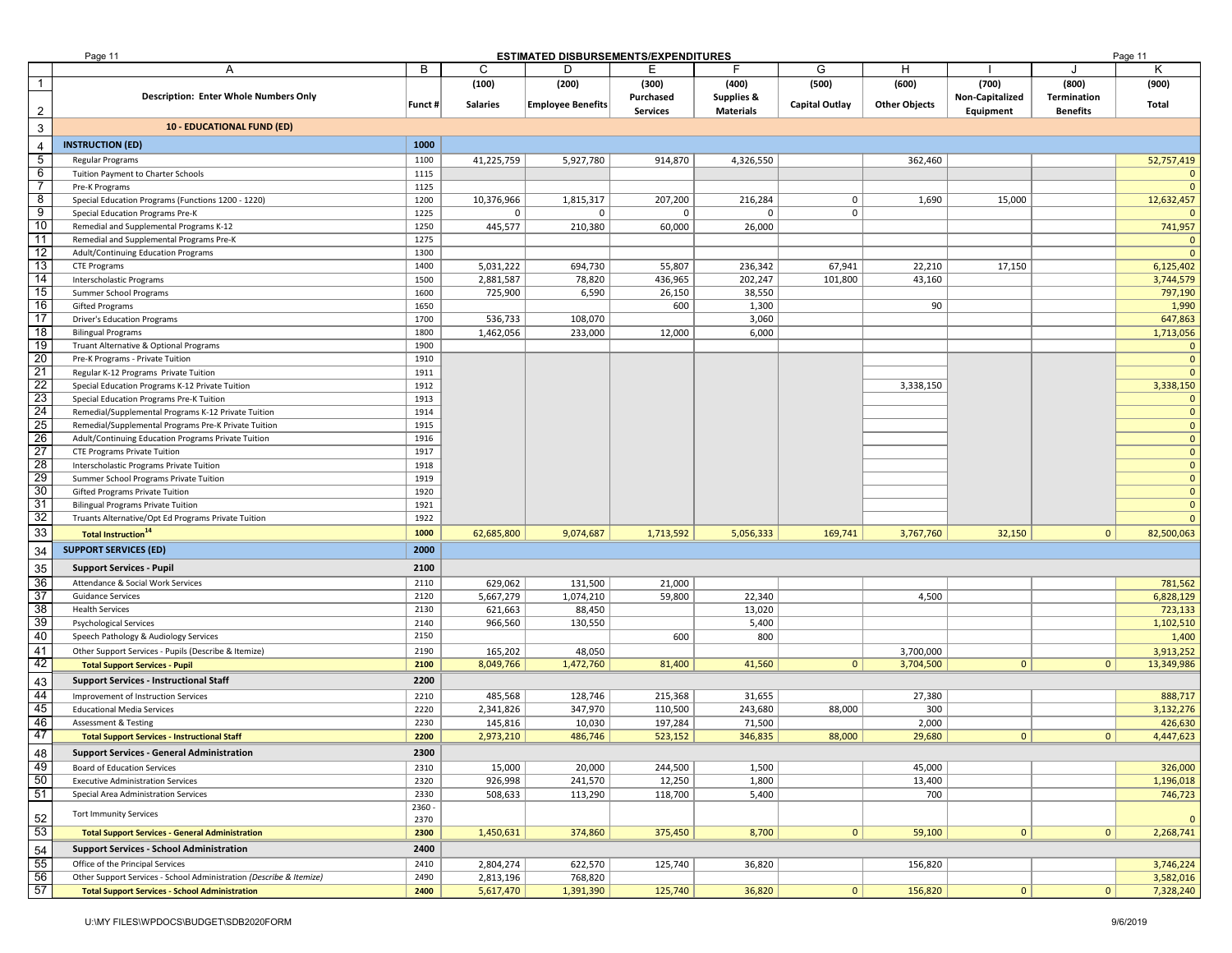#### Page 12 **ESTIMATED DISBURSEMENTS/EXPENDITURES** Page 12

|                 | Α                                                                      | B       | C               | D                 | Е               | F                | G                     | H                    |                 | J               | K              |
|-----------------|------------------------------------------------------------------------|---------|-----------------|-------------------|-----------------|------------------|-----------------------|----------------------|-----------------|-----------------|----------------|
| $\overline{1}$  |                                                                        |         | (100)           | (200)             | (300)           | (400)            | (500)                 | (600)                | (700)           | (800)           | (900)          |
|                 | <b>Description: Enter Whole Numbers Only</b>                           | Funct # | <b>Salaries</b> | Employee Benefits | Purchased       | Supplies &       | <b>Capital Outlay</b> | <b>Other Objects</b> | Non-Capitalized | Termination     | Total          |
| $\overline{2}$  |                                                                        |         |                 |                   | <b>Services</b> | <b>Materials</b> |                       |                      | Equipment       | <b>Benefits</b> |                |
| 58              | <b>Support Services - Business</b>                                     | 2500    |                 |                   |                 |                  |                       |                      |                 |                 |                |
| 59              | Direction of Business Support Services                                 | 2510    | 270,623         | 93,820            | 21,750          | 1,000            |                       | 1,700                |                 |                 | 388,893        |
| 60              | <b>Fiscal Services</b>                                                 | 2520    | 513,638         | 119,840           | 3,150           | 2,300            | 0                     | 1,550                |                 |                 | 640,478        |
| 61              | Operation & Maintenance of Plant Services                              | 2540    |                 |                   |                 |                  |                       |                      |                 |                 | $\overline{0}$ |
| 62              | <b>Pupil Transportation Services</b>                                   | 2550    |                 |                   | 6,000           |                  |                       |                      |                 |                 | 6,000          |
| 63              | <b>Food Services</b>                                                   | 2560    |                 |                   |                 | 17,100           |                       |                      |                 |                 | 17,100         |
| 64              | <b>Internal Services</b>                                               | 2570    | 225,207         | 71,460            | 40,000          | 243,100          |                       |                      |                 |                 | 579,767        |
| 65              | <b>Total Support Services - Business</b>                               | 2500    | 1,009,468       | 285,120           | 70,900          | 263,500          | 0 <sup>1</sup>        | 3,250                | 0               | 0               | 1,632,238      |
| 66              | <b>Support Services - Central</b>                                      | 2600    |                 |                   |                 |                  |                       |                      |                 |                 |                |
| 67              | Direction of Central Support Services                                  | 2610    |                 |                   |                 |                  |                       |                      |                 |                 | $\overline{0}$ |
| 68              | Planning, Research, Development & Evaluation Services                  | 2620    |                 |                   | 5,000           |                  |                       |                      |                 |                 | 5,000          |
| 69              | <b>Information Services</b>                                            | 2630    | 229,750         | 23,820            | 77,300          | 900              | 15,000                | 1,000                |                 |                 | 347,770        |
| 70              | <b>Staff Services</b>                                                  | 2640    | 175,872         | 48,160            | 62,750          | 12,000           |                       | 2,200                |                 |                 | 300,982        |
| $\overline{71}$ | <b>Data Processing Services</b>                                        | 2660    |                 |                   |                 |                  |                       | 0                    |                 |                 | $\mathbf{0}$   |
| 72              | <b>Total Support Services - Central</b>                                | 2600    | 405,622         | 71,980            | 145,050         | 12,900           | 15,000                | 3,200                | $\overline{0}$  | $\mathbf{0}$    | 653,752        |
| 73              | Other Support Services (Describe & Itemize)                            | 2900    |                 |                   |                 |                  |                       |                      |                 |                 |                |
| 74              |                                                                        |         |                 |                   | 1,000           | 5,000            |                       |                      |                 |                 | 6,000          |
|                 | <b>Total Support Services</b>                                          | 2000    | 19,506,167      | 4,082,856         | 1,322,692       | 715,315          | 103,000               | 3,956,550            | $\mathbf{0}$    | $\mathbf{0}$    | 29,686,580     |
| 75              | <b>COMMUNITY SERVICES (ED)</b>                                         | 3000    | 68,000          | 630               | 404,940         | 13,750           |                       | 200                  |                 |                 | 487,520        |
| 76              | PAYMENTS TO OTHER DIST & GOVT UNITS (ED)                               | 4000    |                 |                   |                 |                  |                       |                      |                 |                 |                |
| 77              | Payments to Other Dist & Govt Units (In-State)                         | 4100    |                 |                   |                 |                  |                       |                      |                 |                 |                |
| 78              | Payments for Regular Programs                                          | 4110    |                 |                   |                 |                  |                       | 195,000              |                 |                 | 195,000        |
| 79              | Payments for Special Education Programs                                | 4120    |                 |                   |                 |                  |                       |                      |                 |                 | $\mathbf{0}$   |
| 80              | Payments for Adult/Continuing Education Programs                       | 4130    |                 |                   |                 |                  |                       |                      |                 |                 | $\overline{0}$ |
| 81              | Payments for CTE Programs                                              | 4140    |                 |                   |                 |                  |                       |                      |                 |                 | $\mathbf{0}$   |
| 82              | Payments for Community College Programs                                | 4170    |                 |                   |                 |                  |                       |                      |                 |                 | $\Omega$       |
| 83              | Other Payments to In-State Govt Units (Describe & Itemize)             | 4190    |                 |                   |                 |                  |                       |                      |                 |                 | $\mathbf{0}$   |
| 84              | <b>Total Payments to Other Dist &amp; Govt Units (In-State)</b>        | 4100    |                 |                   | $\mathbf{0}$    |                  |                       | 195,000              |                 |                 | 195,000        |
| 85              | Payments for Regular Programs - Tuition                                | 4210    |                 |                   |                 |                  |                       | 6,500                |                 |                 | 6,500          |
| 86              | Payments for Special Education Programs - Tuition                      | 4220    |                 |                   |                 |                  |                       | 2,007,100            |                 |                 | 2,007,100      |
| 87              | Payments for Adult/Continuing Education Programs - Tuition             | 4230    |                 |                   |                 |                  |                       |                      |                 |                 | $\mathbf 0$    |
| 88              | Payments for CTE Programs - Tuition                                    | 4240    |                 |                   |                 |                  |                       |                      |                 |                 | $\mathbf{0}$   |
| 89              | Payments for Community College Programs - Tuition                      | 4270    |                 |                   |                 |                  |                       |                      |                 |                 | $\overline{0}$ |
| 90              | Payments for Other Programs - Tuition                                  | 4280    |                 |                   |                 |                  |                       |                      |                 |                 | $\overline{0}$ |
| 91              | Other Payments to In-State Govt Units (Describe & Itemize)             | 4290    |                 |                   |                 |                  |                       |                      |                 |                 | $\Omega$       |
| 92              | Total Payments to Other Dist & Govt Units - Tuition (In State)         | 4200    |                 |                   |                 |                  |                       | 2,013,600            |                 |                 | 2,013,600      |
| 93              | Payments for Regular Programs - Transfers                              | 4310    |                 |                   |                 |                  |                       |                      |                 |                 | $\Omega$       |
| 94              | Payments for Special Education Programs - Transfers                    | 4320    |                 |                   |                 |                  |                       |                      |                 |                 | $\mathbf{0}$   |
| 95              | Payments for Adult/Continuing Ed Programs - Transfers                  | 4330    |                 |                   |                 |                  |                       |                      |                 |                 | $\mathbf{0}$   |
| 96              | Payments for CTE Programs - Transfers                                  | 4340    |                 |                   |                 |                  |                       |                      |                 |                 | $\mathbf{0}$   |
| 97              | Payments for Community College Program - Transfers                     | 4370    |                 |                   |                 |                  |                       |                      |                 |                 | $\mathbf{0}$   |
| 98              | Payments for Other Programs - Transfers                                | 4380    |                 |                   |                 |                  |                       |                      |                 |                 | $\overline{0}$ |
| 99              | Other Payments to In-State Govt Units - Transfers (Describe & Itemize) | 4390    |                 |                   |                 |                  |                       |                      |                 |                 | $\overline{0}$ |
| 100             | Total Payments to Other Dist & Govt Units-Transfers (In State)         | 4300    |                 |                   | $\mathbf{0}$    |                  |                       | $\mathbf{0}$         |                 |                 | $\mathbf{0}$   |
| 101             | Payments to Other Dist & Govt Units (Out of State)                     | 4400    |                 |                   |                 |                  |                       |                      |                 |                 | $\Omega$       |
| 102             | <b>Total Payments to Other Dist &amp; Govt Units</b>                   | 4000    |                 |                   | $\mathbf{0}$    |                  |                       | 2,208,600            |                 |                 | 2,208,600      |
| 103             | <b>DEBT SERVICE (ED)</b>                                               | 5000    |                 |                   |                 |                  |                       |                      |                 |                 |                |
| 104             | Debt Service - Interest on Short-Term Debt                             | 5100    |                 |                   |                 |                  |                       |                      |                 |                 |                |
| 105             | <b>Tax Anticipation Warrants</b>                                       | 5110    |                 |                   |                 |                  |                       |                      |                 |                 | $\mathbf 0$    |
| 106             | <b>Tax Anticipation Notes</b>                                          | 5120    |                 |                   |                 |                  |                       |                      |                 |                 | $\mathbf{0}$   |
| 107             | Corporate Personal Property Repl Tax Anticipated Notes                 | 5130    |                 |                   |                 |                  |                       |                      |                 |                 | $\mathbf{0}$   |
| 108             | <b>State Aid Anticipation Certificates</b>                             | 5140    |                 |                   |                 |                  |                       |                      |                 |                 | $\Omega$       |
| 109             | Other Interest on Short-Term Debt (Describe & Itemize)                 | 5150    |                 |                   |                 |                  |                       |                      |                 |                 | $\Omega$       |
| 110             | <b>Total Debt Service - Interest on Short-Term Debt</b>                | 5100    |                 |                   |                 |                  |                       | $\mathbf{0}$         |                 |                 | $\mathbf{0}$   |
| 111             | Debt Service - Interest on Long-Term Debt                              | 5200    |                 |                   |                 |                  |                       |                      |                 |                 | $\mathbf{0}$   |
| 112             | <b>Total Debt Service</b>                                              | 5000    |                 |                   |                 |                  |                       | $\Omega$             |                 |                 | $\overline{0}$ |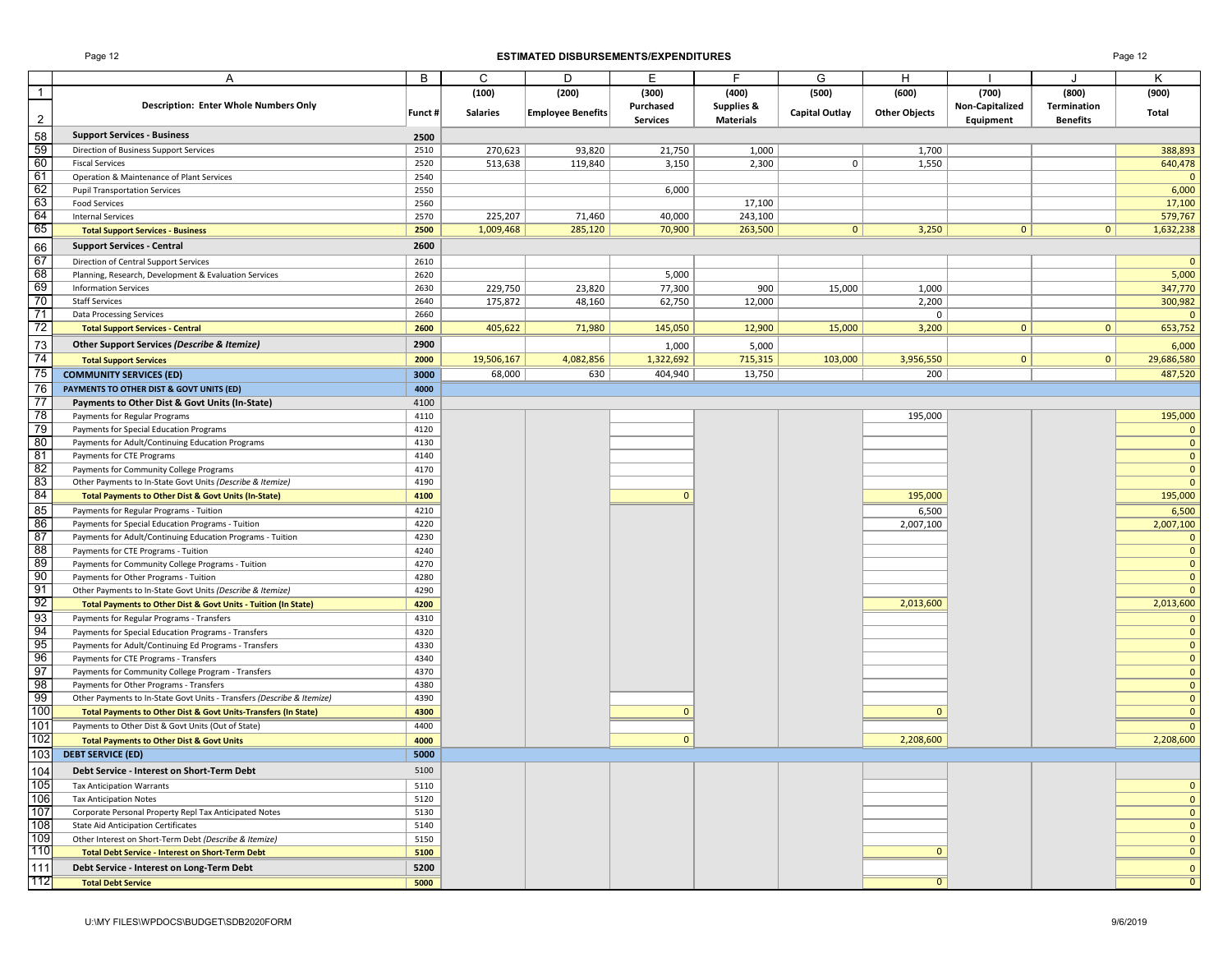#### Page 13 **ESTIMATED DISBURSEMENTS/EXPENDITURES** Page 13

|                 | Α                                                                        | В       | С               | D                        | Е               | F.               | G                     | H                    |                 | $\cdot$         | K                           |
|-----------------|--------------------------------------------------------------------------|---------|-----------------|--------------------------|-----------------|------------------|-----------------------|----------------------|-----------------|-----------------|-----------------------------|
| $\overline{1}$  |                                                                          |         | (100)           | (200)                    | (300)           | (400)            | (500)                 | (600)                | (700)           | (800)           | (900)                       |
|                 | <b>Description: Enter Whole Numbers Only</b>                             |         |                 |                          | Purchased       | Supplies &       |                       |                      | Non-Capitalized | Termination     |                             |
| $\overline{2}$  |                                                                          | Funct # | <b>Salaries</b> | <b>Employee Benefits</b> | <b>Services</b> | <b>Materials</b> | <b>Capital Outlay</b> | <b>Other Objects</b> | Equipment       | <b>Benefits</b> | Total                       |
| 113             | <b>PROVISION FOR CONTINGENCIES (ED)</b>                                  | 6000    |                 |                          |                 |                  |                       | 500,000              |                 |                 | 500,000                     |
|                 |                                                                          |         |                 |                          |                 |                  |                       |                      |                 |                 |                             |
| 114             | <b>Total Direct Disbursements/Expenditures</b>                           |         | 82,259,967      | 13,158,173               | 3,441,224       | 5,785,398        | 272,741               | 10,433,110           | 32,150          | $\mathbf{0}$    | 115,382,763                 |
| 115<br>Ŧ        | Excess (Deficiency) of Receipts/Revenues Over Disbursements/Expenditures |         |                 |                          |                 |                  |                       |                      |                 |                 | (43, 243)                   |
|                 | 117 20 - OPERATIONS AND MAINTENANCE FUND (O&M)                           |         |                 |                          |                 |                  |                       |                      |                 |                 |                             |
|                 |                                                                          |         |                 |                          |                 |                  |                       |                      |                 |                 |                             |
| 118             | <b>SUPPORT SERVICES (O&amp;M)</b>                                        | 2000    |                 |                          |                 |                  |                       |                      |                 |                 |                             |
| 119             | <b>Support Services - Pupil</b>                                          | 2100    |                 |                          |                 |                  |                       |                      |                 |                 |                             |
| 120             | Other Support Services - Pupils (Describe & Itemize)                     | 2190    |                 |                          |                 |                  |                       |                      |                 |                 | $\mathbf 0$                 |
| 121             | <b>Support Services - Business</b>                                       | 2500    |                 |                          |                 |                  |                       |                      |                 |                 |                             |
| 122             | Direction of Business Support Services                                   | 2510    |                 |                          |                 |                  |                       |                      |                 |                 | $\mathbf 0$                 |
| 123             | Facilities Acquisition & Construction Services                           | 2530    |                 |                          |                 |                  |                       |                      |                 |                 | $\mathbf{0}$                |
| 124             | Operation & Maintenance of Plant Services                                | 2540    | 7,003,586       | 1,630,750                | 2,160,000       | 2,686,500        | 2,866,209             | 18,000               |                 |                 | 16,365,045                  |
| 125             | <b>Pupil Transportation Services</b>                                     | 2550    |                 |                          |                 |                  |                       |                      |                 |                 | $\mathbf 0$                 |
| 126             | <b>Food Services</b>                                                     | 2560    |                 |                          |                 |                  |                       |                      |                 |                 | $\mathbf{0}$                |
| 127             | <b>Total Support Services - Business</b>                                 | 2500    | 7,003,586       | 1,630,750                | 2,160,000       | 2,686,500        | 2,866,209             | 18,000               | $\mathbf{0}$    | 0               | 16,365,045                  |
| 128             | Other Support Services (Describe & Itemize)                              | 2900    |                 |                          |                 |                  |                       |                      |                 |                 | $\Omega$                    |
| 129             | <b>Total Support Services</b>                                            | 2000    | 7,003,586       | 1,630,750                | 2,160,000       | 2,686,500        | 2,866,209             | 18,000               | $\mathbf{0}$    | 0               | 16,365,045                  |
| 13 <sub>0</sub> | <b>COMMUNITY SERVICES (O&amp;M)</b>                                      | 3000    |                 |                          |                 |                  |                       |                      |                 |                 | $\mathbf 0$                 |
| 131             | PAYMENTS TO OTHER DIST & GOVT UNITS (O&M)                                | 4000    |                 |                          |                 |                  |                       |                      |                 |                 |                             |
| 132             | Payments to Other Dist & Govt Units (In-State)                           | 4100    |                 |                          |                 |                  |                       |                      |                 |                 |                             |
| 133             | Payments for Regular Programs                                            | 4110    |                 |                          |                 |                  |                       |                      |                 |                 | $\mathbf{0}$                |
| 134             | Payments for Special Education Programs                                  | 4120    |                 |                          |                 |                  |                       |                      |                 |                 | $\mathbf{0}$                |
| 135             | Payments for CTE Program                                                 | 4140    |                 |                          |                 |                  |                       |                      |                 |                 | $\mathbf{0}$                |
| 136             | Other Payments to In-State Govt Units (Describe & Itemize)               | 4190    |                 |                          |                 |                  |                       |                      |                 |                 | $\mathbf{0}$                |
| 137             | <b>Total Payments to Other Dist &amp; Govt Units (In-State)</b>          | 4100    |                 |                          | $\mathbf{0}$    |                  |                       | $\mathbf{0}$         |                 |                 | $\mathbf 0$                 |
| 138             | Payments to Other Dist & Govt Units (Out of State) <sup>14</sup>         | 4400    |                 |                          |                 |                  |                       |                      |                 |                 | $\mathbf{0}$                |
| 139             | <b>Total Payments to Other Dist &amp; Govt Unit</b>                      | 4000    |                 |                          | $\mathbf{0}$    |                  |                       | $\mathbf{0}$         |                 |                 | $\mathbf{0}$                |
| 140             | <b>DEBT SERVICE (O&amp;M)</b>                                            | 5000    |                 |                          |                 |                  |                       |                      |                 |                 |                             |
|                 |                                                                          |         |                 |                          |                 |                  |                       |                      |                 |                 |                             |
| 141             | Debt Service - Interest on Short-Term Debt                               | 5100    |                 |                          |                 |                  |                       |                      |                 |                 |                             |
| 142             | <b>Tax Anticipation Warrants</b>                                         | 5110    |                 |                          |                 |                  |                       |                      |                 |                 | $\mathbf{0}$                |
| 143<br>144      | <b>Tax Anticipation Notes</b>                                            | 5120    |                 |                          |                 |                  |                       |                      |                 |                 | $\mathbf{0}$                |
|                 | Corporate Personal Prop Repl Tax Anticipated Notes                       | 5130    |                 |                          |                 |                  |                       |                      |                 |                 | $\mathbf{0}$                |
| 145<br>146      | <b>State Aid Anticipation Certificates</b>                               | 5140    |                 |                          |                 |                  |                       |                      |                 |                 | $\mathbf{0}$                |
| 147             | Other Interest on Short-Term Debt (Describe & Itemize)                   | 5150    |                 |                          |                 |                  |                       | $\mathbf{0}$         |                 |                 | $\mathbf{0}$<br>$\mathbf 0$ |
|                 | <b>Total Debt Service - Interest on Short-Term Debt</b>                  | 5100    |                 |                          |                 |                  |                       |                      |                 |                 |                             |
| 148             | Debt Service - Interest on Long-Term Debt                                | 5200    |                 |                          |                 |                  |                       |                      |                 |                 | $\mathbf{0}$                |
| 149             | <b>Total Debt Service</b>                                                | 5000    |                 |                          |                 |                  |                       | $\overline{0}$       |                 |                 | $\overline{0}$              |
| 150             | PROVISION FOR CONTINGENCIES (O&M)                                        | 6000    |                 |                          |                 |                  |                       | 50,000               |                 |                 | 50,000                      |
| 151             | <b>Total Direct Disbursements/Expenditures</b>                           |         | 7,003,586       | 1,630,750                | 2,160,000       | 2,686,500        | 2,866,209             | 68,000               | $\mathbf{0}$    | $\mathbf{0}$    | 16,415,045                  |
| 152             | Excess (Deficiency) of Receipts/Revenues Over Disbursements/Expenditures |         |                 |                          |                 |                  |                       |                      |                 |                 | 1,970,655                   |
| ာသ              | 154 30 - DEBT SERVICE FUND (DS)                                          |         |                 |                          |                 |                  |                       |                      |                 |                 |                             |
|                 |                                                                          |         |                 |                          |                 |                  |                       |                      |                 |                 |                             |
| 155             | PAYMENTS TO OTHER DIST & GOVT UNITS (DS)                                 | 4000    |                 |                          |                 |                  |                       |                      |                 |                 |                             |
| 156             | Payments to Other Dist & Govt Units (In-State)                           | 4100    |                 |                          |                 |                  |                       |                      |                 |                 |                             |
| $\frac{1}{157}$ | <b>Payments for Regular Programs</b>                                     | 4110    |                 |                          |                 |                  |                       |                      |                 |                 | $\mathbf{0}$                |
| 158             | <b>Payments for Special Education Programs</b>                           | 4120    |                 |                          |                 |                  |                       |                      |                 |                 | $\mathbf{0}$                |
| 159             | Other Payments to In-State Govt Units (Describe & Itemize)               | 4190    |                 |                          |                 |                  |                       |                      |                 |                 | $\mathbf{0}$                |
| 160             | Total Payments to Other Dist & Govt Units (In-State)                     | 4000    |                 |                          |                 |                  |                       | $\mathbf{0}$         |                 |                 | $\mathbf{0}$                |
| 161             | <b>DEBT SERVICE (DS)</b>                                                 | 5000    |                 |                          |                 |                  |                       |                      |                 |                 |                             |
| 162             | Debt Service - Interest on Short-Term Debt                               | 5100    |                 |                          |                 |                  |                       |                      |                 |                 |                             |
| 163             | <b>Tax Anticipation Warrants</b>                                         | 5110    |                 |                          |                 |                  |                       |                      |                 |                 | $\mathbf 0$                 |
| 164             | <b>Tax Anticipation Notes</b>                                            | 5120    |                 |                          |                 |                  |                       |                      |                 |                 | $\mathbf{0}$                |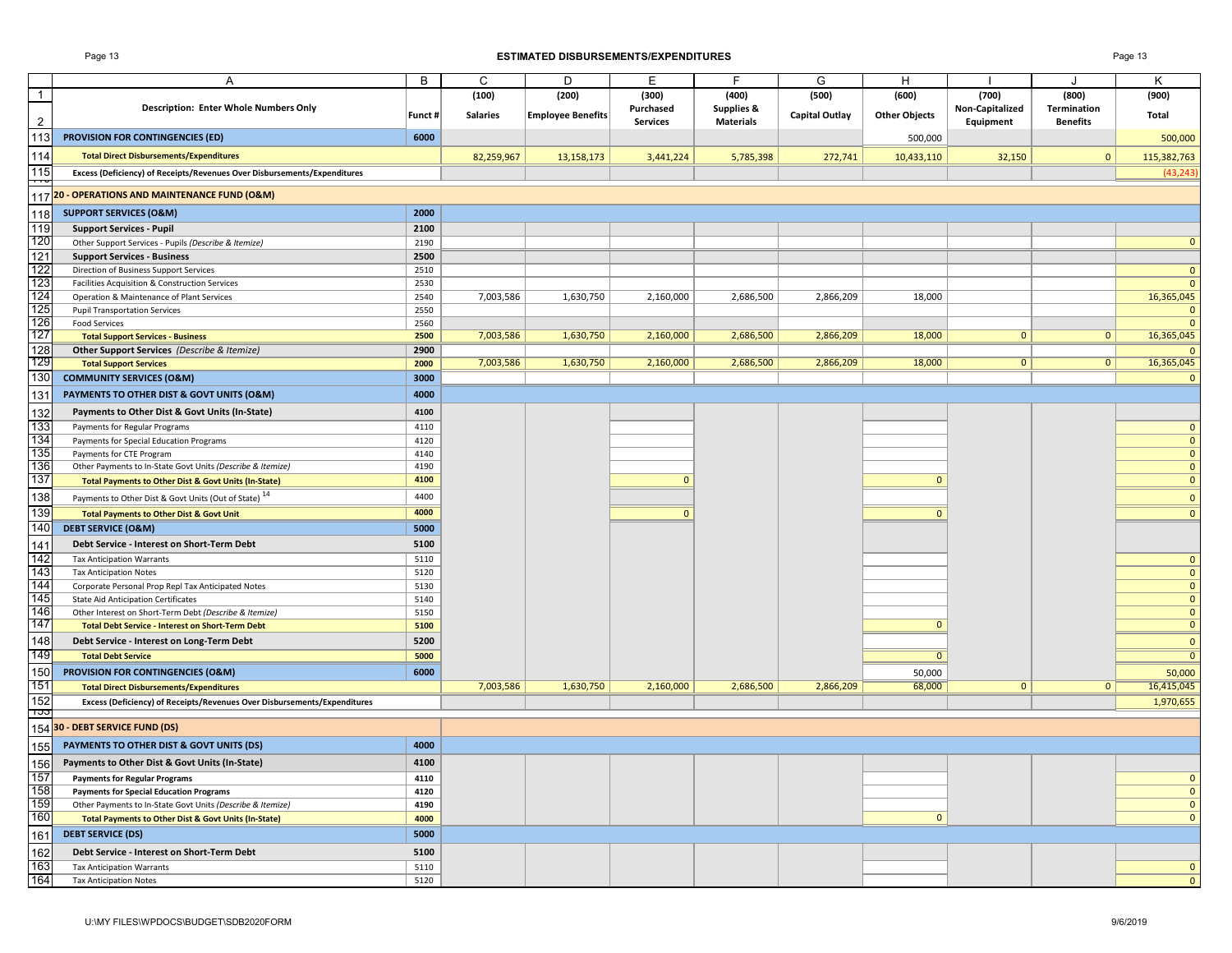#### Page 14 **ESTIMATED DISBURSEMENTS/EXPENDITURES** Page 14

|                  | Α                                                                                    | B       | C               | D                        | Е               | F                | G                     | н                    |                 |                    | Κ              |
|------------------|--------------------------------------------------------------------------------------|---------|-----------------|--------------------------|-----------------|------------------|-----------------------|----------------------|-----------------|--------------------|----------------|
| $\overline{1}$   |                                                                                      |         | (100)           | (200)                    | (300)           | (400)            | (500)                 | (600)                | (700)           | (800)              | (900)          |
|                  | <b>Description: Enter Whole Numbers Only</b>                                         |         |                 |                          | Purchased       | Supplies &       |                       |                      | Non-Capitalized | <b>Termination</b> |                |
| $\overline{2}$   |                                                                                      | Funct # | <b>Salaries</b> | <b>Employee Benefits</b> | <b>Services</b> | <b>Materials</b> | <b>Capital Outlay</b> | <b>Other Objects</b> | Equipment       | <b>Benefits</b>    | Total          |
| 165              | Corporate Personal Prop Repl Tax Anticipation Notes                                  | 5130    |                 |                          |                 |                  |                       |                      |                 |                    | $\mathbf{0}$   |
| 166              | <b>State Aid Anticipation Certificates</b>                                           | 5140    |                 |                          |                 |                  |                       |                      |                 |                    | $\mathbf{0}$   |
| 167              | Other Interest on Short-Term Debt (Describe & Itemize)                               | 5150    |                 |                          |                 |                  |                       |                      |                 |                    | $\mathbf{0}$   |
| 168              | <b>Total Debt Service - Interest On Short-Term Debt</b>                              | 5100    |                 |                          |                 |                  |                       | $\mathbf{0}$         |                 |                    | $\mathbf{0}$   |
|                  |                                                                                      | 5200    |                 |                          |                 |                  |                       |                      |                 |                    |                |
| 169              | Debt Service - Interest on Long-Term Debt                                            |         |                 |                          |                 |                  |                       | 447,000              |                 |                    | 447,000        |
|                  | Debt Service - Payments of Principal on Long-Term Debt 15                            | 5300    |                 |                          |                 |                  |                       |                      |                 |                    |                |
| 170              | (Lease/Purchase Principal Retired)                                                   |         |                 |                          |                 |                  |                       | 725,000              |                 |                    | 725,000        |
| 171              | Debt Service Other (Describe & Itemize)                                              | 5400    |                 |                          |                 |                  |                       | 5,000                |                 |                    | 5,000          |
| 172              | <b>Total Debt Service</b>                                                            | 5000    |                 |                          | $\Omega$        |                  |                       | 1,177,000            |                 |                    | 1,177,000      |
| 173              | PROVISION FOR CONTINGENCIES (DS)                                                     | 6000    |                 |                          |                 |                  |                       |                      |                 |                    | $\mathbf{0}$   |
| 174              | <b>Total Direct Disbursements/Expenditures</b>                                       |         |                 |                          | $\mathbf{0}$    |                  |                       | 1,177,000            |                 |                    | 1,177,000      |
| 175              | Excess (Deficiency) of Receipts/Revenues Over Disbursements/Expenditures             |         |                 |                          |                 |                  |                       |                      |                 |                    | 9,200          |
| $\overline{170}$ |                                                                                      |         |                 |                          |                 |                  |                       |                      |                 |                    |                |
|                  | 177 40 - TRANSPORTATION FUND (TR)                                                    |         |                 |                          |                 |                  |                       |                      |                 |                    |                |
|                  |                                                                                      |         |                 |                          |                 |                  |                       |                      |                 |                    |                |
| 178              | <b>SUPPORT SERVICES (TR)</b>                                                         | 2000    |                 |                          |                 |                  |                       |                      |                 |                    |                |
| 179              | <b>Support Services - Pupils</b>                                                     | 2100    |                 |                          |                 |                  |                       |                      |                 |                    |                |
| 180              | Other Support Services - Pupils (Describe & Itemize)                                 | 2190    |                 |                          |                 |                  |                       |                      |                 |                    | $\mathbf{0}$   |
| 181              | <b>Support Services - Business</b>                                                   |         |                 |                          |                 |                  |                       |                      |                 |                    |                |
| 182              | <b>Pupil Transportation Services</b>                                                 | 2550    |                 |                          | 2,846,600       | 25,500           | 165,000               |                      |                 |                    | 3,037,100      |
| 183              | Other Support Services (Describe & Itemize)                                          | 2900    |                 |                          |                 |                  |                       |                      |                 |                    |                |
| 184              | <b>Total Support Services</b>                                                        | 2000    | $\mathbf{0}$    | $\mathbf{0}$             | 2,846,600       | 25,500           | 165,000               | $\mathbf{0}$         | $\mathbf{0}$    | $\mathbf{0}$       | 3,037,100      |
| 185              | <b>COMMUNITY SERVICES (TR)</b>                                                       | 3000    |                 |                          |                 |                  |                       |                      |                 |                    | $\mathbf{0}$   |
| 186              | PAYMENTS TO OTHER DIST & GOVT UNITS (TR)                                             | 4000    |                 |                          |                 |                  |                       |                      |                 |                    |                |
| 187              | Payments to Other Dist & Govt Units (In-State)                                       | 4100    |                 |                          |                 |                  |                       |                      |                 |                    |                |
| 188              | Payments for Regular Program                                                         | 4110    |                 |                          |                 |                  |                       |                      |                 |                    | $\mathbf{0}$   |
| 189              | Payments for Special Education Programs                                              | 4120    |                 |                          |                 |                  |                       |                      |                 |                    | $\Omega$       |
| 190              | Payments for Adult/Continuing Education Programs                                     | 4130    |                 |                          |                 |                  |                       |                      |                 |                    | $\mathbf{0}$   |
| 191              | Payments for CTE Programs                                                            | 4140    |                 |                          |                 |                  |                       |                      |                 |                    | $\mathbf{0}$   |
| 192              | Payments for Community College Programs                                              | 4170    |                 |                          |                 |                  |                       |                      |                 |                    | $\mathbf{0}$   |
| 193              | Other Payments to In-State Govt Units (Describe & Itemize)                           | 4190    |                 |                          |                 |                  |                       |                      |                 |                    | $\mathbf{0}$   |
| 194              | <b>Total Payments to Other Dist &amp; Govt Units (In-State)</b>                      | 4100    |                 |                          | $\Omega$        |                  |                       | $\mathbf{0}$         |                 |                    | $\mathbf{0}$   |
|                  | Payments to Other Dist & Govt Units (Out-of-State)                                   |         |                 |                          |                 |                  |                       |                      |                 |                    |                |
| 195              | (Describe & Itemize)                                                                 | 4400    |                 |                          |                 |                  |                       |                      |                 |                    | $\mathbf{0}$   |
| 196              | <b>Total Payments to Other Dist &amp; Govt Units</b>                                 | 4000    |                 |                          | $\overline{0}$  |                  |                       | $\mathbf{0}$         |                 |                    | $\mathbf{0}$   |
|                  |                                                                                      |         |                 |                          |                 |                  |                       |                      |                 |                    |                |
| 197              | <b>DEBT SERVICE (TR)</b>                                                             | 5000    |                 |                          |                 |                  |                       |                      |                 |                    |                |
| 198              | Debt Service - Interest on Short-Term Debt                                           | 5100    |                 |                          |                 |                  |                       |                      |                 |                    |                |
| 199              | <b>Tax Anticipation Warrants</b>                                                     | 5110    |                 |                          |                 |                  |                       |                      |                 |                    | $\mathbf{0}$   |
| 200              | <b>Tax Anticipation Notes</b>                                                        | 5120    |                 |                          |                 |                  |                       |                      |                 |                    | $\mathbf{0}$   |
| 201              | Corporate Personal Prop Repl Tax Anticipation Notes                                  | 5130    |                 |                          |                 |                  |                       |                      |                 |                    | $\mathbf{0}$   |
| 202              | <b>State Aid Anticipation Certificates</b>                                           | 5140    |                 |                          |                 |                  |                       |                      |                 |                    | $\mathbf{0}$   |
| 203<br>204       | Other Interest on Short-Term Debt (Describe and Itemize)                             | 5150    |                 |                          |                 |                  |                       |                      |                 |                    | $\Omega$       |
|                  | <b>Total Debt Service - Interest On Short-Term Debt</b>                              | 5100    |                 |                          |                 |                  |                       | $\mathbf{0}$         |                 |                    | $\mathbf{0}$   |
| 205              | Debt Service - Interest on Long-Term Debt                                            | 5200    |                 |                          |                 |                  |                       |                      |                 |                    | $\mathbf 0$    |
|                  | Debt Service - Payments of Principal on Long-Term Debt <sup>15</sup> (Lease/Purchase | 5300    |                 |                          |                 |                  |                       |                      |                 |                    |                |
| 206              | <b>Principal Retired)</b>                                                            | 5400    |                 |                          |                 |                  |                       |                      |                 |                    | $\mathbf{0}$   |
| 207<br>208       | Debt Service - Other (Describe and Itemize)                                          |         |                 |                          |                 |                  |                       |                      |                 |                    | $\mathbf{0}$   |
|                  | <b>Total Debt Service</b>                                                            | 5000    |                 |                          |                 |                  |                       | $\Omega$             |                 |                    | $\overline{0}$ |
| 209              | <b>PROVISION FOR CONTINGENCIES (TR)</b>                                              | 6000    |                 |                          |                 |                  |                       | 10,000               |                 |                    | 10,000         |
| 210              | <b>Total Direct Disbursements/Expenditures</b>                                       |         | $\mathbf{0}$    | $\mathbf{0}$             | 2,846,600       | 25,500           | 165,000               | 10,000               | $\mathbf{0}$    | $\mathbf{0}$       | 3,047,100      |
| 211              | Excess (Deficiency) of Receipts/Revenues Over Disbursements/Expenditures             |         |                 |                          |                 |                  |                       |                      |                 |                    | (146, 410)     |
| 717              |                                                                                      |         |                 |                          |                 |                  |                       |                      |                 |                    |                |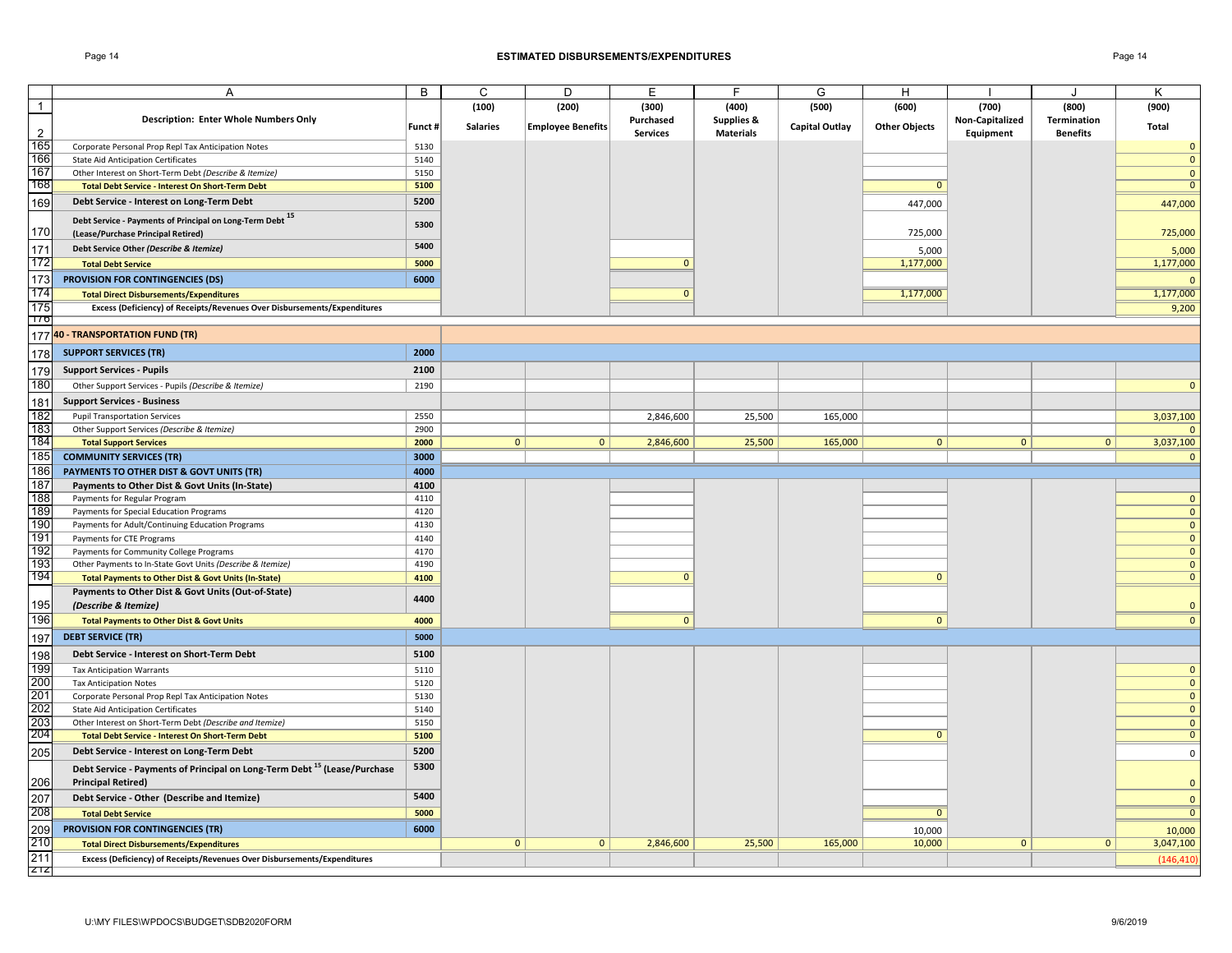|                   | Page 15<br>A                                                                 | В       |                 | C ESTIMATED DISBURSEMENTS/EXPENDITURES F |                 |                       | G              | H                    |                 |                 | age 15 K       |
|-------------------|------------------------------------------------------------------------------|---------|-----------------|------------------------------------------|-----------------|-----------------------|----------------|----------------------|-----------------|-----------------|----------------|
| $\mathbf{1}$      |                                                                              |         | (100)           | (200)                                    | (300)           | (400)                 | (500)          | (600)                | (700)           | (800)           | (900)          |
|                   | <b>Description: Enter Whole Numbers Only</b>                                 |         |                 |                                          | Purchased       | <b>Supplies &amp;</b> |                |                      | Non-Capitalized | Termination     |                |
| $\overline{2}$    |                                                                              | Funct # | <b>Salaries</b> | <b>Employee Benefits</b>                 | <b>Services</b> | <b>Materials</b>      | Capital Outlay | <b>Other Objects</b> | Equipment       | <b>Benefits</b> | Total          |
|                   |                                                                              |         |                 |                                          |                 |                       |                |                      |                 |                 |                |
|                   | 213 50 - MUNICIPAL RETIREMENT/SOC SEC FUND (MR/SS)                           |         |                 |                                          |                 |                       |                |                      |                 |                 |                |
| 214               | <b>INSTRUCTION (MR/SS)</b>                                                   | 1000    |                 |                                          |                 |                       |                |                      |                 |                 |                |
| 215               | Regular Program                                                              | 1100    |                 | 920,370                                  |                 |                       |                |                      |                 |                 | 920,370        |
| 216               | Pre-K Programs                                                               | 1125    |                 |                                          |                 |                       |                |                      |                 |                 | $\mathbf 0$    |
| 217               | Special Education Programs (Functions 1200-1220)                             | 1200    |                 | 478,260                                  |                 |                       |                |                      |                 |                 | 478,260        |
| 218               | Special Education Programs Pre-K                                             | 1225    |                 |                                          |                 |                       |                |                      |                 |                 | $\mathbf{0}$   |
| 219               | Remedial and Supplemental Programs K-12                                      | 1250    |                 | 59,010                                   |                 |                       |                |                      |                 |                 | 59,010         |
| 220               | Remedial and Supplemental Programs Pre-K                                     | 1275    |                 |                                          |                 |                       |                |                      |                 |                 | $\mathbf{0}$   |
| 221               | Adult/Continuing Education Programs                                          | 1300    |                 |                                          |                 |                       |                |                      |                 |                 | $\mathbf{0}$   |
|                   | <b>CTE Programs</b>                                                          | 1400    |                 | 112,140                                  |                 |                       |                |                      |                 |                 | 112,140        |
| 222<br>223        | Interscholastic Programs                                                     | 1500    |                 | 159,720                                  |                 |                       |                |                      |                 |                 | 159,720        |
| 224               | Summer School Programs                                                       | 1600    |                 | 33,700                                   |                 |                       |                |                      |                 |                 | 33,700         |
|                   | <b>Gifted Programs</b>                                                       | 1650    |                 |                                          |                 |                       |                |                      |                 |                 | $\mathbf{0}$   |
| 225<br>226        | <b>Driver's Education Programs</b>                                           | 1700    |                 | 8,990                                    |                 |                       |                |                      |                 |                 | 8,990          |
| 227               | <b>Bilingual Programs</b>                                                    | 1800    |                 | 32,080                                   |                 |                       |                |                      |                 |                 | 32,080         |
|                   | Truant Alternative & Optional Programs                                       | 1900    |                 |                                          |                 |                       |                |                      |                 |                 | $\mathbf{0}$   |
| 228<br>229        | <b>Total Instruction</b>                                                     | 1000    |                 | 1,804,270                                |                 |                       |                |                      |                 |                 | 1,804,270      |
|                   |                                                                              |         |                 |                                          |                 |                       |                |                      |                 |                 |                |
| 230               | <b>SUPPORT SERVICES (MR/SS)</b>                                              | 2000    |                 |                                          |                 |                       |                |                      |                 |                 |                |
| 231               | <b>Support Services - Pupil</b>                                              | 2100    |                 |                                          |                 |                       |                |                      |                 |                 |                |
| 232               | Attendance & Social Work Services                                            | 2110    |                 | 33,690                                   |                 |                       |                |                      |                 |                 | 33,690         |
| 233               | <b>Guidance Services</b>                                                     | 2120    |                 | 184,960                                  |                 |                       |                |                      |                 |                 | 184,960        |
| 234               | <b>Health Services</b>                                                       | 2130    |                 | 44,100                                   |                 |                       |                |                      |                 |                 | 44,100         |
| 235               | <b>Psychological Services</b>                                                | 2140    |                 | 15,800                                   |                 |                       |                |                      |                 |                 | 15,800         |
| 236               | Speech Pathology & Audiology Services                                        | 2150    |                 |                                          |                 |                       |                |                      |                 |                 | $\mathbf 0$    |
| 237               | Other Support Services - Pupils (Describe & Itemize)                         | 2190    |                 | 22,440                                   |                 |                       |                |                      |                 |                 | 22,440         |
| 238               | <b>Total Support Services - Pupil</b>                                        | 2100    |                 | 300,990                                  |                 |                       |                |                      |                 |                 | 300,990        |
| 239               | <b>Support Services - Instructional Staff</b>                                | 2200    |                 |                                          |                 |                       |                |                      |                 |                 |                |
| 240               | Improvement of Instruction Services                                          | 2210    |                 | 3,060                                    |                 |                       |                |                      |                 |                 | 3,060          |
| 241               | <b>Educational Media Services</b>                                            | 2220    |                 | 291,630                                  |                 |                       |                |                      |                 |                 | 291,630        |
| 242               | Assessment & Testing                                                         | 2230    |                 | 25,210                                   |                 |                       |                |                      |                 |                 | 25,210         |
| 243               | <b>Total Support Services - Instructional Staff</b>                          | 2200    |                 | 319,900                                  |                 |                       |                |                      |                 |                 | 319,900        |
|                   |                                                                              |         |                 |                                          |                 |                       |                |                      |                 |                 |                |
| 244               | <b>Support Services - General Administration</b>                             | 2300    |                 |                                          |                 |                       |                |                      |                 |                 |                |
| 245               | Board of Education Services                                                  | 2310    |                 | 260                                      |                 |                       |                |                      |                 |                 | 260            |
| 246               | <b>Executive Administration Services</b>                                     | 2320    |                 | 48,360                                   |                 |                       |                |                      |                 |                 | 48,360         |
| 247               | Special Area Administrative Services                                         | 2330    |                 | 23,370                                   |                 |                       |                |                      |                 |                 | 23,370         |
| 248               | Claims Paid from Self Insurance Fund                                         | 2361    |                 |                                          |                 |                       |                |                      |                 |                 | $\mathbf 0$    |
| 249               | Workers' Compensation or Workers' Occupation Disease Acts Payments           | 2362    |                 |                                          |                 |                       |                |                      |                 |                 | $\mathbf{0}$   |
| 250               | Unemployment Insurance Payments                                              | 2363    |                 |                                          |                 |                       |                |                      |                 |                 | $\mathbf{0}$   |
| 251               | Insurance Payments (regular or self-insurance)                               | 2364    |                 |                                          |                 |                       |                |                      |                 |                 | $\mathbf{0}$   |
| 252               | Risk Management and Claims Services Payments                                 | 2365    |                 |                                          |                 |                       |                |                      |                 |                 | $\mathbf 0$    |
| 253               | Judgment and Settlements                                                     | 2366    |                 |                                          |                 |                       |                |                      |                 |                 | $\mathbf 0$    |
| 254               | Educatl, Inspectl, Supervisory Serv. Related to Loss Prevention or Reduction | 2367    |                 |                                          |                 |                       |                |                      |                 |                 | $\overline{0}$ |
| $\frac{255}{256}$ | Reciprocal Insurance Payments                                                | 2368    |                 |                                          |                 |                       |                |                      |                 |                 | $\mathbf{0}$   |
| 257               | Legal Service                                                                | 2369    |                 |                                          |                 |                       |                |                      |                 |                 | $\Omega$       |
|                   | <b>Total Support Services - General Administration</b>                       | 2300    |                 | 71,990                                   |                 |                       |                |                      |                 |                 | 71,990         |
| 258               | <b>Support Services - School Administration</b>                              | 2400    |                 |                                          |                 |                       |                |                      |                 |                 |                |
| 259               | Office of the Principal Services                                             | 2410    |                 | 152,440                                  |                 |                       |                |                      |                 |                 | 152,440        |
| 260<br>261        | Other Support Services - School Administration (Describe & Itemize)          | 2490    |                 | 41,550                                   |                 |                       |                |                      |                 |                 | 41,550         |
|                   | <b>Total Support Services - School Administration</b>                        | 2400    |                 | 193,990                                  |                 |                       |                |                      |                 |                 | 193,990        |
| 262               | <b>Support Services - Business</b>                                           | 2500    |                 |                                          |                 |                       |                |                      |                 |                 |                |
| 263               | Direction of Business Support Services                                       | 2510    |                 | 14,660                                   |                 |                       |                |                      |                 |                 | 14,660         |
| 264               | <b>Fiscal Services</b>                                                       | 2520    |                 | 71,130                                   |                 |                       |                |                      |                 |                 | 71,130         |
| 265               | Facilities Acquisition & Construction Services                               | 2530    |                 |                                          |                 |                       |                |                      |                 |                 | $\mathbf{0}$   |
| 266               | Operation & Maintenance of Plant Service                                     | 2540    |                 | 1,065,170                                |                 |                       |                |                      |                 |                 | 1,065,170      |
| 267               | <b>Pupil Transportation Services</b>                                         | 2550    |                 |                                          |                 |                       |                |                      |                 |                 | $\mathbf 0$    |
| 268               | Food Services                                                                | 2560    |                 |                                          |                 |                       |                |                      |                 |                 | $\mathbf{0}$   |
| 269               | <b>Internal Services</b>                                                     | 2570    |                 | 25,940                                   |                 |                       |                |                      |                 |                 | 25,940         |
| 270               | <b>Total Support Services - Business</b>                                     | 2500    |                 | 1,176,900                                |                 |                       |                |                      |                 |                 | 1,176,900      |
|                   |                                                                              |         |                 |                                          |                 |                       |                |                      |                 |                 |                |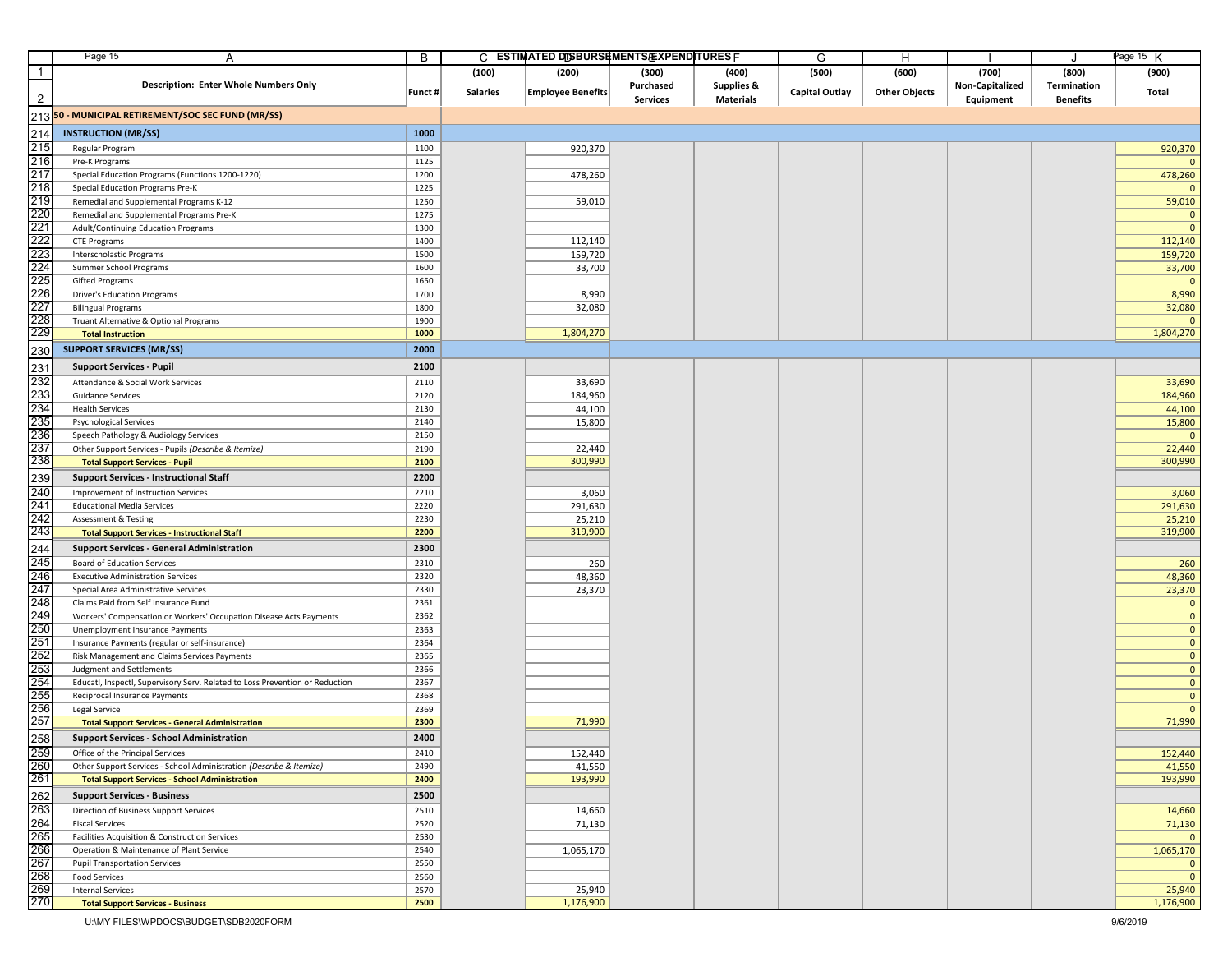### Page 16 **ESTIMATED DISBURSEMENTS/EXPENDITURES** Page 16

|                                        | A                                                                        | В       | C               | D                        | E               |                       | G                     | H                    |                 |                 | K            |
|----------------------------------------|--------------------------------------------------------------------------|---------|-----------------|--------------------------|-----------------|-----------------------|-----------------------|----------------------|-----------------|-----------------|--------------|
| $\overline{1}$                         |                                                                          |         | (100)           | (200)                    | (300)           | (400)                 | (500)                 | (600)                | (700)           | (800)           | (900)        |
|                                        | Description: Enter Whole Numbers Only                                    | Funct # | <b>Salaries</b> | <b>Employee Benefits</b> | Purchased       | <b>Supplies &amp;</b> | <b>Capital Outlay</b> | <b>Other Objects</b> | Non-Capitalized | Termination     | Total        |
| $\overline{2}$                         |                                                                          |         |                 |                          | <b>Services</b> | <b>Materials</b>      |                       |                      | Equipment       | <b>Benefits</b> |              |
| 271                                    | <b>Support Services - Central</b>                                        | 2600    |                 |                          |                 |                       |                       |                      |                 |                 |              |
| 272                                    | Direction of Central Support Services                                    | 2610    |                 |                          |                 |                       |                       |                      |                 |                 |              |
| 273                                    | Planning, Research, Development & Evaluation Services                    | 2620    |                 |                          |                 |                       |                       |                      |                 |                 | $\Omega$     |
| 274                                    | <b>Information Services</b>                                              | 2630    |                 | 30,550                   |                 |                       |                       |                      |                 |                 | 30,550       |
| 275                                    | <b>Staff Services</b>                                                    | 2640    |                 | 4,380                    |                 |                       |                       |                      |                 |                 | 4,380        |
| 276                                    | <b>Data Processing Services</b>                                          | 2660    |                 |                          |                 |                       |                       |                      |                 |                 |              |
| 277                                    | <b>Total Support Services - Central</b>                                  | 2600    |                 | 34,930                   |                 |                       |                       |                      |                 |                 | 34,930       |
| 278                                    | Other Support Services (Describe & Itemize)                              | 2900    |                 |                          |                 |                       |                       |                      |                 |                 |              |
| $\frac{1}{279}$                        |                                                                          |         |                 | 2,098,700                |                 |                       |                       |                      |                 |                 | 2,098,700    |
|                                        | <b>Total Support Services</b>                                            | 2000    |                 |                          |                 |                       |                       |                      |                 |                 |              |
| 280                                    | <b>COMMUNITY SERVICES (MR/SS)</b>                                        | 3000    |                 | 5,630                    |                 |                       |                       |                      |                 |                 | 5,630        |
| 281                                    | PAYMENTS TO OTHER DIST & GOVT UNITS (MR/SS)                              | 4000    |                 |                          |                 |                       |                       |                      |                 |                 |              |
| 282                                    | Payments for Regular Programs                                            | 4110    |                 |                          |                 |                       |                       |                      |                 |                 |              |
| 283                                    | Payments for Special Education Programs                                  | 4120    |                 |                          |                 |                       |                       |                      |                 |                 | $\mathbf{0}$ |
| 284                                    | Payments for CTE Programs                                                | 4140    |                 |                          |                 |                       |                       |                      |                 |                 | $\mathbf{0}$ |
| 285                                    | <b>Total Payments to Other Dist &amp; Govt Units</b>                     | 4000    |                 | $\mathbf{0}$             |                 |                       |                       |                      |                 |                 | $\mathbf{0}$ |
| 286                                    | <b>DEBT SERVICE (MR/SS)</b>                                              | 5000    |                 |                          |                 |                       |                       |                      |                 |                 |              |
| 287                                    | Debt Service - Interest on Short-Term Debt                               | 5100    |                 |                          |                 |                       |                       |                      |                 |                 |              |
|                                        |                                                                          |         |                 |                          |                 |                       |                       |                      |                 |                 |              |
| 288                                    | <b>Tax Anticipation Warrants</b>                                         | 5110    |                 |                          |                 |                       |                       |                      |                 |                 | $\Omega$     |
| 289<br>290                             | <b>Tax Anticipation Notes</b>                                            | 5120    |                 |                          |                 |                       |                       |                      |                 |                 | $\mathbf{0}$ |
|                                        | Corporate Personal Prop Repl Tax Anticipation Notes                      | 5130    |                 |                          |                 |                       |                       |                      |                 |                 | $\mathbf{0}$ |
| 291                                    | <b>State Aid Anticipation Certificates</b>                               | 5140    |                 |                          |                 |                       |                       |                      |                 |                 | $\mathbf{0}$ |
| 292<br>293                             | Other (Describe & Itemize)                                               | 5150    |                 |                          |                 |                       |                       |                      |                 |                 | $\mathbf{0}$ |
|                                        | <b>Total Debt Service</b>                                                | 5000    |                 |                          |                 |                       |                       | $\Omega$             |                 |                 | $\mathbf{0}$ |
| 294                                    | PROVISION FOR CONTINGENCIES (MR/SS)                                      | 6000    |                 |                          |                 |                       |                       |                      |                 |                 |              |
| 295                                    | <b>Total Direct Disbursements/Expenditures</b>                           |         |                 | 3,908,600                |                 |                       |                       | $\Omega$             |                 |                 | 3,908,600    |
| 296                                    | Excess (Deficiency) of Receipts/Revenues Over Disbursements/Expenditures |         |                 |                          |                 |                       |                       |                      |                 |                 | 195,830      |
| 201                                    |                                                                          |         |                 |                          |                 |                       |                       |                      |                 |                 |              |
|                                        | 298 60 - CAPITAL PROJECTS (CP)                                           |         |                 |                          |                 |                       |                       |                      |                 |                 |              |
| 299                                    | <b>SUPPORT SERVICES (CP)</b>                                             | 2000    |                 |                          |                 |                       |                       |                      |                 |                 |              |
| 300                                    | <b>Support Services - Business</b>                                       |         |                 |                          |                 |                       |                       |                      |                 |                 |              |
| 301                                    | Facilities Acquisition & Construction Services                           | 2530    |                 |                          |                 |                       | 20,000,000            |                      |                 |                 | 20,000,000   |
| 302                                    | Other Support Services (Describe & Itemize)                              | 2900    |                 |                          |                 |                       |                       |                      |                 |                 |              |
| 303                                    | <b>Total Support Services</b>                                            | 2000    | 0               | $\mathbf{0}$             | $\mathbf{0}$    | $\mathbf{0}$          | 20,000,000            | $\mathbf{0}$         | $\mathbf{0}$    |                 | 20,000,000   |
| 304                                    | PAYMENTS TO OTHER DIST & GOVT UNITS (CP)                                 | 4000    |                 |                          |                 |                       |                       |                      |                 |                 |              |
|                                        |                                                                          |         |                 |                          |                 |                       |                       |                      |                 |                 |              |
| 305                                    | Payments to Other Dist & Govt Units (In-State)                           | 4100    |                 |                          |                 |                       |                       |                      |                 |                 |              |
| 306                                    | Payments to Regular Programs                                             | 4110    |                 |                          |                 |                       |                       |                      |                 |                 |              |
| 307                                    | Payment for Special Education Programs                                   | 4120    |                 |                          |                 |                       |                       |                      |                 |                 | $\mathbf{0}$ |
| 308                                    | Payment for CTE Programs                                                 | 4140    |                 |                          |                 |                       |                       |                      |                 |                 | $\mathbf{0}$ |
| 309<br>310                             | Payments to Other Govt Units (In-State) (Describe & Itemize)             | 4190    |                 |                          |                 |                       |                       |                      |                 |                 | $\mathbf{0}$ |
|                                        | <b>Total Payments to Other Districts &amp; Govt Units</b>                | 4000    |                 |                          |                 |                       |                       |                      |                 |                 |              |
| 311                                    | <b>PROVISION FOR CONTINGENCIES (CP)</b>                                  | 6000    |                 |                          |                 |                       |                       |                      |                 |                 |              |
| 312                                    | <b>Total Direct Disbursements/Expenditures</b>                           |         | $\mathbf{0}$    | $\mathbf{0}$             | $\mathbf{0}$    | $\mathbf{0}$          | 20,000,000            | $\overline{0}$       | $\mathbf{0}$    |                 | 20,000,000   |
| $\frac{313}{911}$                      | Excess (Deficiency) of Receipts/Revenues Over Disbursements/Expenditures |         |                 |                          |                 |                       |                       |                      |                 |                 | (19,900,000) |
|                                        | 315 70 WORKING CASH FUND (WC)                                            |         |                 |                          |                 |                       |                       |                      |                 |                 |              |
|                                        |                                                                          |         |                 |                          |                 |                       |                       |                      |                 |                 |              |
|                                        | 317 80 - TORT FUND (TF)                                                  |         |                 |                          |                 |                       |                       |                      |                 |                 |              |
| 318                                    | SUPPORT SERVICES - GENERAL ADMINISTRATION                                | 2000    |                 |                          |                 |                       |                       |                      |                 |                 |              |
| 319                                    | Claims Paid from Self Insurance Fund                                     | 2361    |                 |                          |                 |                       |                       |                      |                 |                 |              |
| 320                                    | Workers' Compensation or Workers' Occupational Disease Act Payments      | 2362    |                 | 350,000                  |                 |                       |                       |                      |                 |                 | 350,000      |
| 321                                    | Unemployment Insurance Payments                                          | 2363    |                 | 30,000                   |                 |                       |                       |                      |                 |                 | 30,000       |
| $\frac{322}{323}$<br>$\frac{323}{324}$ | Insurance Payments (regular or self-insurance)                           | 2364    |                 |                          | 313,000         |                       |                       |                      |                 |                 | 313,000      |
|                                        | Risk Management and Claims Services Payments                             | 2365    |                 |                          |                 |                       |                       |                      |                 |                 | $\mathbf 0$  |
|                                        | Judgment and Settlements                                                 | 2366    |                 |                          |                 |                       |                       |                      |                 |                 | $\mathbf{0}$ |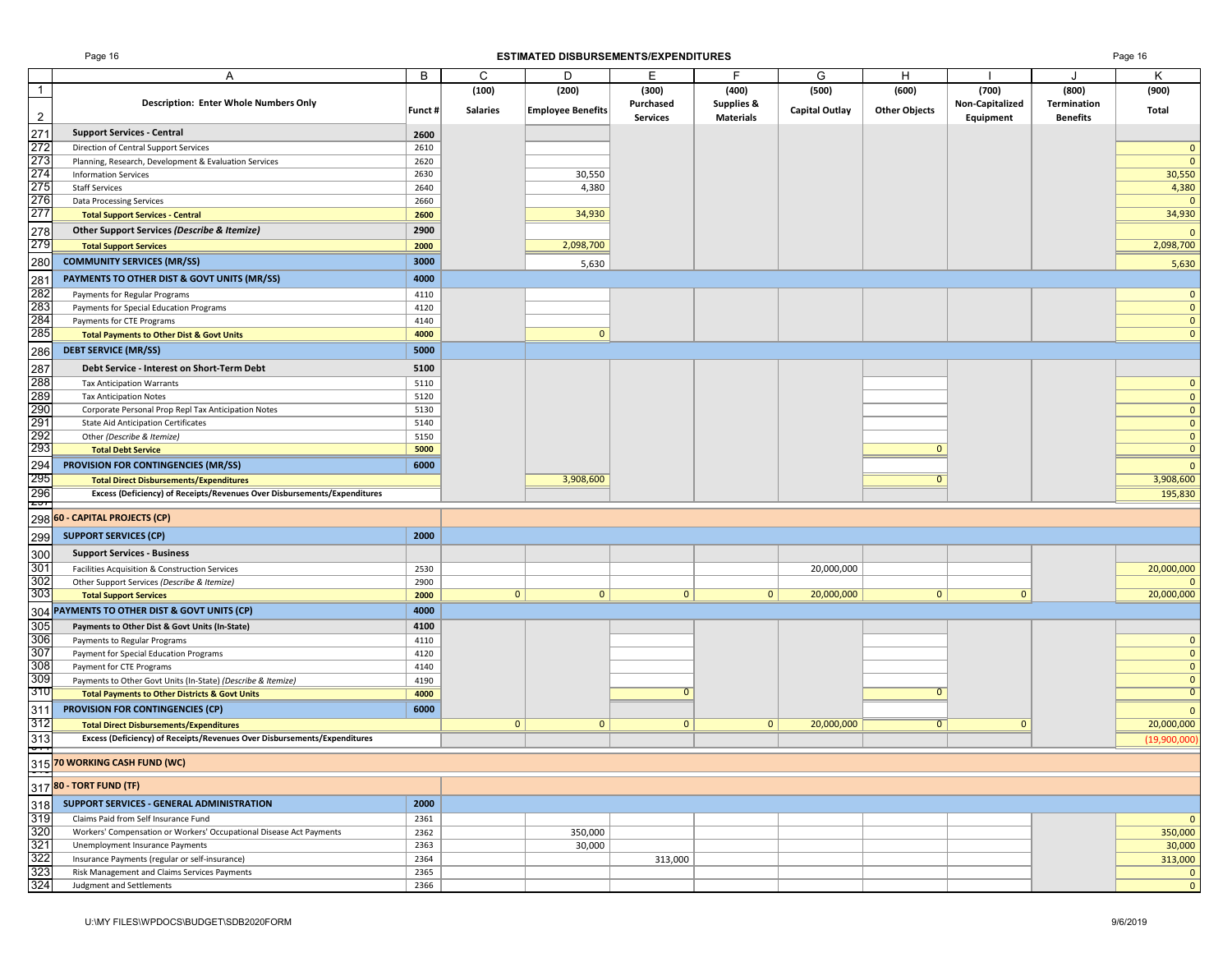### Page 17 **ESTIMATED DISBURSEMENTS/EXPENDITURES** Page 17

|                   | A                                                                                          | B      | С               | D                        | Е               | F.               | G                     | H                    |                 | $\cdot$            | K              |
|-------------------|--------------------------------------------------------------------------------------------|--------|-----------------|--------------------------|-----------------|------------------|-----------------------|----------------------|-----------------|--------------------|----------------|
| $\overline{1}$    |                                                                                            |        | (100)           | (200)                    | (300)           | (400)            | (500)                 | (600)                | (700)           | (800)              | (900)          |
|                   | <b>Description: Enter Whole Numbers Only</b>                                               | Funct# | <b>Salaries</b> |                          | Purchased       | Supplies &       | <b>Capital Outlay</b> |                      | Non-Capitalized | <b>Termination</b> | Total          |
| $\overline{2}$    |                                                                                            |        |                 | <b>Employee Benefits</b> | <b>Services</b> | <b>Materials</b> |                       | <b>Other Objects</b> | Equipment       | <b>Benefits</b>    |                |
| 325               | Educatl, Inspectl, Supervisory Serv Related to Loss Prevention or Reduction                | 2367   |                 |                          |                 |                  |                       |                      |                 |                    | $\mathbf 0$    |
| 326               | Reciprocal Insurance Payments                                                              | 2368   |                 |                          |                 |                  |                       |                      |                 |                    | $\mathbf{0}$   |
| 327               | Legal Service                                                                              | 2369   |                 |                          | 260,000         |                  |                       |                      |                 |                    | 260,000        |
| 328               | Property Insurance (Building & Grounds)                                                    | 2371   |                 |                          | 365,000         |                  |                       |                      |                 |                    | 365,000        |
| 329               | Vehicle Insurance (Transportation)                                                         | 2372   |                 |                          |                 |                  |                       |                      |                 |                    | $\Omega$       |
| 330               | <b>Total Support Services - General Administration</b>                                     | 2000   | 0 <sup>1</sup>  | 380,000                  | 938,000         | $\overline{0}$   | 0                     | $\mathbf{0}$         | $\mathbf{0}$    |                    | 1,318,000      |
| 331               | PAYMENTS TO OTHER DIST & GOVT UNITS (TF)                                                   | 4000   |                 |                          |                 |                  |                       |                      |                 |                    |                |
| 332               | Payments for Regular Programs                                                              | 4110   |                 |                          |                 |                  |                       |                      |                 |                    | $\mathbf{0}$   |
| 333               | Payments for Special Education Programs                                                    | 4120   |                 |                          |                 |                  |                       |                      |                 |                    | $\Omega$       |
| 334               | <b>Total Payments to Other Dist &amp; Govt Units</b>                                       | 4000   |                 |                          |                 |                  |                       | $\mathbf{0}$         |                 |                    | $\Omega$       |
| 335               | <b>DEBT SERVICE (TF)</b>                                                                   | 5000   |                 |                          |                 |                  |                       |                      |                 |                    |                |
| 336               | Debt Service - Interest on Short-Term Debt                                                 |        |                 |                          |                 |                  |                       |                      |                 |                    |                |
| 337               | <b>Tax Anticipation Warrants</b>                                                           | 5110   |                 |                          |                 |                  |                       |                      |                 |                    | $\Omega$       |
| 338               | Corporate Personal Property Replacement Tax Anticipation Notes                             | 5130   |                 |                          |                 |                  |                       |                      |                 |                    | $\mathbf{0}$   |
| 339               | Other Interest or Short-Term Debt (Describe & Itemize)                                     | 5150   |                 |                          |                 |                  |                       |                      |                 |                    | $\mathbf{0}$   |
| 340               | <b>Total Debt Service</b>                                                                  | 5000   |                 |                          |                 |                  |                       | $\mathbf{0}$         |                 |                    | $\mathbf{0}$   |
| 341               | PROVISION FOR CONTINGENCIES (TF)                                                           | 6000   |                 |                          |                 |                  |                       |                      |                 |                    | $\mathbf{0}$   |
| 342               | <b>Total Direct Disbursements/Expenditures</b>                                             |        | 0 <sup>1</sup>  | 380,000                  | 938,000         | $\mathbf{0}$     | $\mathbf{0}$          | $\overline{0}$       | $\mathbf{0}$    |                    | 1,318,000      |
| 343               | Excess (Deficiency) of Receipts/Revenues Over Disbursements/Expenditures                   |        |                 |                          |                 |                  |                       |                      |                 |                    | (242, 100)     |
| 344               |                                                                                            |        |                 |                          |                 |                  |                       |                      |                 |                    |                |
|                   | 345 90 - FIRE PREVENTION & SAFETY FUND (FP&S)                                              |        |                 |                          |                 |                  |                       |                      |                 |                    |                |
| 346               | <b>SUPPORT SERVICES (FP&amp;S)</b>                                                         | 2000   |                 |                          |                 |                  |                       |                      |                 |                    |                |
|                   | <b>Support Services - Business</b>                                                         | 2500   |                 |                          |                 |                  |                       |                      |                 |                    |                |
| $\frac{347}{348}$ | Facilities Acquisition & Construction Services                                             | 2530   |                 |                          |                 |                  | 1,255,500             |                      |                 |                    | 1,255,500      |
| 349               | Operation & Maintenance of Plant Service                                                   | 2540   |                 |                          |                 |                  |                       |                      |                 |                    | $\Omega$       |
| 350               | <b>Total Support Services - Business</b>                                                   | 2500   | 0 <sup>1</sup>  | $\mathbf{0}$             | $\mathbf{0}$    | $\mathbf{0}$     | 1,255,500             | $\mathbf{0}$         | $\mathbf{0}$    |                    | 1,255,500      |
| 351               | Other Support Services (Describe & Itemize)                                                | 2900   |                 |                          |                 |                  |                       |                      |                 |                    |                |
| 352               | <b>Total Support Services</b>                                                              | 2000   | 0 <sup>1</sup>  | $\mathbf{0}$             | $\circ$         | 0                | 1,255,500             | 0                    | $\mathbf{0}$    |                    | 1,255,500      |
|                   | 353 PAYMENTS TO OTHER DISTRICTS & GOVT UNITS (FP&S)                                        | 4000   |                 |                          |                 |                  |                       |                      |                 |                    |                |
| 354               | Payments to Regular Programs                                                               | 4110   |                 |                          |                 |                  |                       |                      |                 |                    | $\mathbf{0}$   |
| 355               | Payments to Special Education Programs                                                     | 4120   |                 |                          |                 |                  |                       |                      |                 |                    | $\mathbf{0}$   |
| 356               | Other Payments to In-State Govt Units (Describe & Itemize)                                 | 4190   |                 |                          |                 |                  |                       |                      |                 |                    | $\mathbf{0}$   |
| 357               | <b>Total Payments to Other Districts &amp; Govt Units (FPS)</b>                            | 4000   |                 |                          |                 |                  |                       | $\mathbf{0}$         |                 |                    | $\mathbf{0}$   |
| 358               | <b>DEBT SERVICE (FP&amp;S)</b>                                                             | 5000   |                 |                          |                 |                  |                       |                      |                 |                    |                |
|                   | Debt Service - Interest on Short-Term Debt                                                 | 5100   |                 |                          |                 |                  |                       |                      |                 |                    |                |
| 359<br>360        |                                                                                            | 5110   |                 |                          |                 |                  |                       |                      |                 |                    | $\mathbf 0$    |
| 361               | <b>Tax Anticipation Warrants</b><br>Other Interest on Short-Term Debt (Describe & Itemize) | 5150   |                 |                          |                 |                  |                       |                      |                 |                    | $\mathbf{0}$   |
| 362               | <b>Total Debt Service - Interest on Short-Term Debt</b>                                    | 5100   |                 |                          |                 |                  |                       | $\mathbf{0}$         |                 |                    | $\mathbf{0}$   |
|                   |                                                                                            | 5200   |                 |                          |                 |                  |                       |                      |                 |                    |                |
| 363               | Debt Service - Interest on Long-Term Debt                                                  |        |                 |                          |                 |                  |                       |                      |                 |                    | $\mathbf{0}$   |
|                   | Debt Service - Payments of Principal on Long-Term Debt <sup>15</sup> (Lease/Purchase       | 5300   |                 |                          |                 |                  |                       |                      |                 |                    |                |
| 364<br>365        | <b>Principal Retired)</b>                                                                  |        |                 |                          |                 |                  |                       |                      |                 |                    | $\mathbf{0}$   |
|                   | <b>Total Debt Service</b>                                                                  | 5000   |                 |                          |                 |                  |                       | $\Omega$             |                 |                    | $\overline{0}$ |
| 366               | PROVISIONS FOR CONTINGENCIES (FP&S)                                                        | 6000   |                 |                          |                 |                  |                       |                      |                 |                    | $\mathbf{0}$   |
| 367               | <b>Total Direct Disbursements/Expenditures</b>                                             |        | $\mathbf{0}$    | $\mathbf{0}$             | $\mathbf{0}$    | $\overline{0}$   | 1,255,500             | $\overline{0}$       | $\mathbf{0}$    |                    | 1,255,500      |
| 368               | Excess (Deficiency) of Receipts/Revenues Over Disbursements/Expenditures                   |        |                 |                          |                 |                  |                       |                      |                 |                    | (63, 300)      |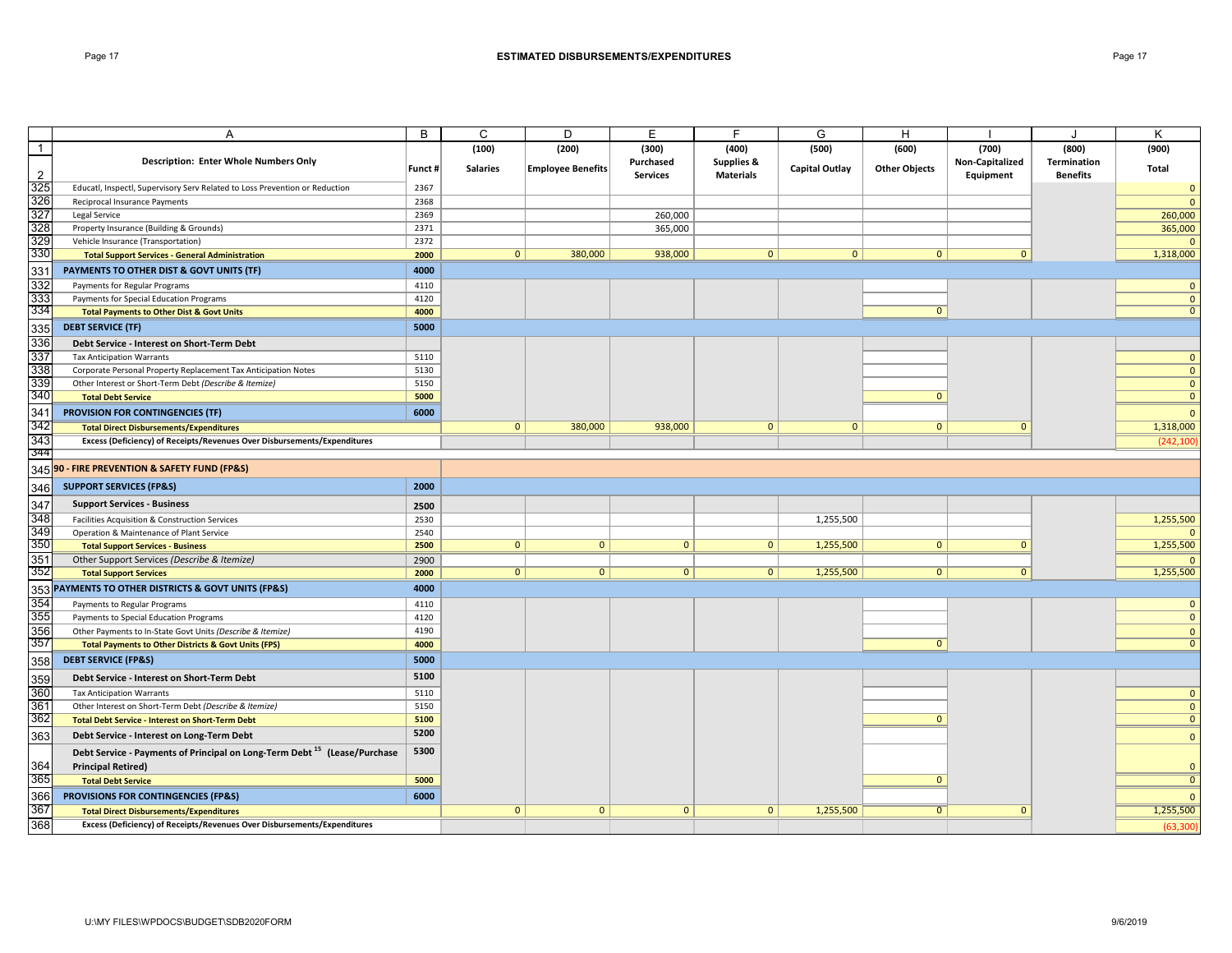## **This page is provided for detailed itemizations as requested within the body of the Report.**

1.

- 2.
- 3.
- 4.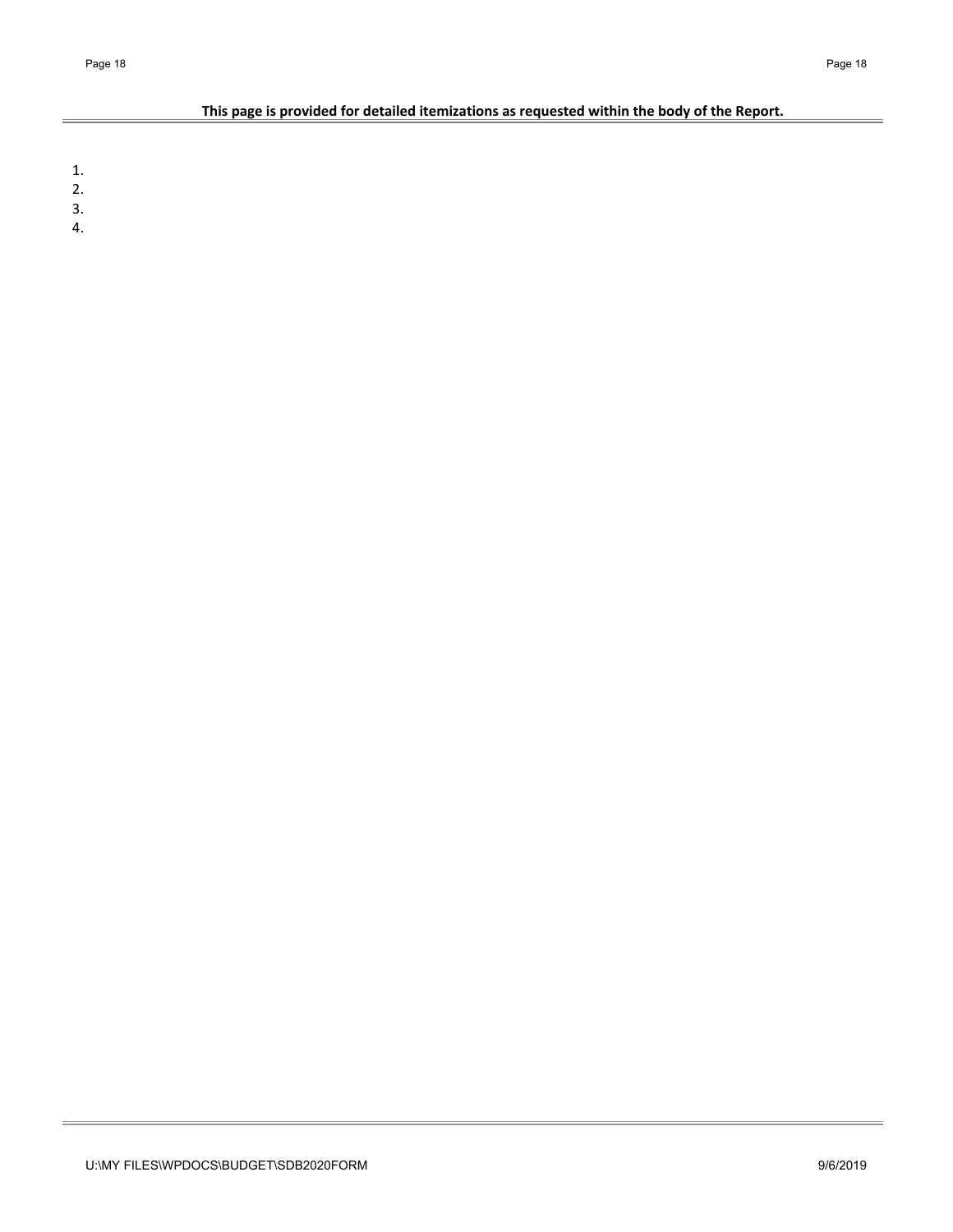|    | A                                                                                                                                                                                                                                                                                                                                                      | В                            | C                                                       | D                                                                | Е                                | F            |  |  |  |  |  |  |  |
|----|--------------------------------------------------------------------------------------------------------------------------------------------------------------------------------------------------------------------------------------------------------------------------------------------------------------------------------------------------------|------------------------------|---------------------------------------------------------|------------------------------------------------------------------|----------------------------------|--------------|--|--|--|--|--|--|--|
|    |                                                                                                                                                                                                                                                                                                                                                        |                              |                                                         | <b>DEFICIT BUDGET SUMMARY INFORMATION - Operating Funds Only</b> |                                  |              |  |  |  |  |  |  |  |
| 2  | <b>Description</b>                                                                                                                                                                                                                                                                                                                                     | <b>EDUCATIONAL FUND (10)</b> | <b>OPERATIONS &amp;</b><br><b>MAINTENANCE FUND (20)</b> | <b>TRANSPORTATION FUND</b><br>(40)                               | <b>WORKING CASH FUND</b><br>(70) | <b>TOTAL</b> |  |  |  |  |  |  |  |
| 3  | <b>Direct Revenues</b>                                                                                                                                                                                                                                                                                                                                 | 115,339,520                  | 18,385,700                                              | 2,900,690                                                        | 540,000                          | 137,165,910  |  |  |  |  |  |  |  |
| 4  | 115,382,763<br>134,844,908<br><b>Direct Expenditures</b><br>16,415,045<br>3,047,100                                                                                                                                                                                                                                                                    |                              |                                                         |                                                                  |                                  |              |  |  |  |  |  |  |  |
| 5  | <b>Difference</b><br>(43, 243)<br>540,000<br>2,321,002<br>1,970,655<br>(146, 410)                                                                                                                                                                                                                                                                      |                              |                                                         |                                                                  |                                  |              |  |  |  |  |  |  |  |
| 6  | Estimated Fund Balance - June 30, 2020<br>78,129,757<br>2,413,590<br>150,000<br>93,724,002<br>13,030,655                                                                                                                                                                                                                                               |                              |                                                         |                                                                  |                                  |              |  |  |  |  |  |  |  |
|    | Balanced budget, no deficit reduction plan is required.                                                                                                                                                                                                                                                                                                |                              |                                                         |                                                                  |                                  |              |  |  |  |  |  |  |  |
| 8  | A deficit reduction plan is required if the local board of education adopts (or amends) the 2019-20 school district budget in which the "operating funds" listed above<br>result in direct revenues (line 9) being less than direct expenditures (line 19) by an amount equal to or greater than one-third (1/3) of the ending fund balance (line 81). |                              |                                                         |                                                                  |                                  |              |  |  |  |  |  |  |  |
| 10 | Note: The balance is determined using only the four funds listed above. That is, if the estimated ending fund balance is less than three times the deficit spending, the<br>district must adopt and file with ISBE a deficit reduction plan to balance the shortfall within three years.                                                               |                              |                                                         |                                                                  |                                  |              |  |  |  |  |  |  |  |
| 12 | The School Code, Section 17-1 (105 ILCS 5/17-1) - If the 2018-2019 Annual Financial Report (AFR) reflects a deficit as defined above (page 36), then the school district<br>shall adopt and submit a deficit reduction plan (found here on page 20-24) to ISBE within 30 days after acceptance of the AFR.                                             |                              |                                                         |                                                                  |                                  |              |  |  |  |  |  |  |  |
| 13 | The deficit reduction plan, if required, is developed using ISBE quidelines and format.                                                                                                                                                                                                                                                                |                              |                                                         |                                                                  |                                  |              |  |  |  |  |  |  |  |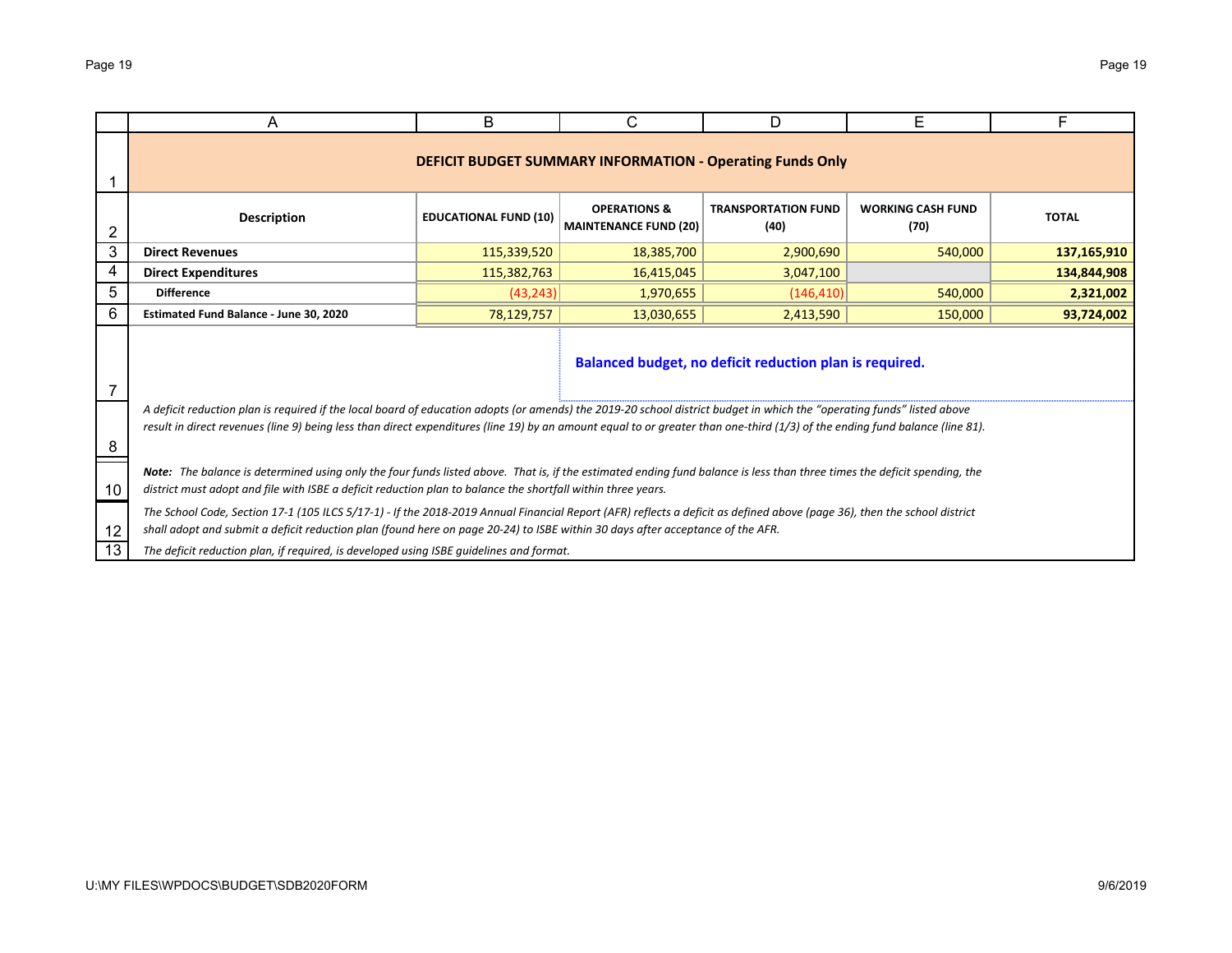# Page 20 **ILLINOIS STATE BOARD OF EDUCATION School Business Services Division**

|                 | A                                                                          | B       | $\mathsf{C}$            | D                                                  | Е                             | F                        | G            |
|-----------------|----------------------------------------------------------------------------|---------|-------------------------|----------------------------------------------------|-------------------------------|--------------------------|--------------|
| $\mathbf{1}$    |                                                                            |         |                         |                                                    | <b>DEFICIT REDUCTION PLAN</b> |                          |              |
| $\overline{2}$  |                                                                            |         |                         |                                                    | <b>ESTIMATED BUDGET</b>       |                          |              |
| 3               | 05-016-2070-017                                                            |         |                         |                                                    | FY2019-2020                   |                          |              |
| 4               | District Number                                                            |         |                         |                                                    |                               |                          |              |
| 5               | <b>Maine Township High School</b>                                          |         |                         |                                                    |                               |                          |              |
| 6               | <b>District Name</b>                                                       |         | <b>Educational Fund</b> | <b>Operations &amp;</b><br><b>Maintenance Fund</b> | <b>Transportation Fund</b>    | <b>Working Cash Fund</b> | <b>Total</b> |
|                 | <b>ESTIMATED BEGINNING FUND BALANCE</b>                                    |         |                         |                                                    |                               |                          |              |
| 7               | (must equal prior Ending Fund Balance)                                     |         | 83,173,000              | 13,520,000                                         | 2,560,000                     | 27,150,000               | 126,403,000  |
| 8               | <b>RECEIPTS/REVENUES</b>                                                   | Acct #  |                         |                                                    |                               |                          |              |
| 9               | <b>LOCAL SOURCES</b>                                                       | 1000    | 104,635,528             | 18,385,700                                         | 1,297,090                     | 540,000                  | 124,858,318  |
|                 | FLOW-THROUGH RECEIPTS/REVENUES FROM ONE DISTRICT TO<br>10 ANOTHER DISTRICT | 2000    | $\mathbf{0}$            | $\mathbf 0$                                        | 0                             |                          | $\mathbf 0$  |
|                 | 11 STATE SOURCES                                                           | 3000    | 6,796,740               | 0                                                  | 1,603,600                     | $\mathbf 0$              | 8,400,340    |
| 12              | <b>FEDERAL SOURCES</b>                                                     | 4000    | 3,907,252               | $\mathbf{0}$                                       | 0                             | $\mathbf{0}$             | 3,907,252    |
| 13              | <b>Total Receipts/Revenues</b>                                             |         | 115,339,520             | 18,385,700                                         | 2,900,690                     | 540,000                  | 137,165,910  |
| 14              | DISBURSEMENTS/EXPENDITURES                                                 | Funct # |                         |                                                    |                               |                          |              |
| 15              | <b>INSTRUCTION</b>                                                         | 1000    | 82,500,063              |                                                    |                               |                          | 82,500,063   |
|                 | 16 SUPPORT SERVICES                                                        | 2000    | 29,686,580              | 16,365,045                                         | 3,037,100                     |                          | 49,088,725   |
| 17              | <b>COMMUNITY SERVICES</b>                                                  | 3000    | 487,520                 | $\mathbf 0$                                        | 0                             |                          | 487,520      |
| 18              | <b>PAYMENTS TO OTHER DISTRICTS &amp; GOVT. UNITS</b>                       | 4000    | 2,208,600               | 0                                                  | $\Omega$                      |                          | 2,208,600    |
| 19              | <b>DEBT SERVICES</b>                                                       | 5000    | 0                       | $\overline{0}$                                     | $\Omega$                      |                          | $\mathbf{0}$ |
| 20              | <b>PROVISION FOR CONTINGENCIES</b>                                         | 6000    | 500,000                 | 50,000                                             | 10,000                        |                          | 560,000      |
| $\overline{21}$ | <b>Total Disbursements/Expenditures</b>                                    |         | 115,382,763             | 16,415,045                                         | 3,047,100                     |                          | 134,844,908  |
| 22              | Excess of Receipts/Revenue Over/(Under) Disbursements/Expenditures         |         | (43, 243)               | 1,970,655                                          | (146, 410)                    | 540,000                  | 2,321,002    |
| 23              | <b>OTHER SOURCES/USES OF FUNDS</b>                                         |         |                         |                                                    |                               |                          |              |
| 24              | <b>OTHER SOURCES OF FUNDS (7000)</b>                                       |         | $\mathbf{0}$            | 540,000                                            | 0                             | $\mathbf{0}$             | 540,000      |
| 25              | <b>OTHER USES OF FUNDS (8000)</b>                                          |         | 5,000,000               | 3,000,000                                          | 0                             | 27,540,000               | 35,540,000   |
| 26              | <b>TOTAL OTHER SOURCES/USES OF FUNDS</b>                                   |         | (5,000,000)             | (2,460,000)                                        | $\mathbf{0}$                  | (27,540,000)             | (35,000,000) |
| 27              | <b>ESTIMATED ENDING FUND BALANCE</b>                                       |         | 78,129,757              | 13,030,655                                         | 2,413,590                     | 150,000                  | 93,724,002   |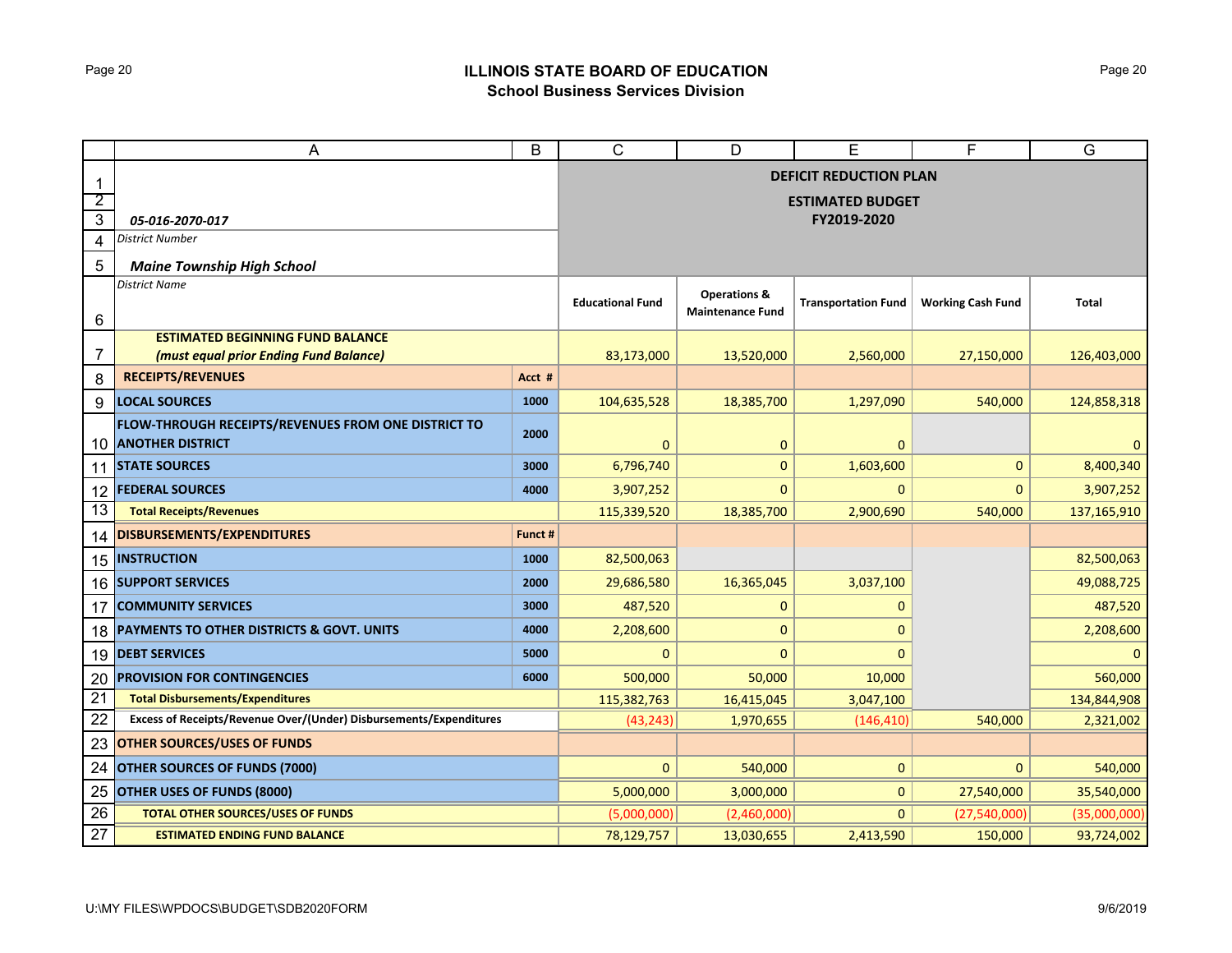# Page 21 **ILLINOIS STATE BOARD OF EDUCATION School Business Services Division**

|                               | A                                                                              | B       | H                       |                                                    | J                          | Κ                        |              |
|-------------------------------|--------------------------------------------------------------------------------|---------|-------------------------|----------------------------------------------------|----------------------------|--------------------------|--------------|
| $\mathbf 1$<br>$\overline{2}$ |                                                                                |         |                         |                                                    | <b>ESTIMATED BUDGET</b>    |                          |              |
| $\overline{3}$                | 05-016-2070-017                                                                |         |                         |                                                    | FY2020-2021                |                          |              |
| 4                             | <b>District Number</b>                                                         |         |                         |                                                    |                            |                          |              |
| 5                             | <b>Maine Township High School</b>                                              |         |                         |                                                    |                            |                          |              |
|                               | <b>District Name</b>                                                           |         |                         |                                                    |                            |                          |              |
| 6                             |                                                                                |         | <b>Educational Fund</b> | <b>Operations &amp;</b><br><b>Maintenance Fund</b> | <b>Transportation Fund</b> | <b>Working Cash Fund</b> | <b>Total</b> |
|                               | <b>ESTIMATED BEGINNING FUND BALANCE</b>                                        |         |                         |                                                    |                            |                          |              |
| 7                             | (must equal prior Ending Fund Balance)                                         |         | 78,129,757              | 13,030,655                                         | 2,413,590                  | 150,000                  | 93,724,002   |
| 8                             | <b>RECEIPTS/REVENUES</b>                                                       | Acct #  |                         |                                                    |                            |                          |              |
| 9                             | <b>LOCAL SOURCES</b>                                                           | 1000    |                         |                                                    |                            |                          | $\mathbf{0}$ |
| 10                            | FLOW-THROUGH RECEIPTS/REVENUES FROM ONE DISTRICT TO<br><b>ANOTHER DISTRICT</b> | 2000    |                         |                                                    |                            |                          | $\mathbf{0}$ |
| 11                            | <b>STATE SOURCES</b>                                                           | 3000    |                         |                                                    |                            |                          | $\mathbf{0}$ |
| 12                            | <b>FEDERAL SOURCES</b>                                                         | 4000    |                         |                                                    |                            |                          | $\mathbf{0}$ |
| 13                            | <b>Total Receipts/Revenues</b>                                                 |         | $\mathbf{0}$            | $\mathbf{0}$                                       | $\mathbf 0$                | $\mathbf{0}$             | $\mathbf{0}$ |
| 14                            | DISBURSEMENTS/EXPENDITURES                                                     | Funct # |                         |                                                    |                            |                          |              |
| 15                            | <b>INSTRUCTION</b>                                                             | 1000    |                         |                                                    |                            |                          | $\mathbf{0}$ |
| 16                            | <b>SUPPORT SERVICES</b>                                                        | 2000    |                         |                                                    |                            |                          | $\mathbf{0}$ |
| 17                            | <b>COMMUNITY SERVICES</b>                                                      | 3000    |                         |                                                    |                            |                          | $\mathbf{0}$ |
| 18                            | PAYMENTS TO OTHER DISTRICTS & GOVT. UNITS                                      | 4000    |                         |                                                    |                            |                          | $\mathbf{0}$ |
| 19                            | <b>DEBT SERVICES</b>                                                           | 5000    |                         |                                                    |                            |                          | $\mathbf 0$  |
| 20                            | <b>PROVISION FOR CONTINGENCIES</b>                                             | 6000    |                         |                                                    |                            |                          | $\mathbf{0}$ |
| $\overline{21}$               | <b>Total Disbursements/Expenditures</b>                                        |         | $\mathbf{0}$            | $\mathbf{0}$                                       | $\mathbf 0$                |                          | $\mathbf{0}$ |
| 22                            | Excess of Receipts/Revenue Over/(Under) Disbursements/Expenditures             |         | $\mathbf{0}$            | $\mathbf{0}$                                       | $\mathbf{0}$               | $\mathbf{0}$             | $\mathbf{0}$ |
| 23                            | <b>OTHER SOURCES/USES OF FUNDS</b>                                             |         |                         |                                                    |                            |                          |              |
| 24                            | <b>OTHER SOURCES OF FUNDS (7000)</b>                                           |         |                         |                                                    |                            |                          | $\mathbf{0}$ |
| 25                            | <b>OTHER USES OF FUNDS (8000)</b>                                              |         |                         |                                                    |                            |                          | $\mathbf{0}$ |
| 26                            | <b>TOTAL OTHER SOURCES/USES OF FUNDS</b>                                       |         | $\mathbf{0}$            | $\mathbf{0}$                                       | $\mathbf{0}$               | $\Omega$                 | $\mathbf{0}$ |
| $\overline{27}$               | <b>ESTIMATED ENDING FUND BALANCE</b>                                           |         | 78,129,757              | 13,030,655                                         | 2,413,590                  | 150,000                  | 93,724,002   |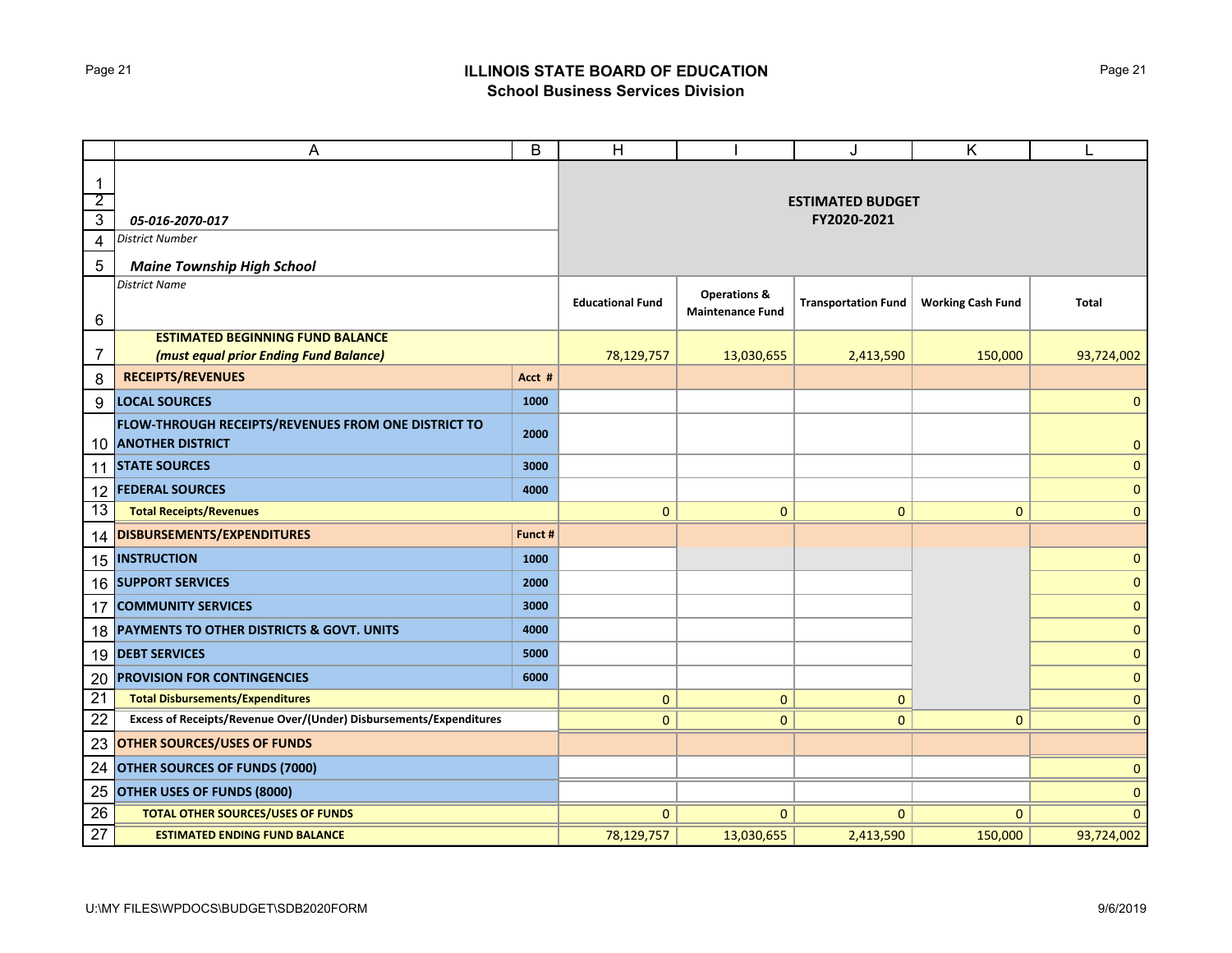### Page 22 **ILLINOIS STATE BOARD OF EDUCATION School Business Services Division**

|                                                 | A                                                                              | B       | M                                      | $\mathsf{N}$                                       | $\circ$                | $\mathsf{P}$             | Q              |  |  |  |  |
|-------------------------------------------------|--------------------------------------------------------------------------------|---------|----------------------------------------|----------------------------------------------------|------------------------|--------------------------|----------------|--|--|--|--|
| $\mathbf 1$<br>$\overline{2}$<br>$\overline{3}$ |                                                                                |         | <b>ESTIMATED BUDGET</b><br>FY2021-2022 |                                                    |                        |                          |                |  |  |  |  |
| 4                                               | 05-016-2070-017<br><b>District Number</b>                                      |         |                                        |                                                    |                        |                          |                |  |  |  |  |
|                                                 |                                                                                |         |                                        |                                                    |                        |                          |                |  |  |  |  |
| 5                                               | <b>Maine Township High School</b><br><b>District Name</b>                      |         |                                        |                                                    |                        |                          |                |  |  |  |  |
| 6                                               |                                                                                |         | <b>Educational Fund</b>                | <b>Operations &amp;</b><br><b>Maintenance Fund</b> | Transportation<br>Fund | <b>Working Cash Fund</b> | <b>Total</b>   |  |  |  |  |
|                                                 | <b>ESTIMATED BEGINNING FUND BALANCE</b>                                        |         |                                        |                                                    |                        |                          |                |  |  |  |  |
| 7                                               | (must equal prior Ending Fund Balance)                                         |         | 78,129,757                             | 13,030,655                                         | 2,413,590              | 150,000                  | 93,724,002     |  |  |  |  |
| 8                                               | <b>RECEIPTS/REVENUES</b>                                                       | Acct #  |                                        |                                                    |                        |                          |                |  |  |  |  |
| 9                                               | <b>LOCAL SOURCES</b>                                                           | 1000    |                                        |                                                    |                        |                          | $\mathbf{0}$   |  |  |  |  |
| 10                                              | FLOW-THROUGH RECEIPTS/REVENUES FROM ONE DISTRICT TO<br><b>ANOTHER DISTRICT</b> | 2000    |                                        |                                                    |                        |                          | $\overline{0}$ |  |  |  |  |
| 11                                              | <b>STATE SOURCES</b>                                                           | 3000    |                                        |                                                    |                        |                          | $\mathbf{0}$   |  |  |  |  |
|                                                 | 12 <b>FEDERAL SOURCES</b>                                                      | 4000    |                                        |                                                    |                        |                          | $\overline{0}$ |  |  |  |  |
| 13                                              | <b>Total Receipts/Revenues</b>                                                 |         | $\mathbf{0}$                           | $\mathbf{0}$                                       | $\mathbf{0}$           | $\mathbf{0}$             | $\mathbf{0}$   |  |  |  |  |
| 14                                              | DISBURSEMENTS/EXPENDITURES                                                     | Funct # |                                        |                                                    |                        |                          |                |  |  |  |  |
| 15                                              | <b>INSTRUCTION</b>                                                             | 1000    |                                        |                                                    |                        |                          | $\mathbf{0}$   |  |  |  |  |
|                                                 | 16 SUPPORT SERVICES                                                            | 2000    |                                        |                                                    |                        |                          | $\mathbf 0$    |  |  |  |  |
| 17                                              | <b>COMMUNITY SERVICES</b>                                                      | 3000    |                                        |                                                    |                        |                          | $\mathbf 0$    |  |  |  |  |
| 18                                              | PAYMENTS TO OTHER DISTRICTS & GOVT. UNITS                                      | 4000    |                                        |                                                    |                        |                          | $\mathbf{0}$   |  |  |  |  |
|                                                 | 19 DEBT SERVICES                                                               | 5000    |                                        |                                                    |                        |                          | $\mathbf{0}$   |  |  |  |  |
| 20                                              | <b>PROVISION FOR CONTINGENCIES</b>                                             | 6000    |                                        |                                                    |                        |                          | $\mathbf{0}$   |  |  |  |  |
| $\overline{21}$                                 | <b>Total Disbursements/Expenditures</b>                                        |         | $\mathbf{0}$                           | $\mathbf{0}$                                       | $\mathbf{0}$           |                          | $\mathbf{0}$   |  |  |  |  |
| 22                                              | Excess of Receipts/Revenue Over/(Under) Disbursements/Expenditures             |         | $\mathbf{0}$                           | $\mathbf{0}$                                       | $\mathbf 0$            | $\mathbf 0$              | $\mathbf{0}$   |  |  |  |  |
| 23                                              | <b>OTHER SOURCES/USES OF FUNDS</b>                                             |         |                                        |                                                    |                        |                          |                |  |  |  |  |
| 24                                              | OTHER SOURCES OF FUNDS (7000)                                                  |         |                                        |                                                    |                        |                          | $\mathbf{0}$   |  |  |  |  |
| 25                                              | <b>OTHER USES OF FUNDS (8000)</b>                                              |         |                                        |                                                    |                        |                          | $\mathbf 0$    |  |  |  |  |
| 26                                              | <b>TOTAL OTHER SOURCES/USES OF FUNDS</b>                                       |         | $\mathbf{0}$                           | $\mathbf{0}$                                       | $\mathbf{0}$           | $\Omega$                 | $\mathbf{0}$   |  |  |  |  |
| 27                                              | <b>ESTIMATED ENDING FUND BALANCE</b>                                           |         | 78,129,757                             | 13,030,655                                         | 2,413,590              | 150,000                  | 93,724,002     |  |  |  |  |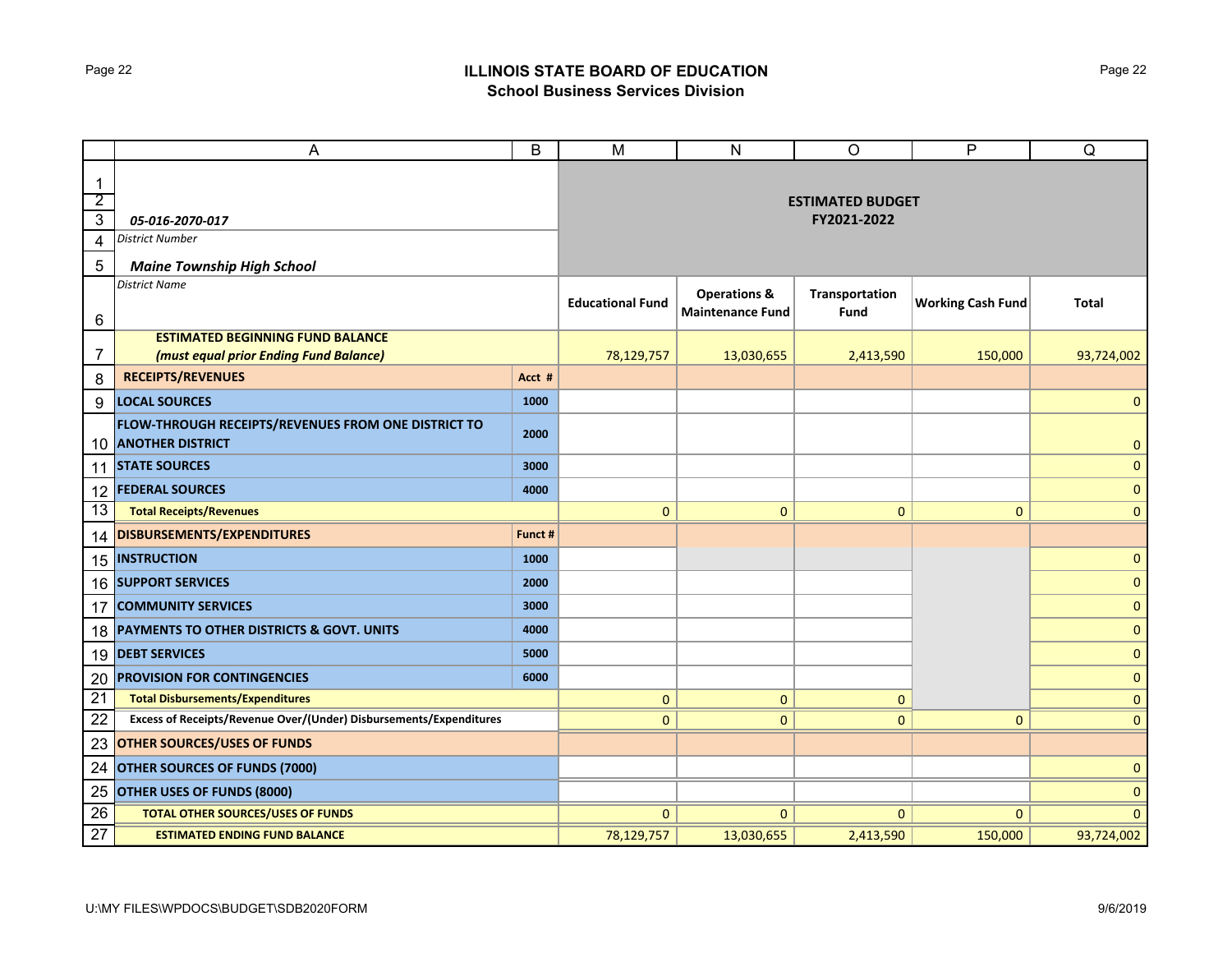## Page 23 **ILLINOIS STATE BOARD OF EDUCATION School Business Services Division**

|                                                 | Α                                                                              | B       | $\overline{R}$                         | $\overline{s}$                                     | т                      | U                        | $\overline{\vee}$ |  |  |  |  |
|-------------------------------------------------|--------------------------------------------------------------------------------|---------|----------------------------------------|----------------------------------------------------|------------------------|--------------------------|-------------------|--|--|--|--|
| $\mathbf 1$<br>$\overline{2}$<br>$\overline{3}$ | 05-016-2070-017                                                                |         | <b>ESTIMATED BUDGET</b><br>FY2022-2023 |                                                    |                        |                          |                   |  |  |  |  |
| 4                                               | <b>District Number</b>                                                         |         |                                        |                                                    |                        |                          |                   |  |  |  |  |
| 5                                               | <b>Maine Township High School</b>                                              |         |                                        |                                                    |                        |                          |                   |  |  |  |  |
|                                                 | <b>District Name</b>                                                           |         |                                        |                                                    |                        |                          |                   |  |  |  |  |
| 6                                               |                                                                                |         | <b>Educational Fund</b>                | <b>Operations &amp;</b><br><b>Maintenance Fund</b> | Transportation<br>Fund | <b>Working Cash Fund</b> | <b>Total</b>      |  |  |  |  |
|                                                 | <b>ESTIMATED BEGINNING FUND BALANCE</b>                                        |         |                                        |                                                    |                        |                          |                   |  |  |  |  |
| 7                                               | (must equal prior Ending Fund Balance)                                         |         | 78,129,757                             | 13,030,655                                         | 2,413,590              | 150,000                  | 93,724,002        |  |  |  |  |
| 8                                               | <b>RECEIPTS/REVENUES</b>                                                       | Acct #  |                                        |                                                    |                        |                          |                   |  |  |  |  |
| 9                                               | <b>LOCAL SOURCES</b>                                                           | 1000    |                                        |                                                    |                        |                          | $\mathbf{0}$      |  |  |  |  |
| 10                                              | FLOW-THROUGH RECEIPTS/REVENUES FROM ONE DISTRICT TO<br><b>ANOTHER DISTRICT</b> | 2000    |                                        |                                                    |                        |                          | $\mathbf{0}$      |  |  |  |  |
| 11                                              | <b>STATE SOURCES</b>                                                           | 3000    |                                        |                                                    |                        |                          | $\mathbf{0}$      |  |  |  |  |
| 12                                              | <b>FEDERAL SOURCES</b>                                                         | 4000    |                                        |                                                    |                        |                          | $\mathbf{0}$      |  |  |  |  |
| 13                                              | <b>Total Receipts/Revenues</b>                                                 |         | $\mathbf{0}$                           | $\mathbf{0}$                                       | $\mathbf{0}$           | $\mathbf{0}$             | $\mathbf{0}$      |  |  |  |  |
| 14                                              | DISBURSEMENTS/EXPENDITURES                                                     | Funct # |                                        |                                                    |                        |                          |                   |  |  |  |  |
|                                                 | 15 INSTRUCTION                                                                 | 1000    |                                        |                                                    |                        |                          | $\mathbf{0}$      |  |  |  |  |
|                                                 | 16 SUPPORT SERVICES                                                            | 2000    |                                        |                                                    |                        |                          | $\mathbf{0}$      |  |  |  |  |
| 17                                              | <b>COMMUNITY SERVICES</b>                                                      | 3000    |                                        |                                                    |                        |                          | $\mathbf{0}$      |  |  |  |  |
| 18                                              | PAYMENTS TO OTHER DISTRICTS & GOVT. UNITS                                      | 4000    |                                        |                                                    |                        |                          | $\mathbf{0}$      |  |  |  |  |
|                                                 | 19 DEBT SERVICES                                                               | 5000    |                                        |                                                    |                        |                          | $\mathbf{0}$      |  |  |  |  |
| 20                                              | <b>PROVISION FOR CONTINGENCIES</b>                                             | 6000    |                                        |                                                    |                        |                          | $\mathbf{0}$      |  |  |  |  |
| $\overline{21}$                                 | <b>Total Disbursements/Expenditures</b>                                        |         | $\mathbf{0}$                           | $\mathbf{0}$                                       | $\mathbf{0}$           |                          | $\mathbf{0}$      |  |  |  |  |
| 22                                              | Excess of Receipts/Revenue Over/(Under) Disbursements/Expenditures             |         | $\mathbf{0}$                           | $\mathbf{0}$                                       | $\mathbf{0}$           | $\mathbf{0}$             | $\mathbf{0}$      |  |  |  |  |
| 23                                              | <b>OTHER SOURCES/USES OF FUNDS</b>                                             |         |                                        |                                                    |                        |                          |                   |  |  |  |  |
| 24                                              | <b>OTHER SOURCES OF FUNDS (7000)</b>                                           |         |                                        |                                                    |                        |                          | $\mathbf{0}$      |  |  |  |  |
| 25                                              | <b>OTHER USES OF FUNDS (8000)</b>                                              |         |                                        |                                                    |                        |                          | $\mathbf 0$       |  |  |  |  |
| 26                                              | <b>TOTAL OTHER SOURCES/USES OF FUNDS</b>                                       |         | $\mathbf{0}$                           | $\mathbf{0}$                                       | $\mathbf{0}$           | $\Omega$                 | $\mathbf{0}$      |  |  |  |  |
| 27                                              | <b>ESTIMATED ENDING FUND BALANCE</b>                                           |         | 78,129,757                             | 13,030,655                                         | 2,413,590              | 150,000                  | 93,724,002        |  |  |  |  |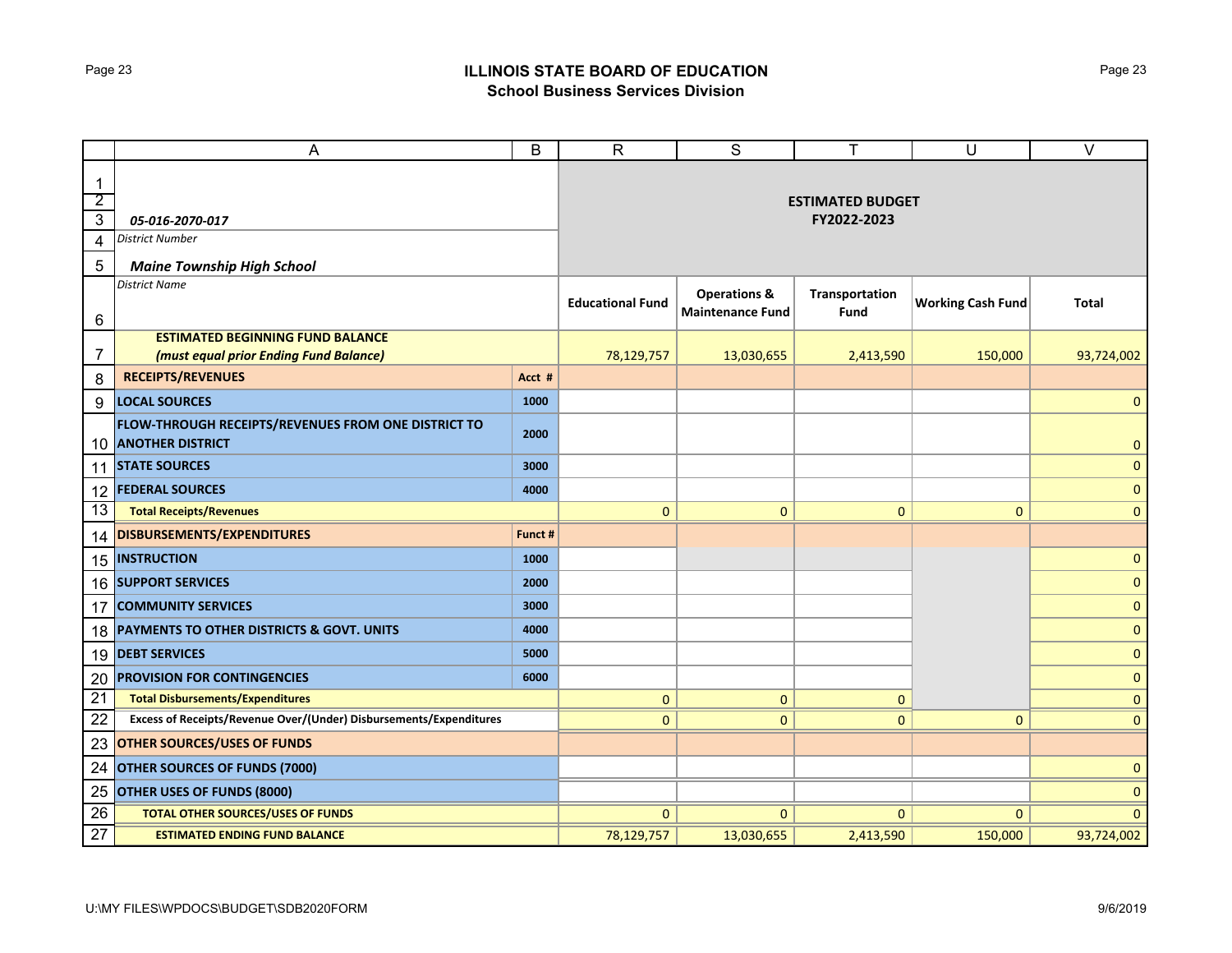# Page 24 **ILLINOIS STATE BOARD OF EDUCATION School Business Services Division**

|              | A                                                                  |         | $\overline{\mathsf{W}}$ | X                 | Y                                               | Z            |  |  |  |  |
|--------------|--------------------------------------------------------------------|---------|-------------------------|-------------------|-------------------------------------------------|--------------|--|--|--|--|
| $\mathbf{1}$ |                                                                    |         |                         |                   | <b>SUMMARY</b>                                  |              |  |  |  |  |
| 2            |                                                                    |         |                         |                   | <b>BUDGET ADDENDUM - DEFICIT REDUCTION PLAN</b> |              |  |  |  |  |
| 3            | 05-016-2070-017                                                    |         |                         |                   | <b>ESTIMATED BUDGET</b>                         |              |  |  |  |  |
| 4            | <b>District Number</b>                                             |         |                         | Date of Adoption: |                                                 |              |  |  |  |  |
| 5            | <b>Maine Township High School</b>                                  |         | (Enter as MM/DD/YY)     |                   |                                                 |              |  |  |  |  |
|              | <b>District Name</b>                                               |         |                         |                   |                                                 |              |  |  |  |  |
| 6            |                                                                    |         | FY2019-2020             | FY2020-2021       | FY2021-2022                                     | FY2022-2023  |  |  |  |  |
|              | <b>ESTIMATED BEGINNING FUND BALANCE</b>                            |         |                         |                   |                                                 |              |  |  |  |  |
| 7            | (must equal prior Ending Fund Balance)                             |         | 126,403,000             | 93,724,002        | 93,724,002                                      | 93,724,002   |  |  |  |  |
| 8            | <b>RECEIPTS/REVENUES</b>                                           | Acct #  |                         |                   |                                                 |              |  |  |  |  |
| 9            | <b>LOCAL SOURCES</b>                                               | 1000    | 124,858,318             | $\mathbf 0$       | 0                                               | $\mathbf{0}$ |  |  |  |  |
|              | FLOW-THROUGH RECEIPTS/REVENUES FROM ONE DISTRICT TO                | 2000    |                         |                   |                                                 |              |  |  |  |  |
| 10           | <b>ANOTHER DISTRICT</b>                                            |         | $\mathbf 0$             | $\mathbf 0$       | $\mathbf 0$                                     | $\mathbf{0}$ |  |  |  |  |
| 11           | <b>STATE SOURCES</b>                                               | 3000    | 8,400,340               | $\mathbf{0}$      | 0                                               | $\pmb{0}$    |  |  |  |  |
| 12           | <b>FEDERAL SOURCES</b>                                             | 4000    | 3,907,252               | $\mathbf 0$       | 0                                               | $\mathbf{0}$ |  |  |  |  |
| 13           | <b>Total Receipts/Revenues</b>                                     |         | 137,165,910             | $\mathbf{0}$      | $\mathbf{0}$                                    | $\mathbf{0}$ |  |  |  |  |
| 14           | DISBURSEMENTS/EXPENDITURES                                         | Funct # |                         |                   |                                                 |              |  |  |  |  |
| 15           | <b>INSTRUCTION</b>                                                 | 1000    | 82,500,063              | $\mathbf 0$       | $\mathbf 0$                                     | $\mathbf{0}$ |  |  |  |  |
| 16           | <b>SUPPORT SERVICES</b>                                            | 2000    | 49,088,725              | $\mathbf 0$       | $\mathbf 0$                                     | $\mathbf 0$  |  |  |  |  |
| 17           | <b>COMMUNITY SERVICES</b>                                          | 3000    | 487,520                 | $\mathbf 0$       | 0                                               | $\mathbf 0$  |  |  |  |  |
| 18           | PAYMENTS TO OTHER DISTRICTS & GOVT. UNITS                          | 4000    | 2,208,600               | $\pmb{0}$         | 0                                               | $\pmb{0}$    |  |  |  |  |
| 19           | <b>DEBT SERVICES</b>                                               | 5000    | 0                       | $\mathbf 0$       | 0                                               | $\mathbf{0}$ |  |  |  |  |
| 20           | <b>PROVISION FOR CONTINGENCIES</b>                                 | 6000    | 560,000                 | $\mathbf{0}$      | 0                                               | $\mathbf{0}$ |  |  |  |  |
| 21           | <b>Total Disbursements/Expenditures</b>                            |         | 134,844,908             | $\mathbf 0$       | $\mathbf{0}$                                    | $\mathbf 0$  |  |  |  |  |
| 22           | Excess of Receipts/Revenue Over/(Under) Disbursements/Expenditures |         | 2,321,002               | $\mathbf{0}$      | $\mathbf{0}$                                    | $\mathbf{0}$ |  |  |  |  |
| 23           | <b>OTHER SOURCES/USES OF FUNDS</b>                                 |         |                         |                   |                                                 |              |  |  |  |  |
| 24           | <b>OTHER SOURCES OF FUNDS (7000)</b>                               |         | 540,000                 | $\mathbf 0$       | $\mathbf{0}$                                    | $\mathbf 0$  |  |  |  |  |
| 25           | OTHER USES OF FUNDS (8000)                                         |         | 35,540,000              | $\mathbf 0$       | 0                                               | $\mathbf{0}$ |  |  |  |  |
| 26           | <b>TOTAL OTHER SOURCES/USES OF FUNDS</b>                           |         | (35,000,000)            | $\mathbf{0}$      | $\mathbf{0}$                                    | $\mathbf{0}$ |  |  |  |  |
| 27           | <b>ESTIMATED ENDING FUND BALANCE</b>                               |         | 93,724,002              | 93,724,002        | 93,724,002                                      | 93,724,002   |  |  |  |  |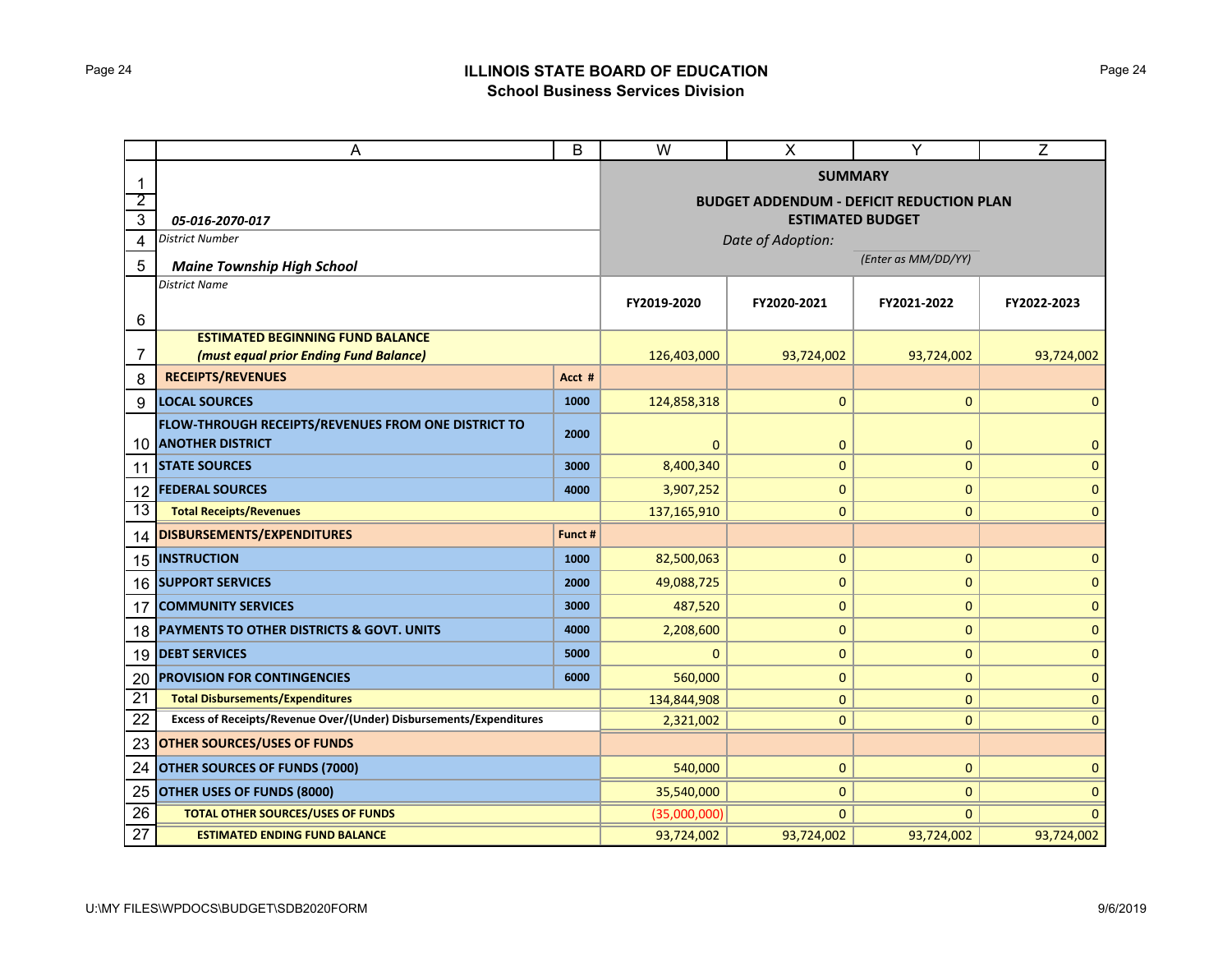# *Deficit Reduction Plan‐Background/Assumptions Fiscal Year 2019‐2020 through Fiscal Year 2022‐2023*

*Maine Township High School 05‐016‐2070‐017*

Please complete the following schedule and include a brief description to identify any areas of the budget that will be impacted from one year to the next. If the *deficit reduction plan relies upon new local revenues, identify contingencies for further budget reductions which will be enacted in the event those new revenues are not available.* 

**1. Background and Narrative of Budget Reductions:**

**2. Assumptions Used in the Deficit Reduction Plan:**

**‐ EBF and Estimated New Tier Funding:**

**‐ Equal Assessed Valuation and Tax Rates:**

**‐ Employee Salaries and Benefits:**

**‐ Short and Long Term Borrowing:**

**‐ Educational Impact:**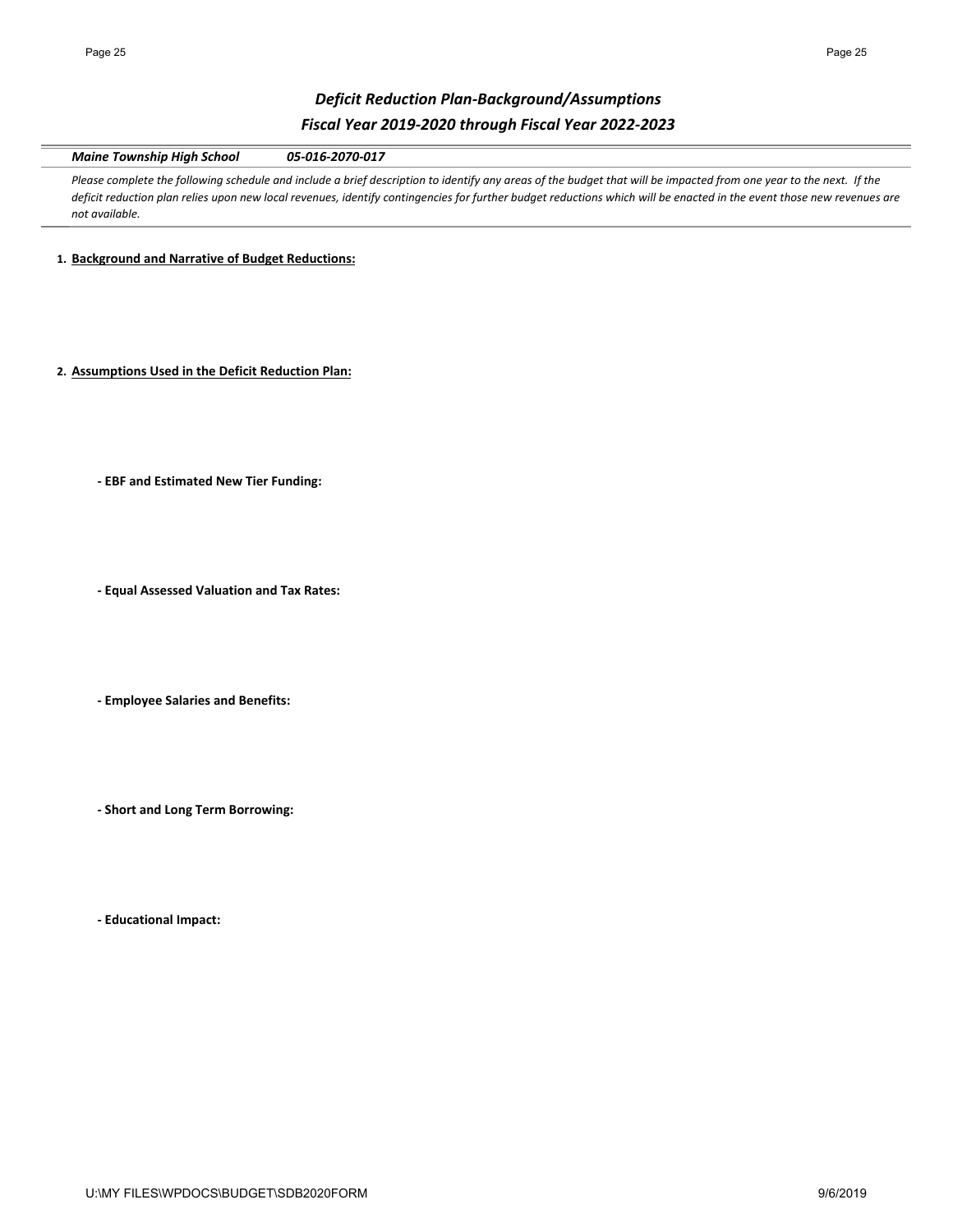**‐ Other Assumptions:**

**‐ Has the district considered shared services or outsourcing (Ex: Transportation, Insurance) If yes please explain:**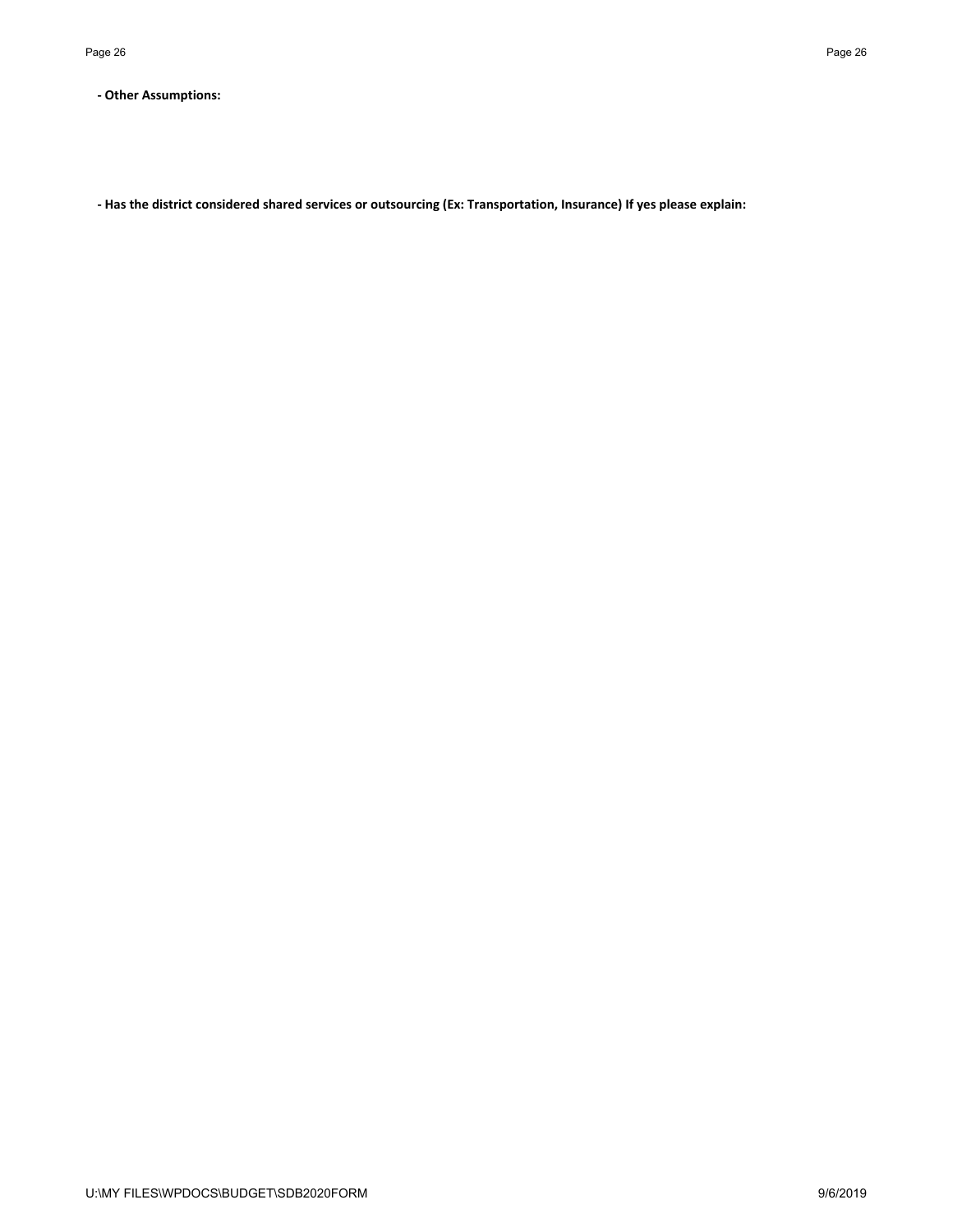### **ESTIMATED LIMITATION OF ADMINISTRATIVE COSTS**

*(For Local Use Only)*

### This is an estimated Limitation of Administrative Costs Worksheet only and will not be accepted for Official Submission of the Limitation of *Administrative Costs Worksheet.*

*The worksheet is intended for use during the budgeting process to estimate the district's percent increase of FY2020 budgeted expenditures over FY2019 actual expenditures. Budget information is copied to this page. Insert the prior year estimated actual expenditures to compute the estimated percentage increase (decrease).*

*The official Limitation of Administrative Costs Worksheet is attached to the end of the Annual Financial Report (ISBE Form 50‐35) and may be submitted in conjunction with that report.*

Limitation of Administrative Costs *An official Limitation of Administrative Costs Worksheet can also be found on the ISBE website at:*

| <b>ESTIMATED LIMITATION OF ADMINISTRATIVE COSTS WORKSHEET</b>                                        |         |                                                        |                                                    | <b>School District Name:</b> | <b>Maine Township High School</b>              |                                                    |              |
|------------------------------------------------------------------------------------------------------|---------|--------------------------------------------------------|----------------------------------------------------|------------------------------|------------------------------------------------|----------------------------------------------------|--------------|
|                                                                                                      |         |                                                        |                                                    | <b>RCDT Number:</b>          | 05-016-2070-017                                |                                                    |              |
| (Section 17-1.5 of the School Code)                                                                  |         |                                                        |                                                    |                              |                                                |                                                    |              |
|                                                                                                      |         | <b>Estimated Actual Expenditures, Fiscal Year 2019</b> |                                                    |                              | <b>Budgeted Expenditures, Fiscal Year 2020</b> |                                                    |              |
|                                                                                                      |         | (10)                                                   | (20)                                               |                              | (10)                                           | (20)                                               |              |
| <b>Description</b><br>(Enter Whole Numbers Only)                                                     | Funct # | <b>Educational Fund</b>                                | <b>Operations &amp;</b><br><b>Maintenance Fund</b> | <b>Total</b>                 | <b>Educational Fund</b>                        | <b>Operations &amp;</b><br><b>Maintenance Fund</b> | <b>Total</b> |
| 1. Executive Administration Services                                                                 | 2320    | 1,103,672                                              |                                                    | 1,103,672                    | 1,196,018                                      |                                                    | 1,196,018    |
| 2. Special Area Administration Services                                                              | 2330    | 604,850                                                |                                                    | 604,850                      | 746,723                                        |                                                    | 746,723      |
| 3. Other Support Services - School<br>Administration                                                 | 2490    | 3,381,002                                              |                                                    | 3,381,002                    | 3,582,016                                      |                                                    | 3,582,016    |
| 4. Direction of Business Support Services                                                            | 2510    | 373,467                                                |                                                    | 373,467                      | 388,893                                        | $\mathbf{0}$                                       | 388,893      |
| 5. Internal Services                                                                                 | 2570    | 780,721                                                |                                                    | 780,721                      | 579,767                                        |                                                    | 579,767      |
| 6. Direction of Central Support Services                                                             | 2610    | $\Omega$                                               |                                                    | $\mathbf{0}$                 | $\mathbf{0}$                                   |                                                    | 0            |
| 7. Deduct - Early Retirement or other pension<br>obligations required by state law and include above |         |                                                        |                                                    | $\mathbf{0}$                 |                                                |                                                    | $\Omega$     |
| Totals<br>8.                                                                                         |         | 6,243,712                                              | $\mathbf{0}$                                       | 6,243,712                    | 6,493,417                                      | $\mathbf{0}$                                       | 6,493,417    |
| 9. Estimated Percent Increase (Decrease) for FY2020<br>(Budgeted) over FY2019 (Actual)               |         |                                                        |                                                    |                              |                                                |                                                    | 4%           |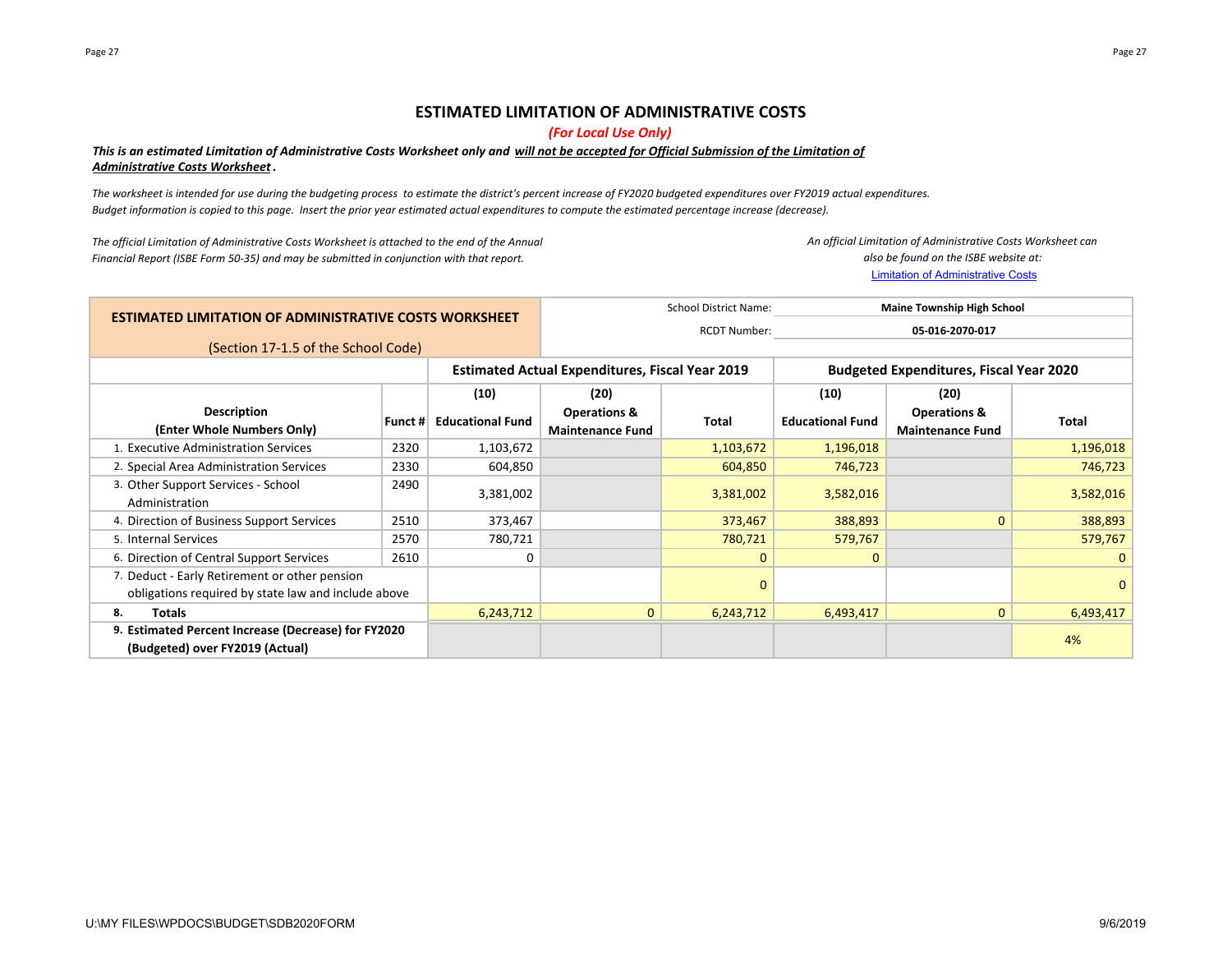## **REPORTING OF PUBLIC VENDOR CONTRACTS OF \$1,000 OR MORE**

In accordance with the School Code, Section 10-20.21, all school districts are required to file a report listing 'vendor contracts' as an attachment to their budget. In this context, the term "vendor contracts" refers to " contracts and agreements that pertain to goods and services that were intended to generate additional revenue and other remunerations for theschool district in excess of \$1,000, including without limitation vending machine contracts, sports and other attire, class rings, and photographic services. The report is to list information regarding such contracts for the fiscal year immediately preceding the fiscal year of the budget. All such contr *executed on or after July 1, 2007 must be approved by the school board.*

 *See: School Code, Section 10‐20.21 ‐ Contracts*

*(Sheet is unprotected and can be re‐formatted as needed, but must be used for submission)*

| Name of Vendor   | <b>Product or Service Provided</b> | <b>Net Revenue</b> | Non-Monetary<br>Remuneration      | <b>Purpose of Proceeds</b> | <b>Distribution Method and Recipient of Non-</b><br><b>Monetary Remunerations Distributed</b> |
|------------------|------------------------------------|--------------------|-----------------------------------|----------------------------|-----------------------------------------------------------------------------------------------|
| Royal Publishing | Athletic Programs                  |                    | Athletic Programs                 |                            | Printed athletic programs will be distributed at<br>home games                                |
| <b>BSN</b>       | Coaching apparel and equipment     | 30,000             | Coaching apparel and<br>equipment | Rebate on purchases        | Proceeds will be deposited into students<br>activities to be used for students                |
|                  |                                    |                    |                                   |                            |                                                                                               |
|                  |                                    |                    |                                   |                            |                                                                                               |
|                  |                                    |                    |                                   |                            |                                                                                               |
|                  |                                    |                    |                                   |                            |                                                                                               |
|                  |                                    |                    |                                   |                            |                                                                                               |
|                  |                                    |                    |                                   |                            |                                                                                               |
|                  |                                    |                    |                                   |                            |                                                                                               |
|                  |                                    |                    |                                   |                            |                                                                                               |
|                  |                                    |                    |                                   |                            |                                                                                               |
|                  |                                    |                    |                                   |                            |                                                                                               |
|                  |                                    |                    |                                   |                            |                                                                                               |
|                  |                                    |                    |                                   |                            |                                                                                               |
|                  |                                    |                    |                                   |                            |                                                                                               |
|                  |                                    |                    |                                   |                            |                                                                                               |
|                  |                                    |                    |                                   |                            |                                                                                               |
|                  |                                    |                    |                                   |                            |                                                                                               |
|                  |                                    |                    |                                   |                            |                                                                                               |
|                  |                                    |                    |                                   |                            |                                                                                               |
|                  |                                    |                    |                                   |                            |                                                                                               |
|                  |                                    |                    |                                   |                            |                                                                                               |
|                  |                                    |                    |                                   |                            |                                                                                               |
|                  |                                    |                    |                                   |                            |                                                                                               |